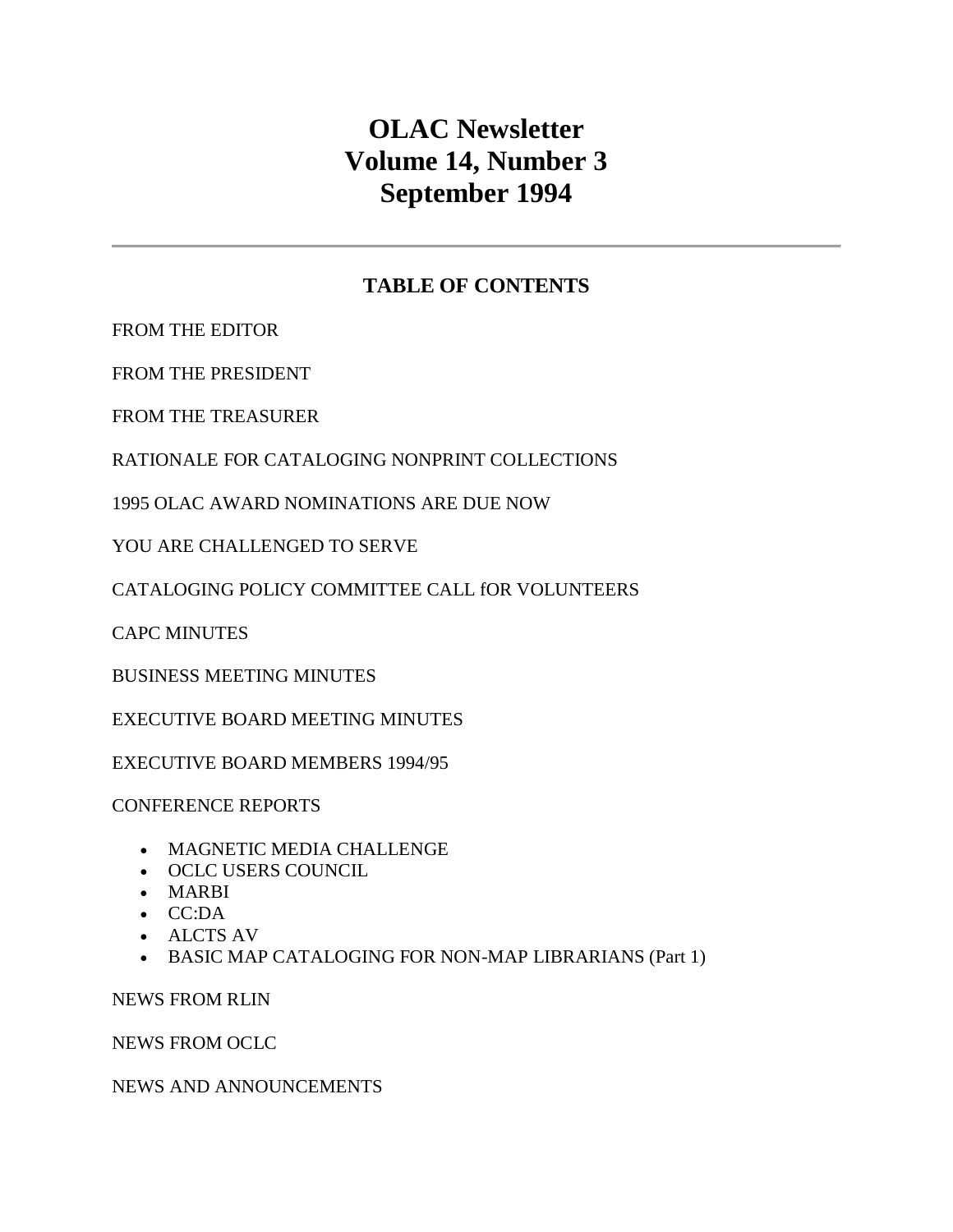- [Interactive Multimedia Guidelines Now Available](http://ublib.buffalo.edu/libraries/units/cts/olac/newsletters/sept94.html#imgna)
- [Changes to 7XX Second Indicators](http://ublib.buffalo.edu/libraries/units/cts/olac/newsletters/sept94.html#7xx)
- [International Videoconference on the Electronic Library](http://ublib.buffalo.edu/libraries/units/cts/olac/newsletters/sept94.html#ivcel)

#### [BOOK REVIEWS](http://ublib.buffalo.edu/libraries/units/cts/olac/newsletters/sept94.html#reviews)

- [Guidelines for Bibliographic Description of Interactive Multimedia](http://ublib.buffalo.edu/libraries/units/cts/olac/newsletters/sept94.html#gbdim)
- [Cataloging Nonbook Resources](http://ublib.buffalo.edu/libraries/units/cts/olac/newsletters/sept94.html#cnbr)

[QUESTIONS AND ANSWERS](http://ublib.buffalo.edu/libraries/units/cts/olac/newsletters/sept94.html#q&a)

# **FROM THE EDITOR Sue Neumeister**

What an issue! In addition to the usual columns, you will find the "Rationale for Cataloging Nonprint Collections" compiled by members of OLAC's Cataloging Policy Committee; two book reviews: *Guidelines for Bibliographic Description of Interactive Multimedia* and *Cataloging Nonbook Resources: A How-to-do-it Manual for Librarians*; reports on "Magnetic Media Challenge" by Nancy Olson and "Basic Map Cataloging for Non-Map Librarians (Part 1)" by Kathy Rankin.

Nominations are currently being accepted for the 1995 OLAC Award, Vice-President/President-Elect, Treasurer and four CAPC vacancies. I know there are many worthy candidates, so please forward your nominations and note the deadlines for each category.

The fifth edition of *The Best of MOUG* is now available. A description was included in the MOUG report in the June issue of the *OLAC Newsletter*. The cost is \$10.00 (North America), \$15.00 (Overseas, U.S. funds). Send your name, address, and a check made out to **Music OCLC Users Group** to:

**MOUG** Judy Weidow Cataloging S5453 The General Libraries The University of Texas at Austin P.O. Box P Austin, TX 78713-7330

Phone: (512) 495-4191 FAX: (512) 495-4688 E-mail[:LLJW@UTXDP.DP.UTEXAS.EDU](mailto:LLJW@UTXDP.DP.UTEXAS.EDU) TAX NO: 31-0951917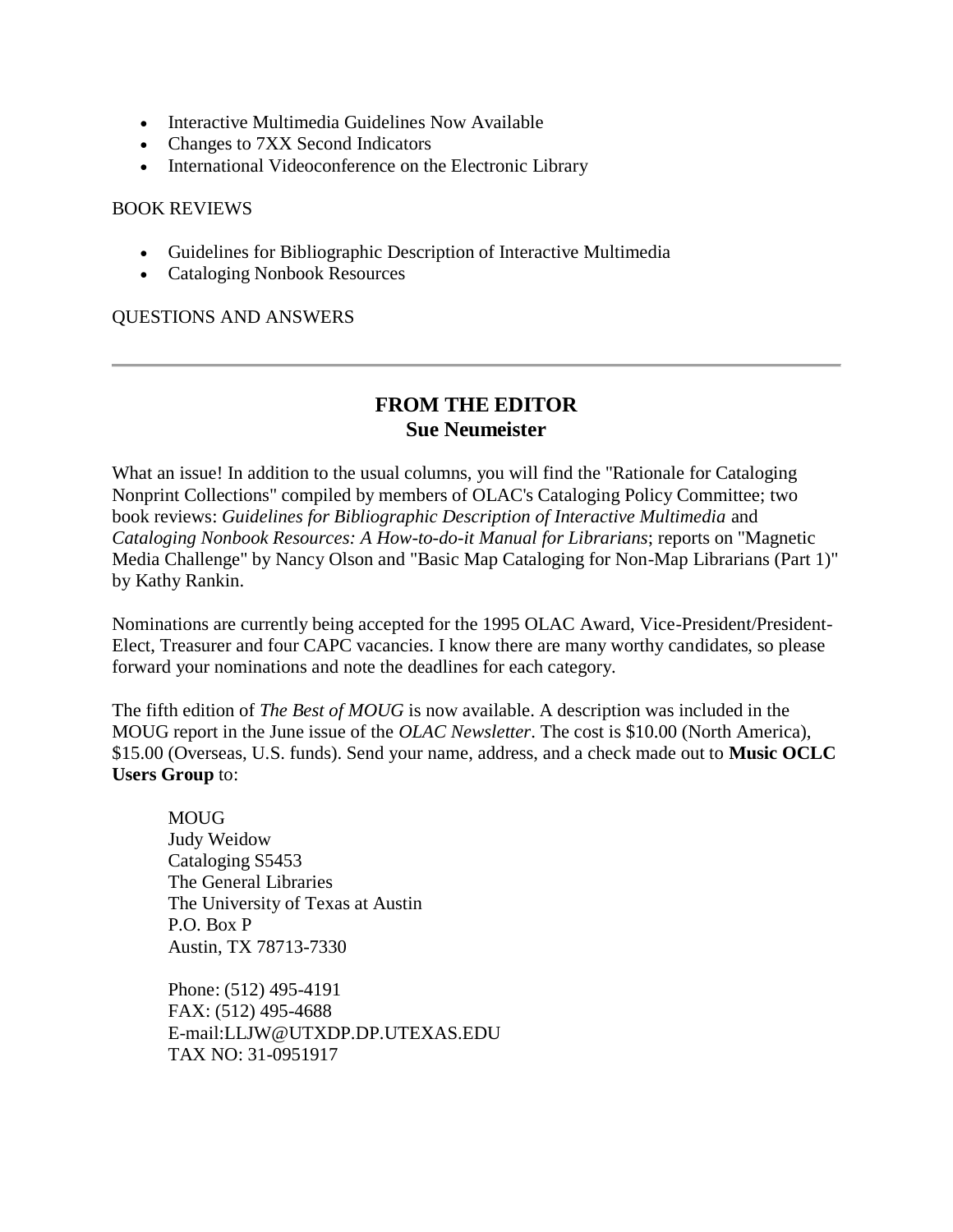Next month we will be meeting in Oak Brook, IL for the OLAC/MOUG Conference. Time in running out! Please check the [June issue](http://ublib.buffalo.edu/libraries/units/cts/olac/newsletters/june94.html#olacmoug) of the *Newsletter* for full descriptions of workshops and tours. I hope to see you there.

#### **\*\*\*\*\*\*\*\*\*\*\*\*\*\*\*\*\*\*\*\*\*\*\*\*\*\*\*\*\*\*\*\*\*\*\*\*\*\*\*\*\*\*\*\*\*\*\*\*\*\*\*\*\*\*\*\*\*\*\*\*\*\*\*\*\*\***

#### **DEADLINE FOR THE [DECEMBER ISSUE](http://ublib.buffalo.edu/libraries/units/cts/olac/newsletters/dec94.html) IS NOVEMBER 1, 1994**

**\*\*\*\*\*\*\*\*\*\*\*\*\*\*\*\*\*\*\*\*\*\*\*\*\*\*\*\*\*\*\*\*\*\*\*\*\*\*\*\*\*\*\*\*\*\*\*\*\*\*\*\*\*\*\*\*\*\*\*\*\*\*\*\*\*\*** 

# **FROM THE PRESIDENT Mary Konkel**

This year promises to be another exciting and busy year for OLAC and I am looking forward to serving you as your new President.

Welcome and congratulations to the newest members of the Executive Board, Heidi Hutchinson, Vice-President/President-Elect (University of California, Riverside), who served previously as OLAC Secretary, and Catherine Gerhart, our new Secretary (University of Washington, Seattle). They join continuing Board members Karen Driessen, Past President (University of Montana), Richard Harwood, CAPC Chair (University of Tennessee, Knoxville), Johanne LaGrange, Treasurer (Health Sciences Library at Columbia University), and Sue Neumeister, Newsletter Editor (State University of New York at Buffalo).

I'd like you to join me in thanking Karen Driessen for her dedicated efforts and successes as outgoing President. I look forward to her continued guidance and experience as a member of the Executive Board this year. Sheila Smyth has also served us well and completes her 3 year executive commitment to OLAC as Vice-President, President, and Past President. Her spirited discussions and insight always kept us on our toes. We thank you Sheila and look forward to your continued support of OLAC and wish you success as the new Chair of ALA's ALCTS Audio Visual Committee.

In the spring we were pleased to accept the appointment of Harriet Harrison, OLAC's Library of Congress contact person. Harriet is a policy specialist in LC's Cataloging Policy and Support Office and comes to us with many years experience in cataloging audiovisual materials. We welcome her expertise and opportunity for a direct "pipeline" to LC. OLAC also approved a liaison with the Association of Moving Image Archivists (AMIA) and welcomes Martha Yee from the UCLA Film and Television Archive. We look forward to working with them both.

I hope I have the opportunity to meet many of you in person at the joint OLAC/MOUG Conference to be held October 5-8 at the Chicago Marriott Oak Brook. Conference Co-Chairs, Ellen Hines and Hal Temple, along with their Committee and MOUG representatives have put together an exceptional array of programs and workshops.

OLAC's greatest strength is in its membership. The opportunities for networking and sharing your expertise and successes are endless. We invite your comments, contributions, and active participation in your organization. Please feel free to contact me if you need assistance, have something you think OLAC should be aware of or be working on-- or, if you just want to say hi. [Mary's address can be found on [p. 24](http://ublib.buffalo.edu/libraries/units/cts/olac/newsletters/sept94.html#ebm) of this issue. -- ed.]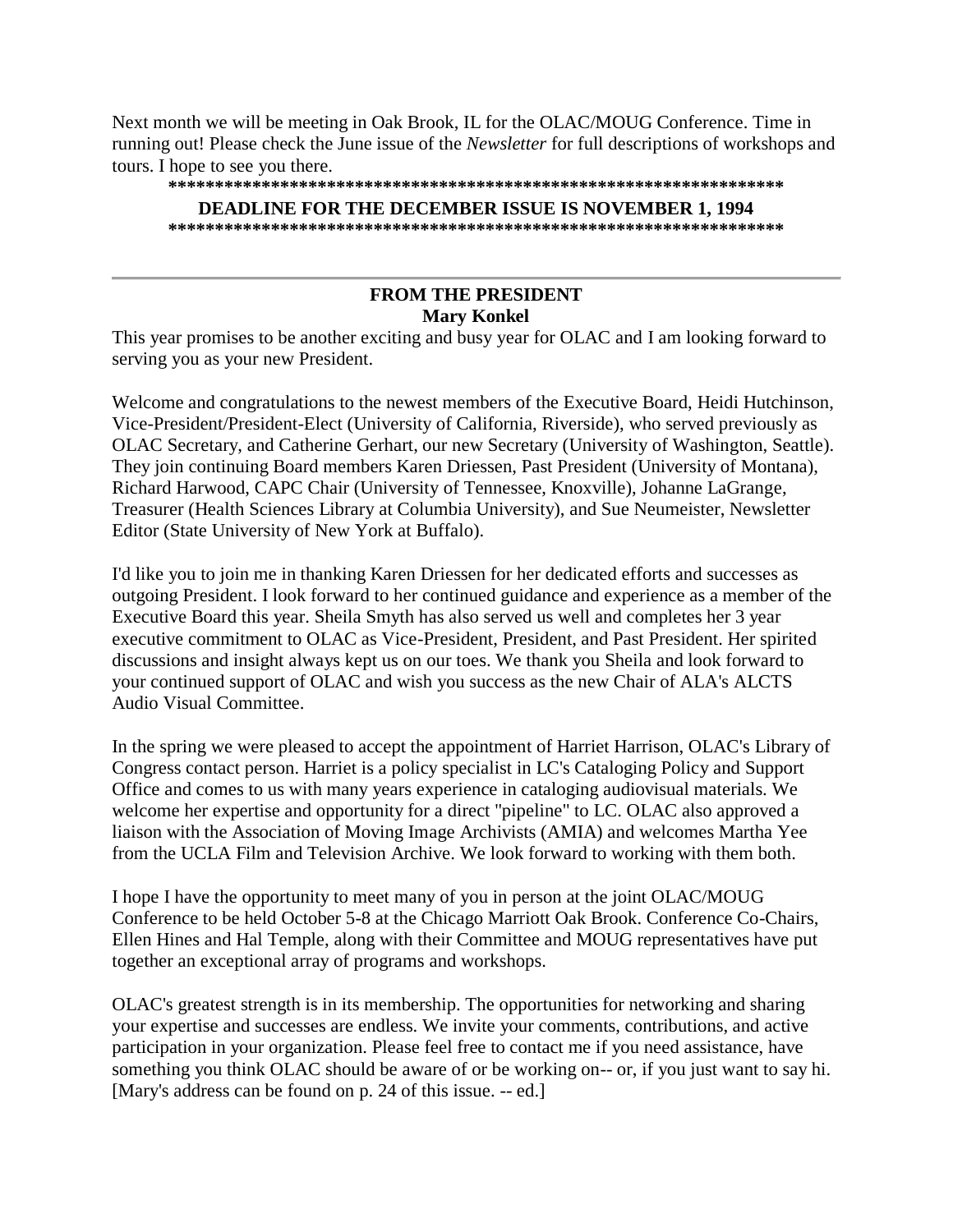# **FROM THE TREASURER Johanne LaGrange**

| Reporting period:<br>April 1, 1994-June 30, 1994                                                                                                                                                                        |                                                                         |             |
|-------------------------------------------------------------------------------------------------------------------------------------------------------------------------------------------------------------------------|-------------------------------------------------------------------------|-------------|
| Membership: 632                                                                                                                                                                                                         |                                                                         |             |
| ACCOUNT BALANCE: March 31, 1994                                                                                                                                                                                         |                                                                         |             |
| Merrill Lynch WCMA Account<br>CD at $7.20\%$ matures $7/94$                                                                                                                                                             | 17,710.49<br>10,000.00                                                  |             |
|                                                                                                                                                                                                                         |                                                                         | 27,710.49   |
| <b>INCOME</b>                                                                                                                                                                                                           |                                                                         |             |
| Back Issues<br>Dividends--WCMA Account<br>Memberships                                                                                                                                                                   | 99.50<br>137.09<br>709.56                                               |             |
| TOTAL INCOME                                                                                                                                                                                                            |                                                                         | 946.15      |
| <b>EXPENSES</b>                                                                                                                                                                                                         |                                                                         |             |
| ALA--1994 Midwinter Meeting<br>Banking Fees (Activity Fees)<br>Labels, Envelopes & Supplies<br>OLAC Newsletter (v.14, no.2)<br>Photocopies (Ballots)<br>Postage/Permit<br>Publication (Smyth/Driessen book)<br>Stipends | 120.00<br>1.65<br>43.84<br>723.65<br>70.92<br>14.41<br>360.00<br>283.33 |             |
| TOTAL EXPENSES                                                                                                                                                                                                          |                                                                         | (1, 617.80) |
| ACCOUNT BALANCE: June 30, 1994                                                                                                                                                                                          |                                                                         |             |
| Merrill Lynch WCMA Account<br>CD at $7.20\%$ matures $7/94$                                                                                                                                                             | 17,038.84<br>10,000.00                                                  |             |
|                                                                                                                                                                                                                         |                                                                         | 27,038.84   |

# **RATIONALE FOR CATALOGING NONPRINT COLLECTIONS**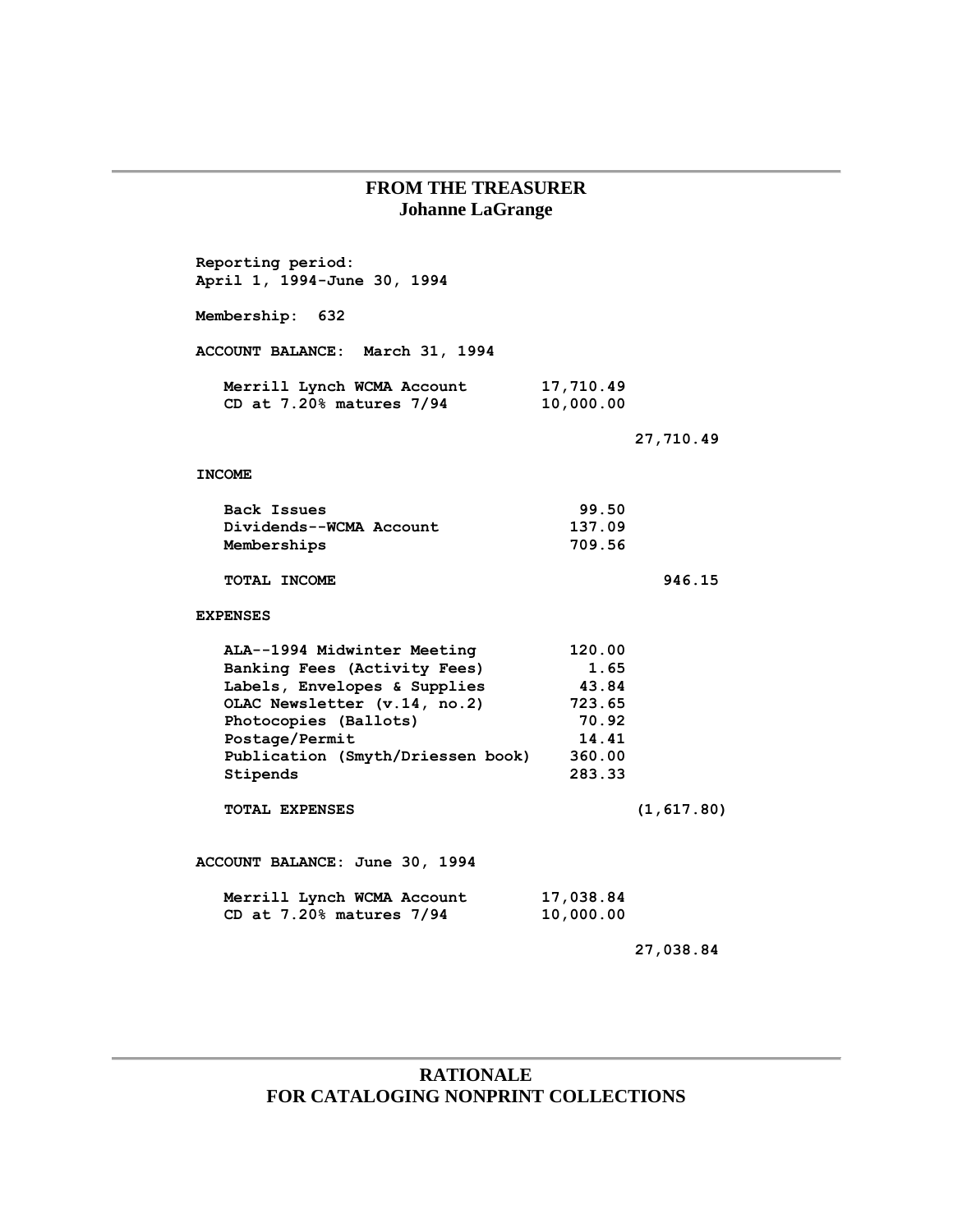Integration of nonprint material into print library collections is fundamental to meeting the complete information needs of library users. Standardized cataloging of all library material allows access to both print and nonprint material through common retrieval techniques. The application of nationally accepted cataloging standards to nonprint material also ensures that characteristics unique to nonprint items are readily apparent to the user.

In an increasingly complex and technologically advancing society, nonprint material offers unique expressions of information and innovative methods of learning and entertainment. Interactive multimedia is one example of nonprint information that is increasingly common and important. Interviews, simulations, clinical diagnostic techniques, and visual/aural documentation of historical events are but a few topics that are uniquely accessible in nonprint formats.

Full and standardized bibliographic description of nonprint material contributes to:

- Satisfaction of a diverse user population that is increasingly sophisticated about the existence and use of nonprint material
- Identification of material that is often some of the most expensive purchased by the library
- Quality of the library catalog through a complete representation of holdings
- Resource sharing potential for all library material
- National efforts toward cooperative cataloging by sharing bibliographic records in national utility databases

The Online Audiovisual Catalogers, Inc. (OLAC), an international organization of nonprint cataloging specialists representing a diverse library constituency, fully endorses the integration of nonprint holdings in library catalogs. Furthermore, OLAC encourages all library staff, administrators, trustees, and others who maintain an interest in meeting the complete information needs of their users, to support the integration of nonprint holdings in library catalogs and to expend the resources required to fully catalog their nonprint collections.

# **1995 OLAC AWARD NOMINATIONS ARE NOW DUE**

The OLAC Award recognizes and honors a librarian who has made significant contributions to the advancement and understanding of audiovisual cataloging. The OLAC Award Committee is now accepting nominations for the 1995 award. The Committee will select a recipient based on nominations received, subject to approval by the Executive Board at the ALA Midwinter meeting.

Eligibility for nomination is as follows:

1. Nominees may be OLAC members, but membership in the organization is not a requirement.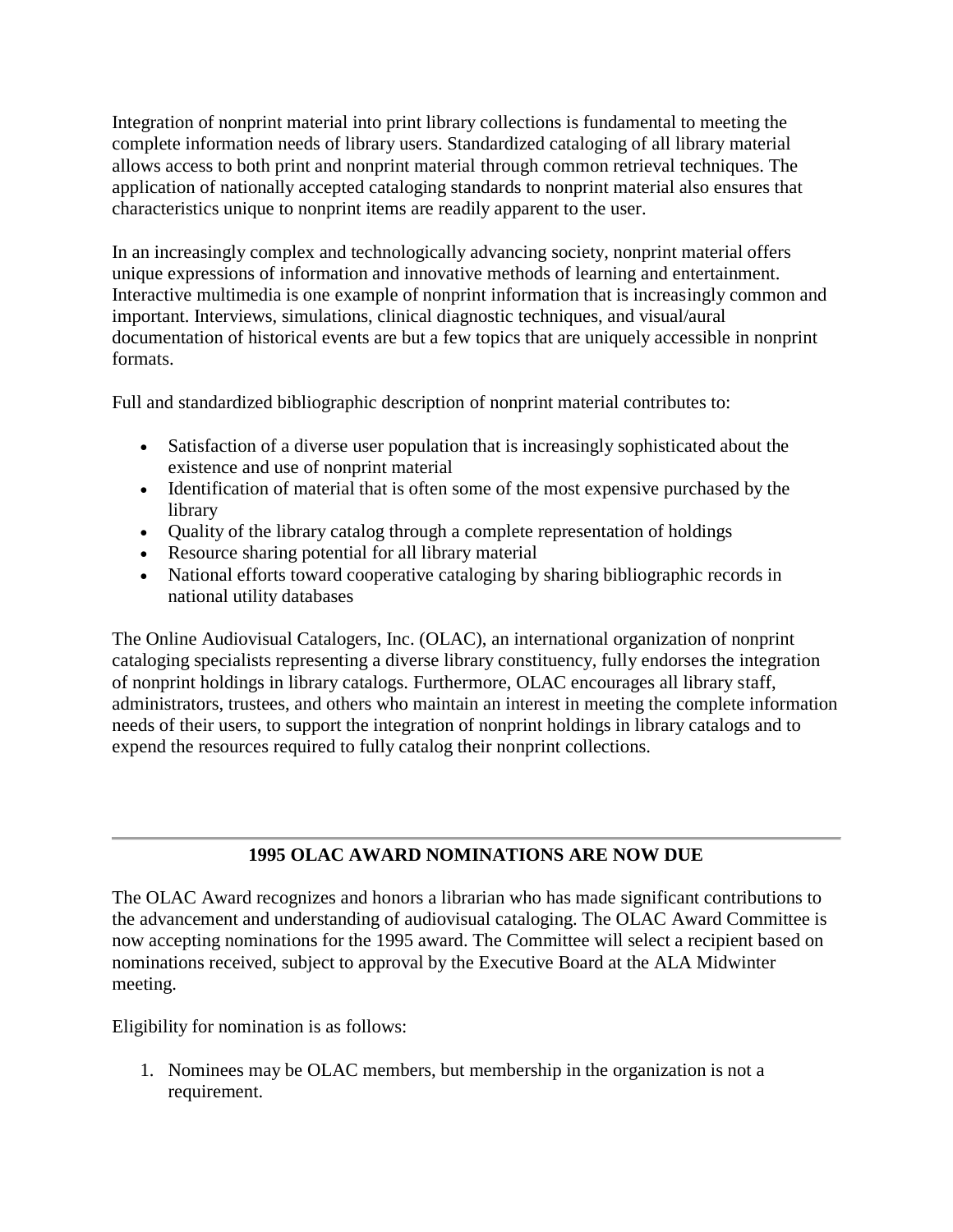- 2. The nomination must be accompanied by a statement that provides supporting evidence of the nominee's qualifications.
- 3. The nominations and statement(s) must be postmarked no later than November 15, 1994, and must be received by the Award Committee Chair no later than December 1, 1994.
- 4. Nominees shall have made contributions to audiovisual cataloging by:
	- a. Furthering the goals of standardization of AV and/or computer file cataloging, including MARC coding and tagging;
	- b. Interpreting AV and/or computer file cataloging rules and developing policies on organization for these materials on the national and/or international levels;
	- c. Promoting the understanding of AV and/or computer file cataloging, coding and data exchange by professionals unfamiliar with these materials and processes.

The award recipient will receive an engraved plaque containing an inscription recognizing his/her special contribution to the field.

Send all nominations by **November 15, 1994**, to:

# **Karen C. Driessen Chair, OLAC Award Committee Mansfield Library Instructional Media Services University of Montana Missoula, MT 59812 [IMS\\_KCD@LEWIS.UMT.EDU](mailto:IMS_KCD@LEWIS.UMT.EDU)**

**Previous OLAC AWARD recipients:** Ann Sandberg-Fox, Glenn Patton, Catherine Leonardi, Richard Thaxter, Sheila Intner, and Verna Urbanski. [Nancy Olson received a "Founder's Award" in 1986, 1 year before the OLAC Award was officially established.]

# **YOU ARE CHALLENGED TO SERVE**

Nominations are being sought for the offices of Vice-President/ President-Elect of OLAC and for OLAC Treasurer. Those interested in learning about the organization from the inside are asked to send a letter indicating which office they would like to run for. Nominations will also be accepted from the floor during the OLAC Business meeting at the ALA Midwinter meeting in Philadelphia.

A Vice-President/President-Elect is elected annually and serves a one- year term as Vice-President, followed by one year as President and then a year as Immediate Past President. S/he performs all duties delegated by the President and presides at meetings when the President cannot attend. The Vice-President/President-Elect must attend all Business meetings while in office or provide a suitable substitute at least two weeks before the meeting takes place.

The Treasurer serves a two-year term, the election to be held in years alternating with that of the office of Secretary. The next Treasurer will serve from summer 1995 to summer 1997. The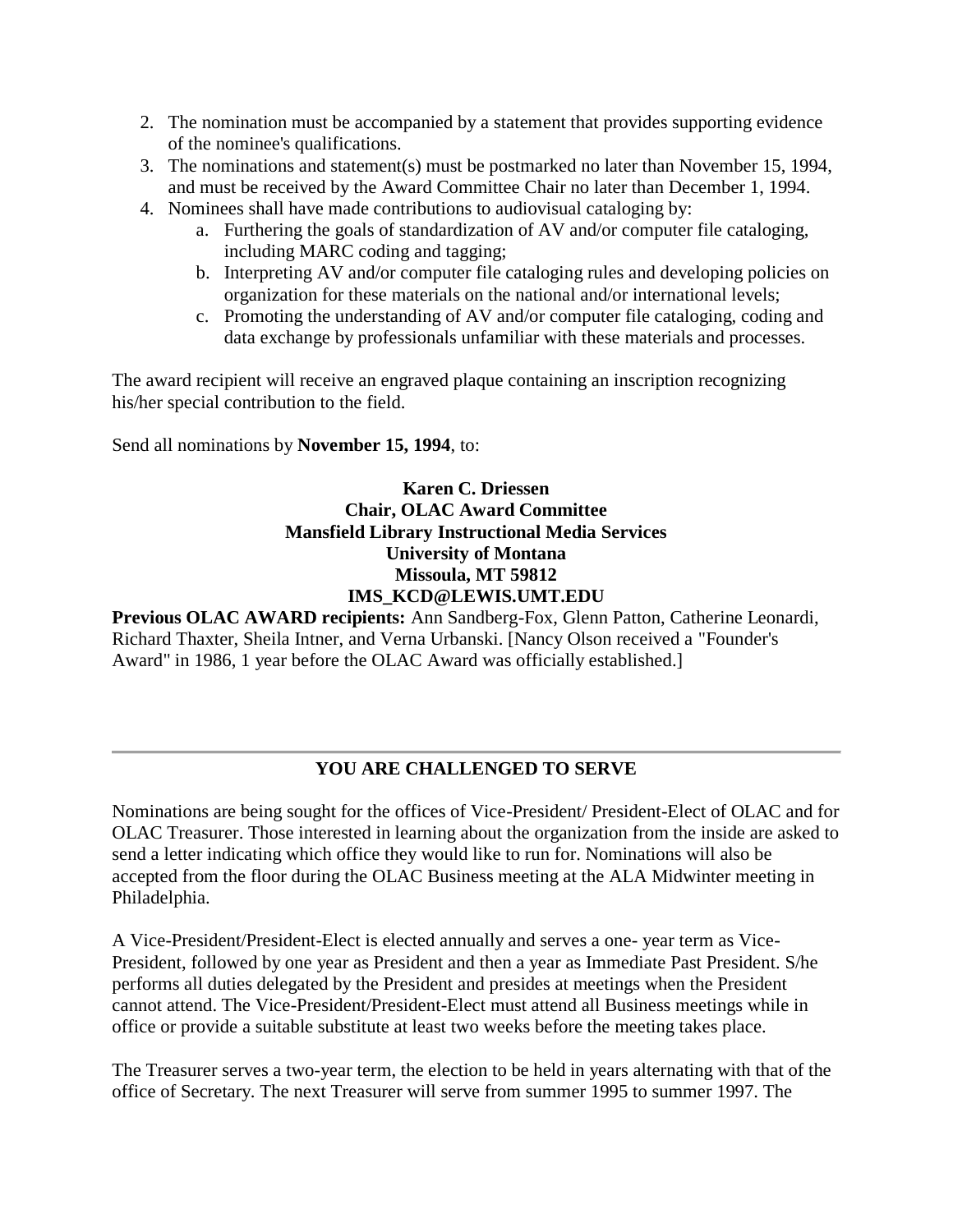Treasurer attends all Business meetings and must meet the same attendance requirements as the Vice-President/President-Elect. The Treasurer receives and disburses all funds for the organization and keeps accurate accounts of income and disbursements. The Treasurer prepares quarterly financial reports for publication in the *OLAC Newsletter* and semiannual reports for presentation at OLAC Business meetings. The Treasurer serves as OLAC's membership coordinator. S/he maintains a file of current OLAC members; processes new memberships; and answers questions concerning memberships, fees and claims/requests for back issues of the *OLAC Newsletter*. Access to an IBM (or compatible) PC is essential.

Members of the Executive Board receive a \$100 stipend for attending OLAC Business meetings during ALA Conferences. If you wish to volunteer to run for either of these positions, please submit a brief description of your qualifications and professional activities to be printed with the ballot. If you wish to nominate another OLAC member, please be sure that person is willing to serve. Submit this information by **January 6, 1995** to:

> **Sheila Smyth Chair, OLAC Nominating Committee Nazareth College of Rochester P.O. Box 18950 Rochester, N.Y. 14618-0950 [SASMYTH@NAZ.EDU](mailto:SASMYTH@NAZ.EDU)**

# **CATALOGING POLICY COMMITTEE CALL FOR VOLUNTEERS**

The Executive Board of OLAC is looking for volunteers to fill upcoming openings on the OLAC Cataloging Policy Committee. Four positions will be opening this year.

CAPC represents the "concerns of audiovisual catalogers in matters relating to the formation, interpretation, and implementation of national and international cataloging standards and related matters." Members serve a two-year term, interns serve a one-year term and are non-voting participants.

Candidates should have three years of current experience cataloging AV materials or equivalent experience. Additionally, candidates should interact regularly with online cataloging systems or have demonstrable knowledge of such systems. Most CAPC business is conducted during ALA Midwinter meetings and Annual conferences. Candidates for appointment to CAPC must be willing to commit time and funds as necessary to attend these meetings.

Appointments are made by the President of OLAC, following the consultation and review of applications by the current Executive Board. New members and interns will be appointed at the February Executive Board meeting and notified immediately by the President of OLAC. Newly appointed members and interns will receive all CAPC mailings from that point forward. Although the terms for new CAPC members and interns do not begin until immediately after the ALA Annual Conference, they should expect to attend the ALA annual CAPC meeting and may volunteer for, or be assigned to, projects for the following six-month period.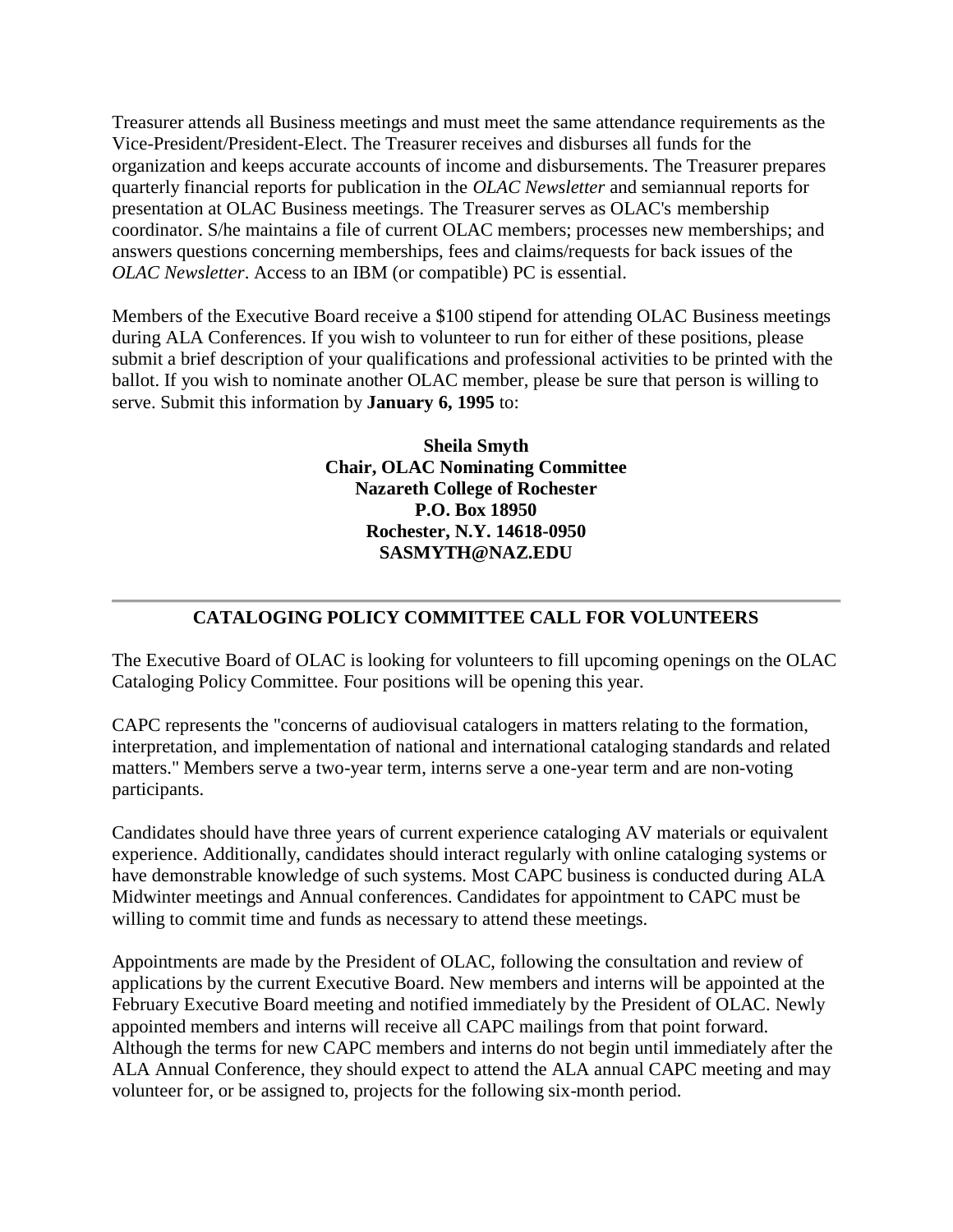Interns report directly to the CAPC Chair and may be assigned special duties or projects by the Chair. Interns who have served for one year may reapply for a second one-year term, but may serve no more than two consecutive one-year terms as an intern. Members whose CAPC terms are expiring may reapply for membership.

If you are a member of OLAC and are interested in serving on CAPC, submit a recent resume and a cover letter which addresses your qualifications by **November 1, 1994** to:

# **Richard L. Harwood, CAPC Chair University of Tennessee 326 Hodges Library 1015 Volunteer Blvd. Knoxville, TN 37996-1000 [HARWOOD@UTKLIB.LIB.UTK.EDU](mailto:HARWOOD@UTKLIB.LIB.UTK.EDU)**

**CAPC MEMBERS**: Richard Harwood (Chair), Lowell Ashley, Susan Bailey, Virginia Berringer, Diane Boehr, Brian McCafferty, and Nancy Rodich-Hodges. **CAPC INTERN**: Pat Thompson.

# **ONLINE AUDIOVISUAL CATALOGERS (OLAC) CATALOGING POLICY COMMITTEE (CAPC) ALA ANNUAL MEETING MIAMI BEACH, FLORIDA**

# **JUNE 24, 1994**

# **Minutes**

The meeting was called to order by CAPC Chair Richard Harwood at 8:02 p.m.

Members present: Diane Boehr, Pat Thompson, Susan Bailey, Lowell Ashley, Brian McCafferty, Virginia Berringer, Nancy Rodich-Hodges

Guests: John Attig (MARBI liaison), Harriet Harrison (Library of Congress contact) and 23 other guests

# 1. Announcements:

- o R. Harwood introduced H. Harrison, who works in the Cataloging Policy Office at LC and will be OLAC's LC contact person.
- o R. Harwood sent around a copy of the roster for corrections.
- o The "Rationale for Cataloging Nonprint Collections" was added to the agenda under Old Business.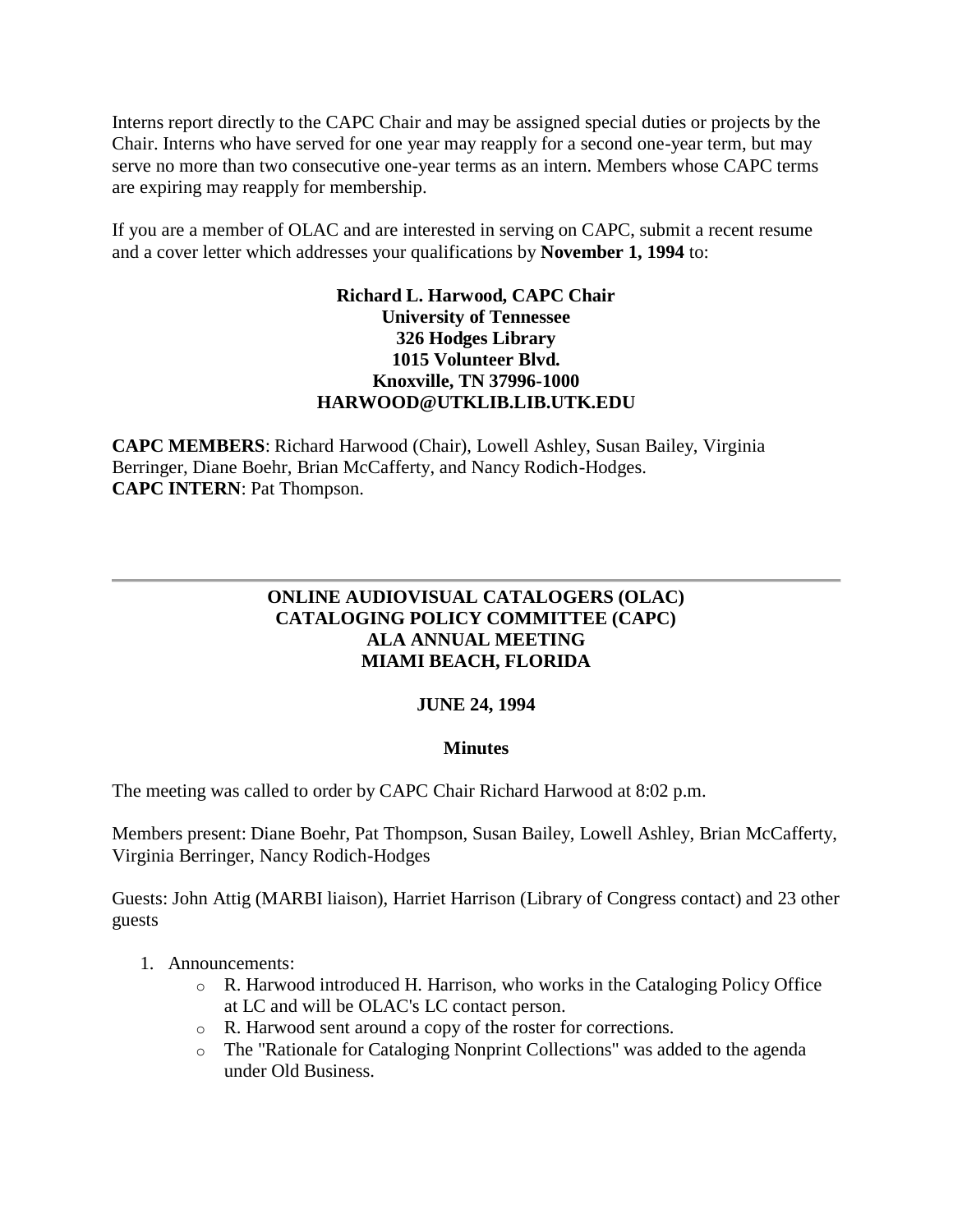- 2. The [minutes](http://ublib.buffalo.edu/libraries/units/cts/olac/newsletters/june94.html#capc) of the February 4, 1994 meeting were approved as printed in *OLAC Newsletter* 14 (2).
- 3. Old Business

a. L. Ashley reported on the draft document "A Guide to the Bibliographic Control of Music Video Material." He will write CAPC and other interested groups a formal report on the status of the document. Ashley does not expect the guide to be available before 1995, possibly 1996. The MLA Bibliographic Control Committee has instructed Phil Schreur, Chair of the BCC Subcommittee on Descriptive Cataloging, in consultation with members of the Music Video Working Group, to prepare a discussion paper bringing together the diverse opinions on the "choice of entry" question as it relates to musical performances and moving image media within the broader context of AACR2R provisions for entry of other materials. This discussion paper may eventually be submitted to CC:DA as an encouragement to reexamine rules in AACR2R Chapter 21 as they are applied to moving image media. Ashley mentioned that the comments received from outside MLA usually did not agree with the guide's proposed changes to main entry. MLA/BCC will not be proposing changes for the choice of main entry to CC:DA. b. Interactive Multimedia Guidelines

> Sherry Kelley reported for Laurel Jizba on the status of the *Guidelines for Bibliographic Description of Interactive Multimedia*. ALA has now published the Guidelines and they are available at the ALA Bookstore for \$10. A preconference is being planned for ALA Annual Conference 1995, with a combination of vendor demonstrations, hands-on cataloging, and other cataloger training components. Institutes in the East and West are being planned for the following year. Kelley asked for input on the format of the institutes.

> The Task Force held a forum today to recap their activities of the past 18 months. The draft guidelines are meant to be used for 6 to 12 months. Comments from catalogers using the guidelines should continue to be sent to L. Jizba.

K. Driessen mentioned that Ann Sandberg-Fox and L. Jizba will be holding workshops on cataloging multimedia at the October OLAC/MOUG Conference in Oak Brook, IL.

c. 6XX Field for Access to Audience Characteristics

J. Attig reminded CAPC members that the discussion on inclusion of audience characteristics had resulted from the MARBI proposal regarding field 658 for access to curriculum or course of study objectives. At an earlier meeting, CAPC had expressed interest in expanding the definition to include audience characteristics. Attig explained what was meant by audience characteristics, namely that the field would describe a special audience, such as "hearing impaired." There was still a question of whether this should be a fixed field element or a new 6XX field with or without a controlled vocabulary, and whether the 008 intended audience field could be expanded to accommodate this information.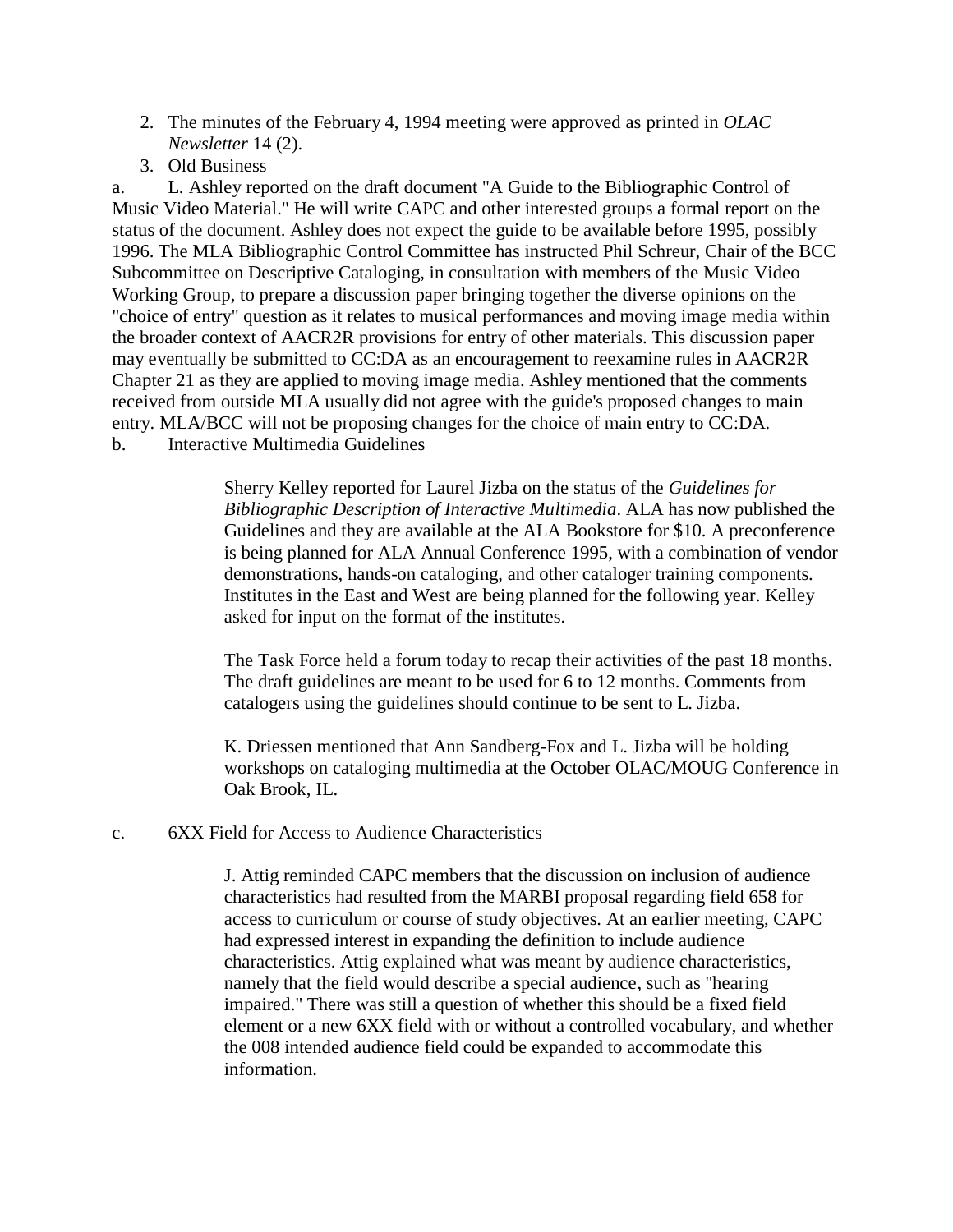Attig suggested that a CAPC subgroup put together a discussion paper in which the issues and various options are laid out for CAPC. N. Rodich-Hodges, V. Berringer, and J. Attig (consultant) volunteered to work on this.

d. Draft CC:DA Proposal on Closed Caption Note

D. Boehr distributed a clean copy of her draft CC:DA proposal on a change to rule 7.7B2, to which Verna Urbanski had also made some suggestions. Those were distributed as well.

Boehr's suggested addition to rule 7.7B2 reads: "If the item incorporates enhancements to facilitate user access, make a note indicating this." The added examples (not meant to be exhaustive) would be: Closed-captioned, Opencaptioned, and Audio-enhanced.

There was some discussion as to whether this addition is appropriate to the language note specifically, and suggestions were made on how to tie it to the language aspect of material. J. Attig asked whether a rule interpretation change might be sufficient.

D. Boehr collected the CAPC comments and also plans to ask for input on the proposal from ALCTS AV on Sunday and bring a revised version of the proposal back to CAPC for approval. CAPC agreed to propose both a rule change and a rule interpretation change.

e. Rationale for Cataloging Nonprint Collections

R. Harwood distributed the latest draft of the "Rationale for Cataloging Nonprint Collections" and asked for comments prior to the Sunday night Board meeting, where he will submit the CAPC proposal to the Board for acceptance.

4. New Business

. MARBI Proposals/Discussion Papers

CAPC members had received copies of these documents prior to the meeting. MARBI liaison J. Attig summarized them and pointed out aspects of interest to CAPC.

**Proposal 94-9**: *Changes to the USMARC Bibliographic Format to Accommodate Online Systems and Services*. This proposal had its origins in the OCLC Internet Resources Cataloging Project. It deals with the description of the servers on which the documents are stored, the systems supporting online catalogs, e-mail servers, etc.

**Proposal 94-13**: *Interactive Multimedia Code for USMARC Bibliographic Format*. The proposal deals with identifying multimedia records within our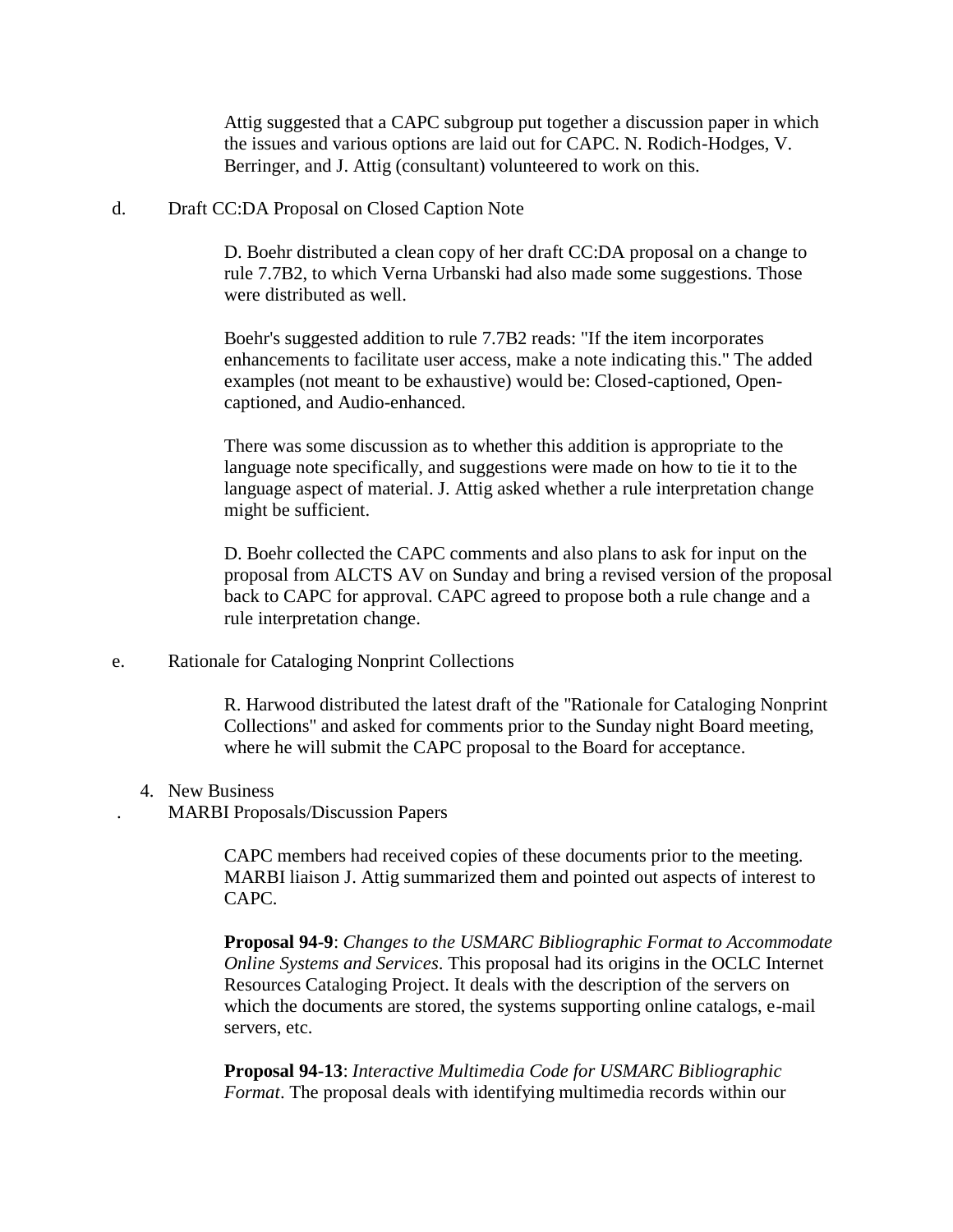databases. Leader/06 (Type of record) or data element in 008/26 (Computer Files format: Type of Computer File) are the options. It was reported that the discussion that took place earlier today at the Interactive Multimedia Task Force meeting led to general agreement that the 008 field solution would be more fruitful, though no consensus was reached. A. Sandberg-Fox pointed out that a change in Leader/06 would bring with it a complete new 008 string. In CAPC there was general consensus against a new Leader/06 for multimedia items, the preferred form of the data element in 008/26 remained unresolved.

**Discussion Paper no. 79**: *Defining Subfield \$v for Form Subdivision in the USMARC Formats*. This document was discussed at length at CAPC's Midwinter meeting (in the guise of Discussion Paper 74). Many CAPC members are interested in seeing a new subfield \$v, but at the same time are aware of the possible difficulties involved, such as effect on local systems and the question of retrospective conversion. CAPC will be interested to hear results of the MARBI discussion.

J. Attig briefly outlined the rest of the topics on the MARBI agenda for Miami, including a proposal for reforming the technique for linking fields within a record.

a. Lack of LC Copy for Videorecordings and Its Effect on Local Cataloging

L. Ashley reported that since the published videorecording cataloging unit at the Library of Congress was disbanded in 1991, very few LC videorecording records are being distributed. H. Harrison spoke on behalf of LC, saying that the current moving image cataloging priority is on archival and educational materials. Cataloging data sheets are being input as acquisitions records. A cooperative cataloging agreement with the University of Maryland may be arranged in the future. L. Ashley asked whether CAPC should consider making a formal statement of concern to LC, stating that the AV cataloging community misses LC as a participant in the resolution of problems that arise in the cataloging of these materials.

According to H. Harrison, LC's Ann Delacorte suggests that OLAC ask to have a non-voting representative to Cooperative Cataloging Council (CCC). The development of a core record for AV materials is not scheduled to start for at least 18 months. Harrison felt that pressure from OLAC would be taken very seriously.

L. Ashley listed some of the effects of not having LC copy for AV materials available in the shared database: inconsistency in contributed records, lack of resolution of problems, lack of authority records for names occurring on AV materials, development of the Dewey schedules pertaining to these materials has slowed to a stop, new subject headings pertaining to AV are not being developed.

R. Harwood asked L. Ashley and others to convey their ideas to him, so that he can bring them together in a formal letter to the named LC contact. OCLC, RLIN,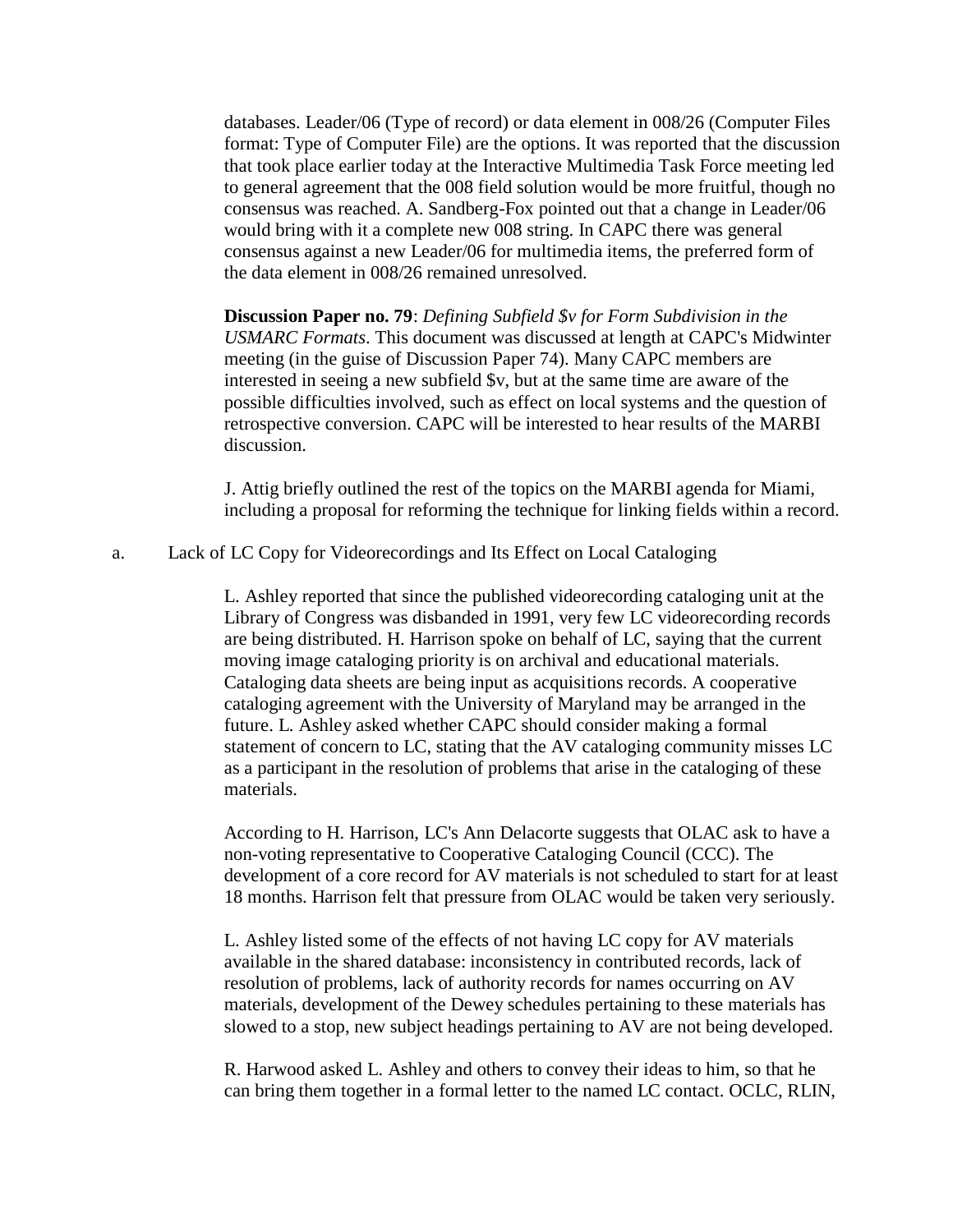and WLN statistics for contributed AV records would help support the case. Harwood asked to receive people's comments by the end of July, so that he can forward them to David Reser, Acting Team Leader, Coop Cataloging Team 1, LC (202) 707-7921, e-mail: [dres@seq1.loc.gov.](mailto:dres@seq1.loc.gov)

b. CCC Core Bibliographic Record for Sound Recordings: Survey

This survey had been distributed to CAPC members prior to the meeting. R. Harwood asked that CAPC form a joint response to the survey from the group. However, it was found to be impossible to answer the questionnaire as a group, due to the very different cataloging needs of the various institutions represented. Instead, Harwood asked that each CAPC member fill out the survey from their own institutional point of view. The originator of the survey, Joan Schuitema, will be at the Sunday morning ALCTS AV meeting.

c. H. Harrison encouraged OLAC members to render their opinions on the following issue: Library of Congress now establishes individual video game titles as topical subject headings. LC is considering the following change: that individual video games be established not as topical subjects, but as uniform titles. An address to which to send comments on this subject was given out: Patrick Bernard, Policy Specialist, Cataloging Policy and Support Office (CPSO), Library of Congress, Washington, DC 20540, e-mail: [CPSO@mail.loc.gov](mailto:CPSO@mail.loc.gov) (Attn: Pat Bernard).

> Eric Childress will send this request for comments out on the E-media listserv as well.

- 5. R. Harwood thanked H. Hutchinson, outgoing OLAC Secretary, for her two years of taking CAPC minutes.
- 6. The meeting was adjourned at 10:12 p.m.

Respectfully submitted,

Heidi Hutchinson, OLAC Secretary

# **ONLINE AUDIOVISUAL CATALOGERS (OLAC) BUSINESS MEETING ALA ANNUAL CONFERENCE MIAMI BEACH, FLORIDA**

# **June 25, 1994**

### **Minutes**

1. Call to Order, Introduction of Officers, Announcements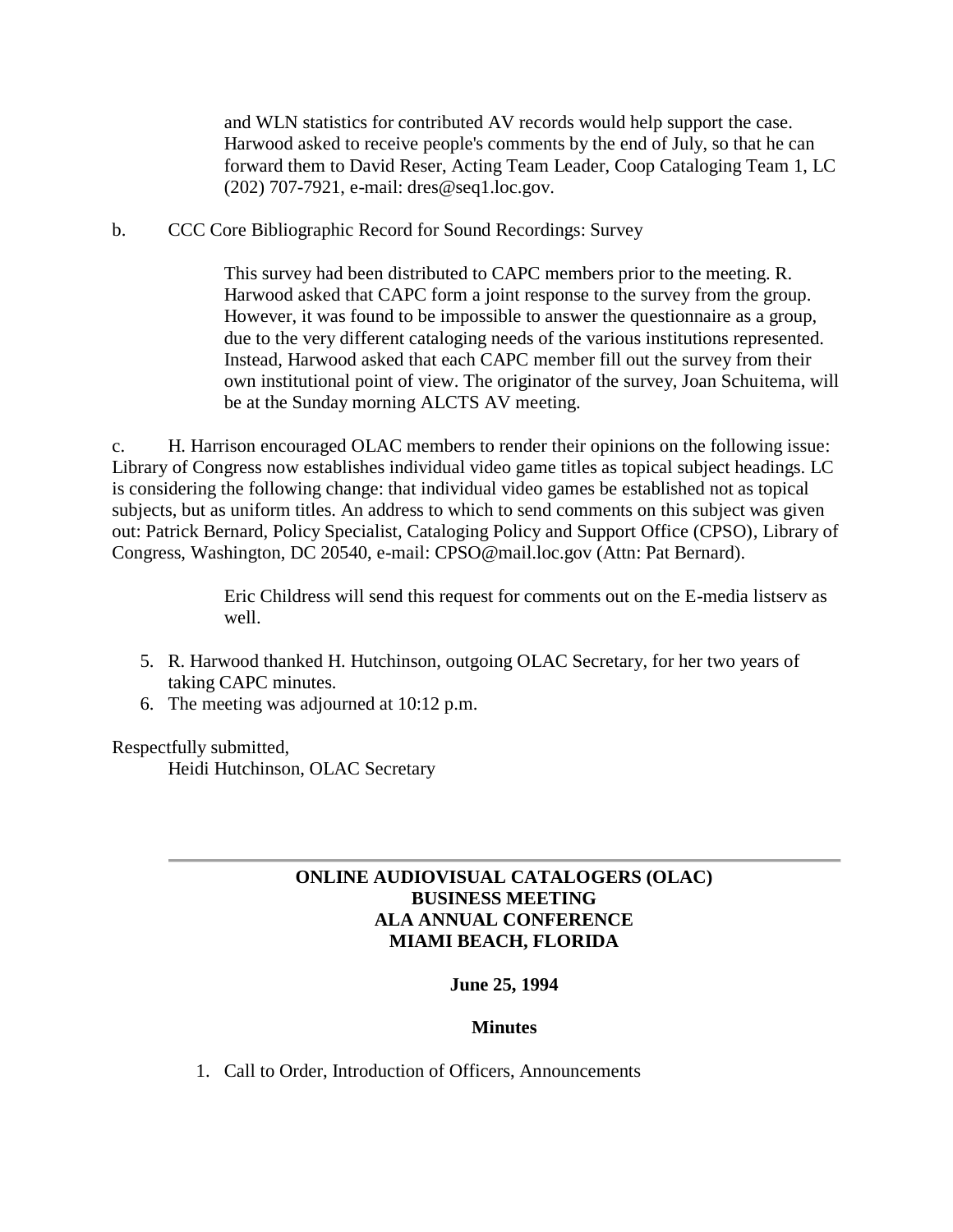The Business meeting was called to order by OLAC President Karen Driessen at 8:04 p.m. Officers present: Mary Konkel (Vice- President/President-Elect), Johanne LaGrange (Treasurer), Heidi Hutchinson (Secretary), Sue Neumeister (Newsletter Editor), Sheila Smyth (Past President), and Richard Harwood (CAPC Chair)

K. Driessen thanked the Board members for working with her this past year, then asked first-time OLAC Business meeting attendees to stand and introduce themselves.

2. Secretary's Report (H. Hutchinson)

The [minutes](http://ublib.buffalo.edu/libraries/units/cts/olac/newsletters/march94.html#mtgmins) of the Business meeting of February 5, 1994 (ALA Midwinter meeting, Los Angeles) were approved as published in the March 1994 *OLAC Newsletter*.

3. President's Report (K. Driessen)

K. Driessen announced the newly elected officers for 1994/95: Heidi Hutchinson, Vice-President/President-Elect and Catherine Gerhart, Secretary.

4. Vice-President's Report on OCLC Users Council (M. Konkel)

Please see separately submitted [report \[p. 27-29\]](http://ublib.buffalo.edu/libraries/units/cts/olac/newsletters/sept94.html#oclcuc) in this issue.

5. Treasurer's Report (J. LaGrange)

The [first quarter 1994 report](http://ublib.buffalo.edu/libraries/units/cts/olac/newsletters/june94.html#treas) was published in the June issue of *OLAC Newsletter*. J. LaGrange updated the member numbers. As of June, OLAC has 632 members, of which 344 are personal and 288 are institutional.

6. Newsletter Editor's Report (S. Neumeister)

There have been 2 issues since the Midwinter meeting. The [June issue](http://ublib.buffalo.edu/libraries/units/cts/olac/newsletters/june94.html) of the *OLAC Newsletter* was mailed on June 5th. S. Neumeister announced that she had extra copies of the latest issue, should people wish to pick one up after the meeting. Neumeister welcomed Vicki Toy Smith as the new Book Review Editor. Deadline for the next issue is August 1.

7. Membership Directory Report (H. Hutchinson)

A committee was formed at the Midwinter OLAC Board meeting to work on the Directory. That committee will meet Sunday night prior to the Board meeting to finalize the form and schedule for producing the Directory. A follow-up mailing is planned so that members can correct any errors or update their entries; also, new member information from the Treasurer will be included.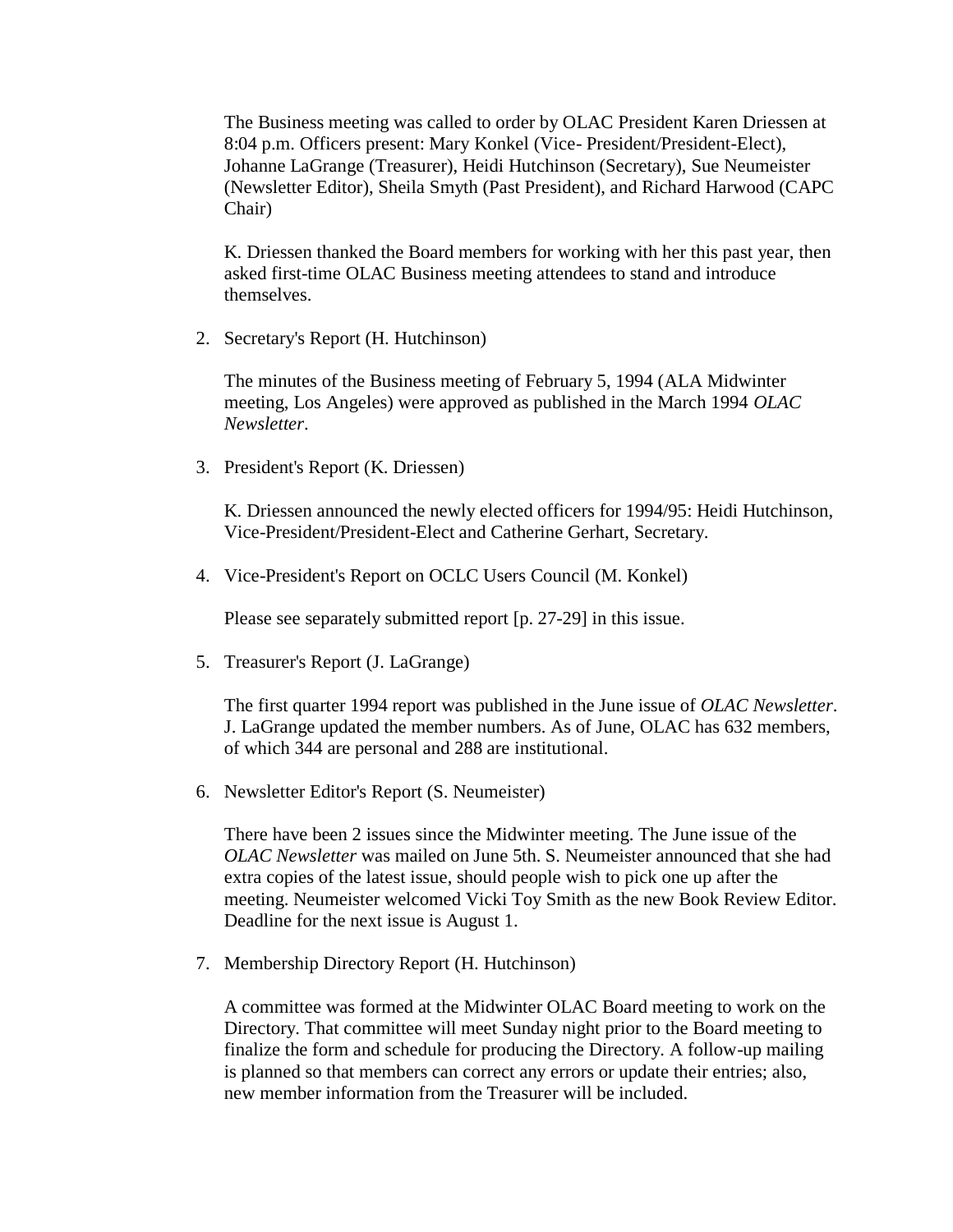8. Publication Update (S. Smyth)

*A Library Manager's Guide to the Physical Processing of Nonprint Materials* by K. Driessen and S. Smyth is being published by Greenwood Press later this year and will sell for \$60 a copy. Verna Urbanski's book *Cataloging Unpublished Nonprint Materials* (Lake Crystal, MN: Soldier Creek Press, 1992) sold 306 copies in 1993 and 54 so far in 1994. OLAC expects to receive royalty payments from these sales, according to OLAC Treasurer J. LaGrange.

- 9. Committee Reports
	- a. [Cataloging Policy Committee](http://ublib.buffalo.edu/libraries/units/cts/olac/newsletters/sept94.html#capcmins) (CAPC) (R. Harwood)

Please see separately submitted minutes of the CAPC meeting [p. 9-13] in this issue.

b. 1994 OLAC/MOUG Conference Planning Committee (Hal Temple)

The 1994 OLAC/MOUG Conference will be held at the Chicago Marriott Oak Brook October 5-8. H. Temple announced the speakers, the workshops and their leaders, as well as the tours and concert. [Conference](http://ublib.buffalo.edu/libraries/units/cts/olac/newsletters/june94.html#olacmoug)  [details](http://ublib.buffalo.edu/libraries/units/cts/olac/newsletters/june94.html#olacmoug) and the registration form were published in the June 1994 issue of the *OLAC Newsletter*.

- 10. Liaison/Observer Reports
	- a. [ALCTS AV](http://ublib.buffalo.edu/libraries/units/cts/olac/newsletters/sept94.html#alctsav) (Anne Campbell Moore)

Please see separately submitted report [p. 33-34] in this issue.

b. AMIA Liaison (Martha Yee)

AMIA (Association of Moving Image Archivists) meets annually, and their next meeting is in November in Boston. Main item of business is to ask the Library of Congress to consider a revision of the cataloging rules in *Archival Moving Image Materials*.

c. [CC:DA](http://ublib.buffalo.edu/libraries/units/cts/olac/newsletters/sept94.html#ccda) (John Attig)

Please see separately submitted report [p. 32] in this issue.

d. [MARBI](http://ublib.buffalo.edu/libraries/units/cts/olac/newsletters/sept94.html#marbi) (John Attig)

Please see separately submitted report [p. 29-32] in this issue.

e. MOUG (Ann Caldwell)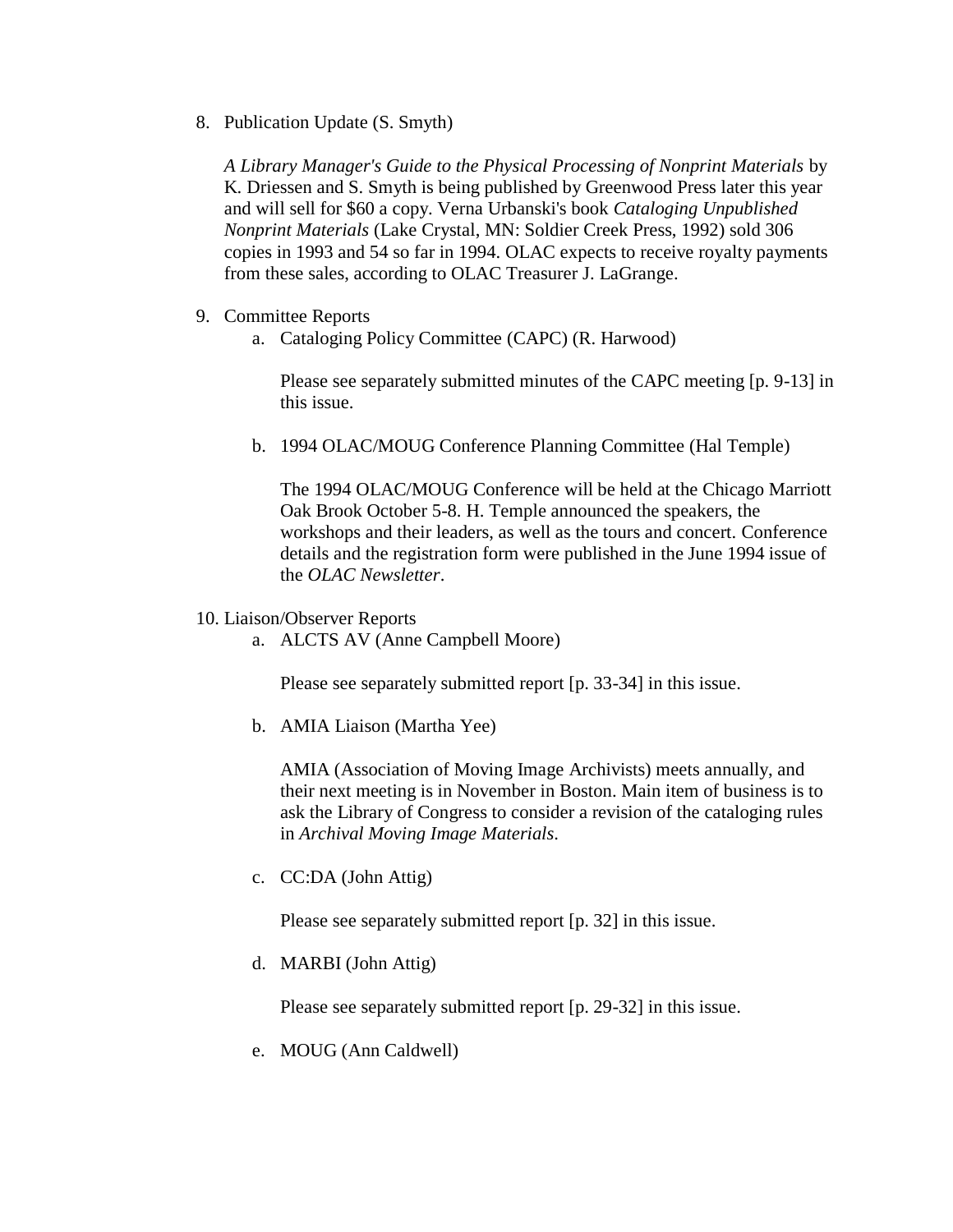MOUG met in March for one day prior to the MLA Conference in Kansas City, Missouri. A [report](http://ublib.buffalo.edu/libraries/units/cts/olac/newsletters/june94.html#moug) from this meeting was published in the June 1994 *OLAC Newsletter*. MOUG has published the 5th edition of *The Best of MOUG* (music uniform titles). [Order info. is on [p. 2\]](http://ublib.buffalo.edu/libraries/units/cts/olac/newsletters/sept94.html#editor)

- 11. Library of Congress and Utility Reports
	- a. Library of Congress (Harriet Harrison)

Norma Hendrickson was appointed Head of the LC Computer Files Cataloging Team. In the Cataloging Policy and Support Office (CPSO), the Coordinator for Computer Files Cataloging Policy is Pat Bernard. CPSO music representative is Gerry Ostrove. The AV Section fell victim to the LC push for arrearage control. Part of the staff transferred to Motion Picture, Broadcast and Recorded Sound Division, where they catalog in the moving images, music, and sound recordings sections of MBRS.

H. Harrison repeated the invitation (first relayed to CAPC Friday night) for OLAC to appoint a non-voting representative to Cooperative Cataloging Council (CCC) as the AV materials core record is developed. The contact person at LC is David Reser.

Harrison will be responsible for future rule interpretations for Chapter 7, and said she would be relying on OLAC to supply her with recommendations.

b. [OCLC](http://ublib.buffalo.edu/libraries/units/cts/olac/newsletters/sept94.html#nwsoclc) (Glenn Patton)

Please see separately submitted report [p. 40-41] in this issue.

c. [RLG](http://ublib.buffalo.edu/libraries/units/cts/olac/newsletters/sept94.html#nwsrlin) (Ed Glazier)

Please see separately submitted report [p. 38-40] in this issue.

12. New Business

K. Driessen announced that, even with a biennial conference coming up this October, it is necessary to start the planning for the following OLAC Conference (1996). By Midwinter a site should be picked and conference chairs chosen. Driessen asked OLAC members to consider volunteering their region and asked interested members to contact M. Konkel or H. Hutchinson.

13. Adjournment

The meeting was adjourned at 9:20 p.m. and followed by the traditional question and answer session.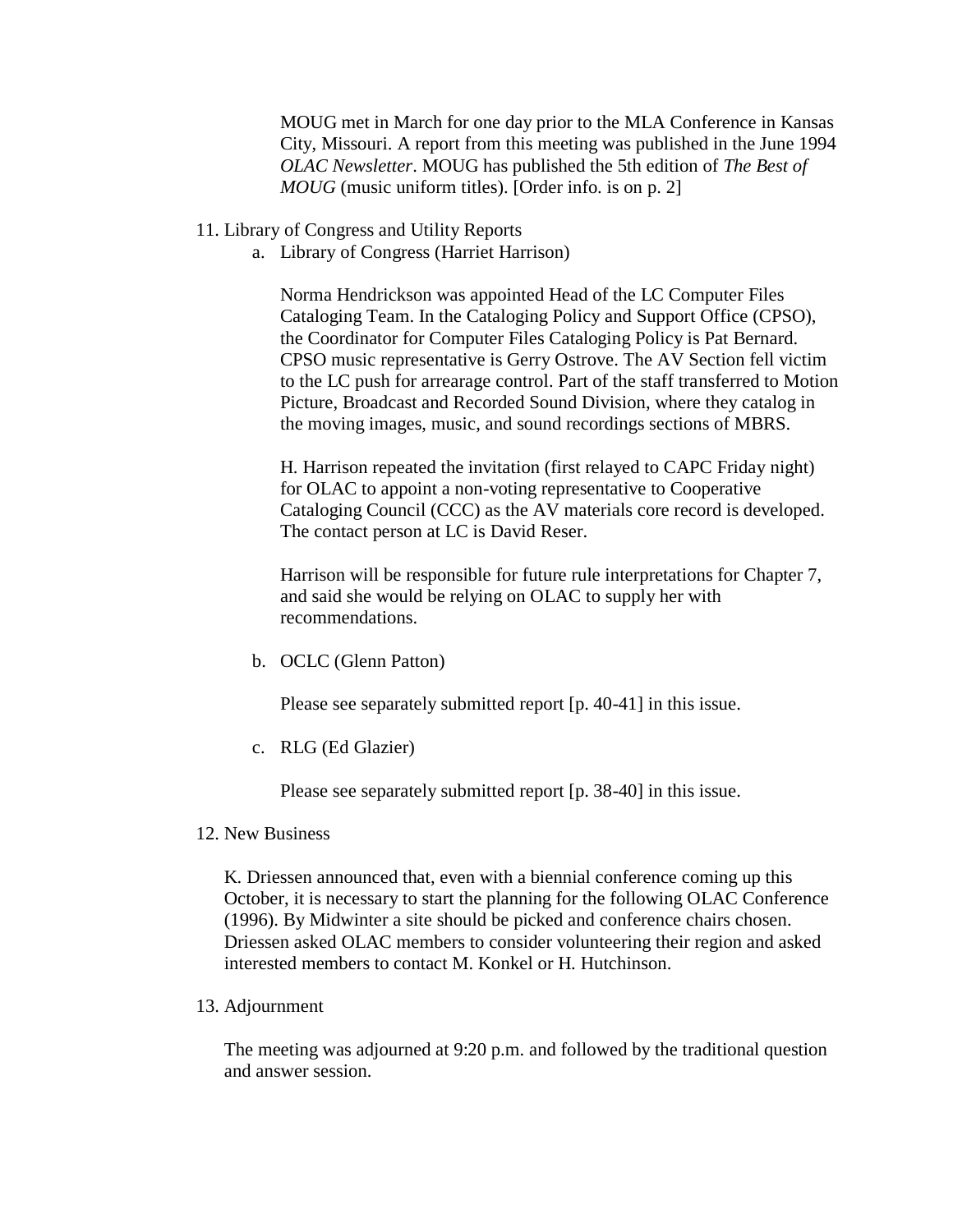Respectfully submitted, Heidi Hutchinson OLAC Secretary

# **ONLINE AUDIOVISUAL CATALOGERS (OLAC) BOARD MEETING ALA ANNUAL CONFERENCE MIAMI BEACH, FLORIDA**

### **JUNE 26, 1994**

#### **Minutes**

1. Call to Order, Introductions, Announcements (K. Driessen)

The Board meeting was called to order by OLAC President Karen Driessen at 8:08 p.m.

Members present: Mary Konkel (Vice-President/President-Elect), Richard Harwood (CAPC Chair), Heidi Hutchinson (Secretary), Sue Neumeister (Newsletter Editor), Sheila Smyth (Past President), and Johanne LaGrange (Treasurer)

Guests: Ellen Hines and Hal Temple (1994 Conference Chairs), Laura Snyder (MOUG Past Chair), Pat Thompson, Virginia Berringer

K. Driessen announced the 1994/95 Board changes: following this meeting, M. Konkel will be President, H. Hutchinson Vice-President/ President-Elect, and Catherine Gerhart will take over as Secretary.

2. Approval of the Minutes (H. Hutchinson)

The OLAC Board meeting [minutes](http://ublib.buffalo.edu/libraries/units/cts/olac/newsletters/march94.html#brdmins) of February 6, 1994 were approved as printed in *OLAC Newsletter* 14 (1) (March 1994).

3. Treasurer's Report (J. LaGrange)

The formal [Treasurer's Report](http://ublib.buffalo.edu/libraries/units/cts/olac/newsletters/june94.html#treas) for this quarter was published in the June 1994 *OLAC Newsletter*. J. LaGrange noted there were some difficulties receiving reports on the royalties from Verna Urbanski's book. M. Konkel and J. LaGrange may pursue this in a letter to the publisher. (ACTION)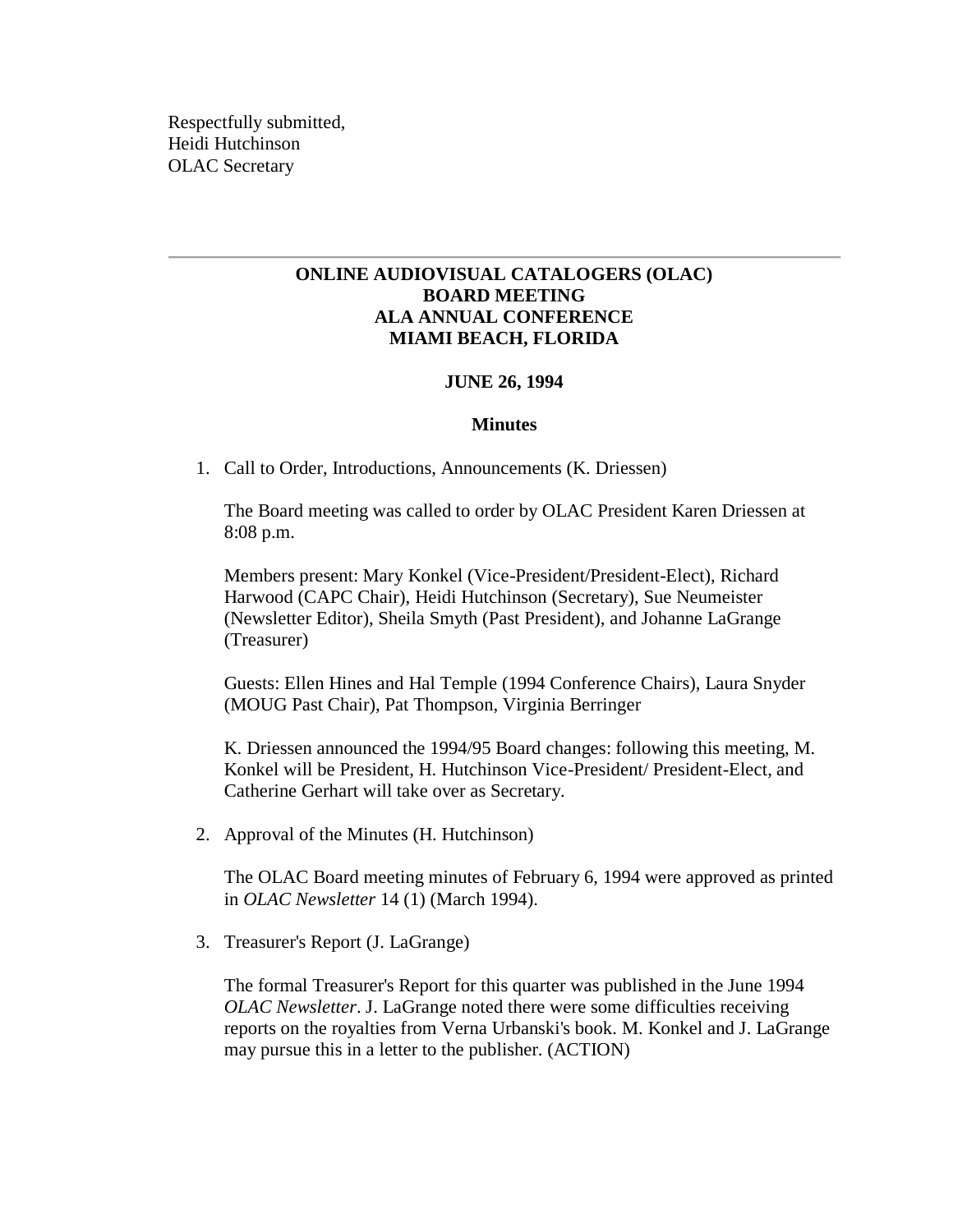The OLAC CD expires in July 1994. J. LaGrange proposed that OLAC use only the interest as a future scholarship fund and reinvest the principle of \$10,000. It was generally agreed that the scholarship should be to support a librarian's attendance at an OLAC Conference and that a committee should be formed to draw up the guidelines for award of the scholarship. See further discussion under point 9 below.

4. Newsletter Report (S. Neumeister)

The deadline for the next Newsletter is August 1.

5. Report on 1994 Conference (E. Hines, H. Temple, L. Snyder)

H. Temple distributed two separate options for a conference schedule. Option 1 was chosen with minor changes. There was extensive discussion about timing of workshops and meals.

E. Hines mentioned that some nationwide publicity for the OLAC/MOUG Conference had already gone out (especially on listservs) and that some queries had already been received from non-OLAC/MOUG members.

The guidelines on stipends for conference speakers were reviewed in light of the OLAC/MOUG Conference.

The Board thanked the Conference Planning Committee Chairs for all of their hard work.

6. OLAC Award Update (S. Smyth)

S. Smyth announced that the only nomination received this year was past the deadline, so no OLAC Award was given. The deadline was December 1 and the initial advertisement was printed in the September Newsletter, giving members plenty of time to make nominations. K. Driessen will be chairing the next OLAC Award Committee.

7. Membership Directory (H. Hutchinson, J. LaGrange)

The Membership Directory Committee (Hutchinson, LaGrange, S. Neumeister, and B. McCafferty) met prior to the Board meeting and agreed on a calendar for the production of the Membership Directory, which should be ready to distribute to members at the OLAC/MOUG Conference in October. Members who do not attend the conference will receive their directories by mail; non-members may purchase a copy at the conference. The number of copies printed will be based on OLAC's highest personal membership number plus 100. The size will be 8.5 x 11, for the optimal use of space and number of columns per page.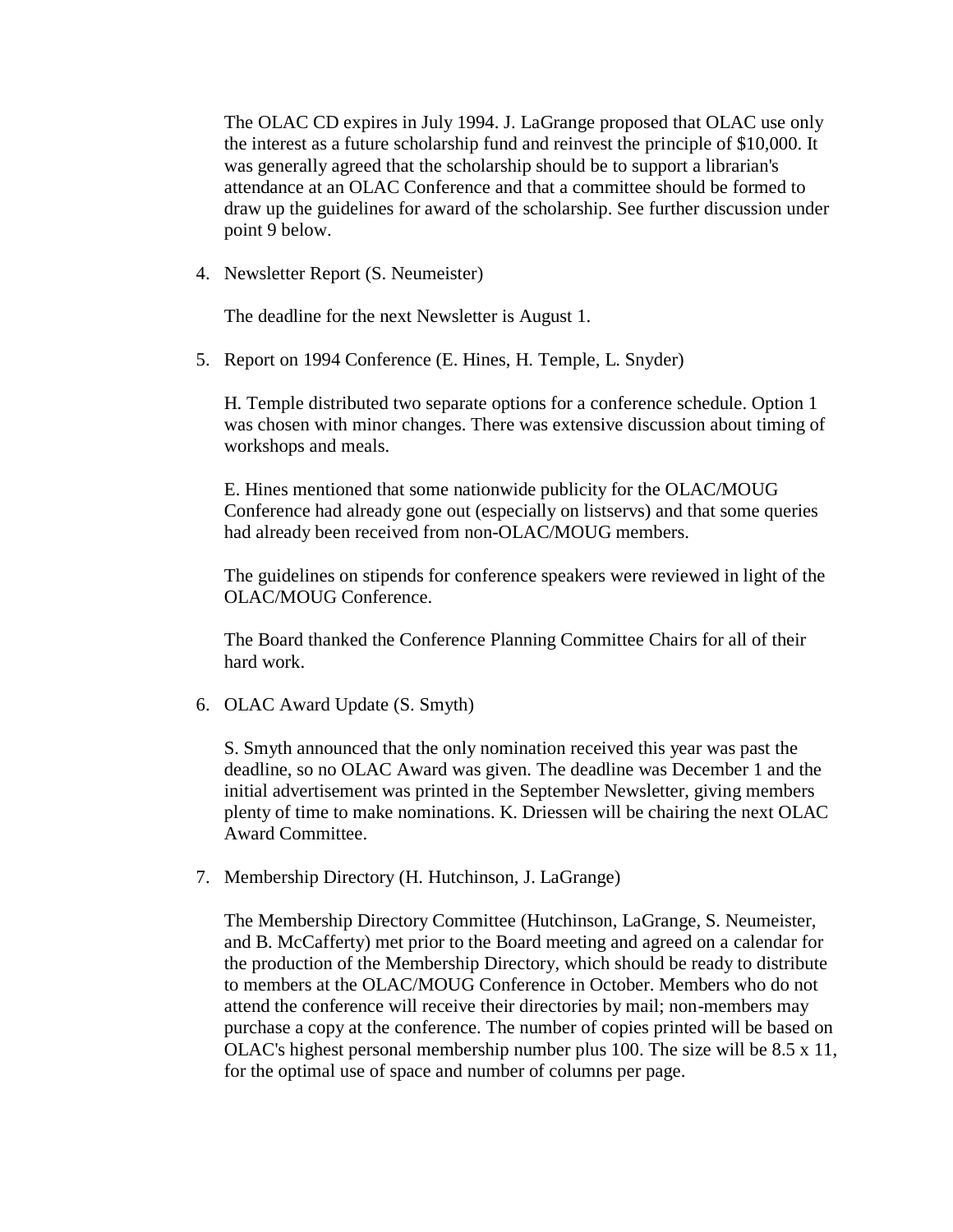The Committee decided that the Directory would be more accurate if each member were to proof his or her entry and send it back to the Committee. This tearsheet would also include a controlled vocabulary list for cataloging specialties that the member would be asked to check off. The Board agreed to this proposal.

Because of past experience with bulk mailings, the Board approved the funds to send the tearsheets to members by first class mail.

8. *OLAC Handbook* Updates (H. Hutchinson, M. Konkel)

Due to the many changes currently being made to the Handbook, new pages will not be distributed until after this meeting.

H. Hutchinson had mailed the latest version of the archives proposal to all board members; several changes made to it during the meeting will be incorporated to the final form. (ACTION)

M. Konkel distributed copies of the draft proposal for the "Service in More Than One Capacity" section, to be added to the Handbook following the section on "Liaisons." S. Smyth and M. Konkel will work out the final wording and submit to H. Hutchinson for inclusion in the Handbook. (ACTION)

9. OLAC Certificate of Deposit

R. Harwood proposed that money from OLAC's CD or its interest might be used to support research grants for OLAC members. Following discussion, Harwood volunteered to draw up a set of criteria for research grant awards to present to the Board at Oak Brook. (ACTION)

Following up on discussion from Agenda Point 3, an ad hoc committee was charged with drawing up application guidelines for an OLAC scholarship to support a member's attendance at an OLAC Conference. The committee members are V. Berringer, P. Thompson, and J. LaGrange. Bobby Ferguson, who first mentioned this idea to the Board, will be asked if she is interested in chairing the committee. (ACTION)

10. Rationale for Cataloging Nonprint Collections

It was decided to publish the text of the "Rationale" in brochure form. R. Harwood and K. Driessen will finalize the text; S. Neumeister will be responsible for creating an attractive brochure for distribution at the OLAC Conference. The finalized text of the "Rationale" will also be printed in the *OLAC Newsletter*. (ACTION) [See [p. 5](http://ublib.buffalo.edu/libraries/units/cts/olac/newsletters/sept94.html#rcnc) of this issue. -- ed.]

11. OLAC 15th Birthday Party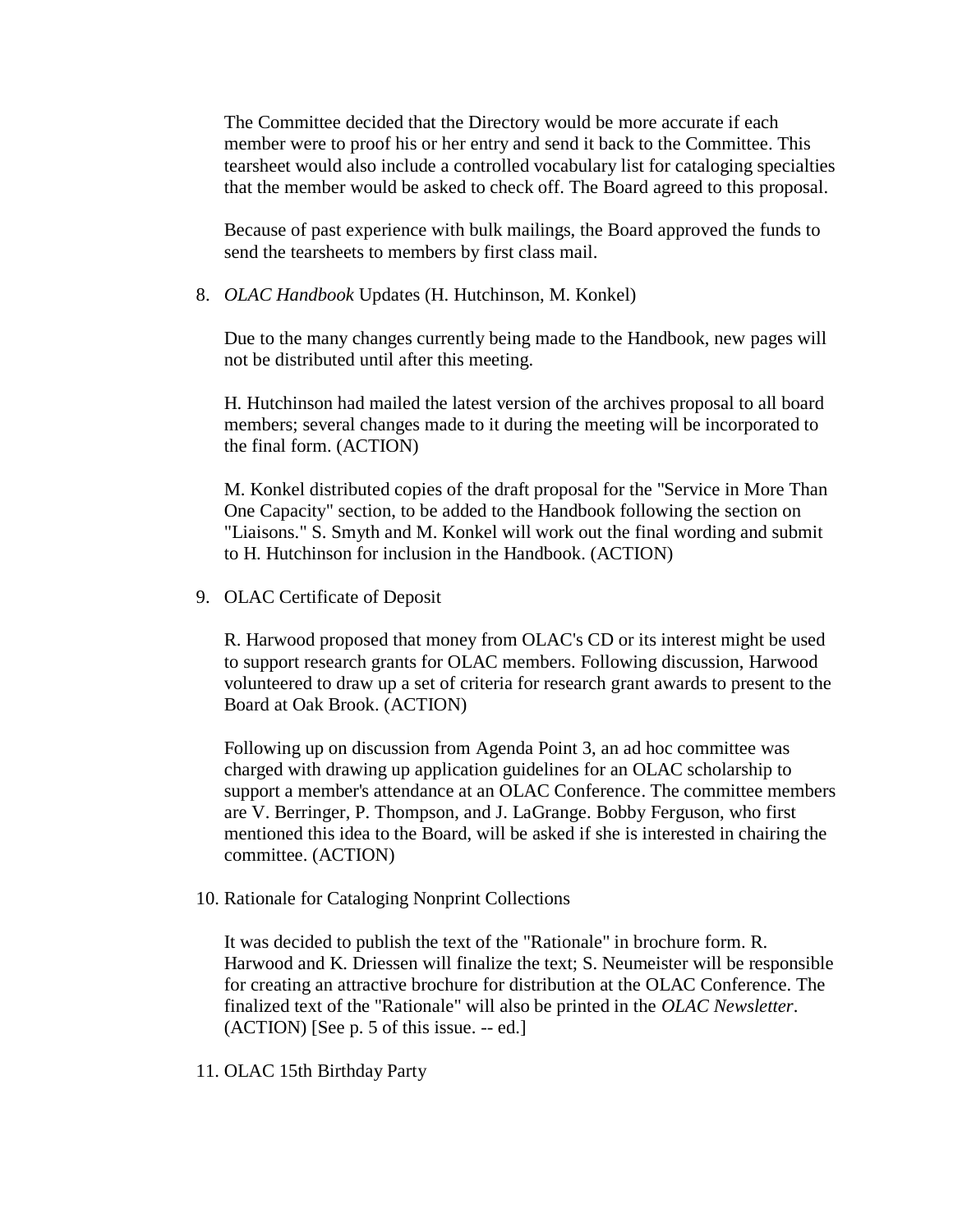OLAC's 15th anniversary will take place in the summer 1995. Former OLAC Presidents and OLAC Award recipients will receive formal invitations and will be asked to submit short biographical statements. A birthday cake and punch will be served following the Business meeting. K. Driessen and M. Konkel are in charge of the arrangements. Konkel will introduce the honored guests. Konkel will request a meeting room in a hotel rather than the conference center for this occasion. (ACTION)

#### 12. OLAC Ballot Difficulties

Bo-Gay Tong Salvador was in charge of the election and reported that many members received their ballots after the voting deadline of April 30, even though they were mailed in the first week of April. Her recommendation was to send the ballot first class in the future instead of by bulk mail, and that a statement regarding the return date (received by, rather than postmarked by) be added to the Handbook. These recommendations were accepted by the Board. There was also concern that OLAC has no written procedure for deciding the winner in case of a tie. H. Hutchinson and M. Konkel will work on a proposal for both Handbook and Bylaws, to be presented to the Board at Oak Brook. The Handbook section currently mentioning the ballot is under Calendar for March (section D). Hutchinson gave Konkel a sample packet containing election material from the Librarians Association of the University of California to use as a model. (ACTION)

It was also suggested that in addition to the candidates' statements included in the March Newsletter, they should also be included with the ballot, so that voters do not need to rely on the Newsletter for the statements.

Preservation of anonymity was also a concern. The ballots will be redesigned so that the mailing label will not be returned with the marked ballot.

- 13. Policy Clarifications
	- a. OCLC Users Council

M. Konkel had written up a proposal regarding the OLAC representative to OCLC Users Council. This past year, it has been convenient and close enough for Konkel to attend all three meetings, but this was an exception. K. Driessen pointed out that there is a brief note on OLAC's relationship to OCLC in the Handbook section on LC and Bibliographic Utility Representatives stating "In 1986 OCLC designated OLAC as OCLC's AV user group. OCLC has also designated OLAC as its computer files user group." Driessen asked for feedback from the Board on the options listed in Konkel's proposal. Konkel will do some more research and draft language for the Handbook and submit it to the Board at the next meeting. (ACTION)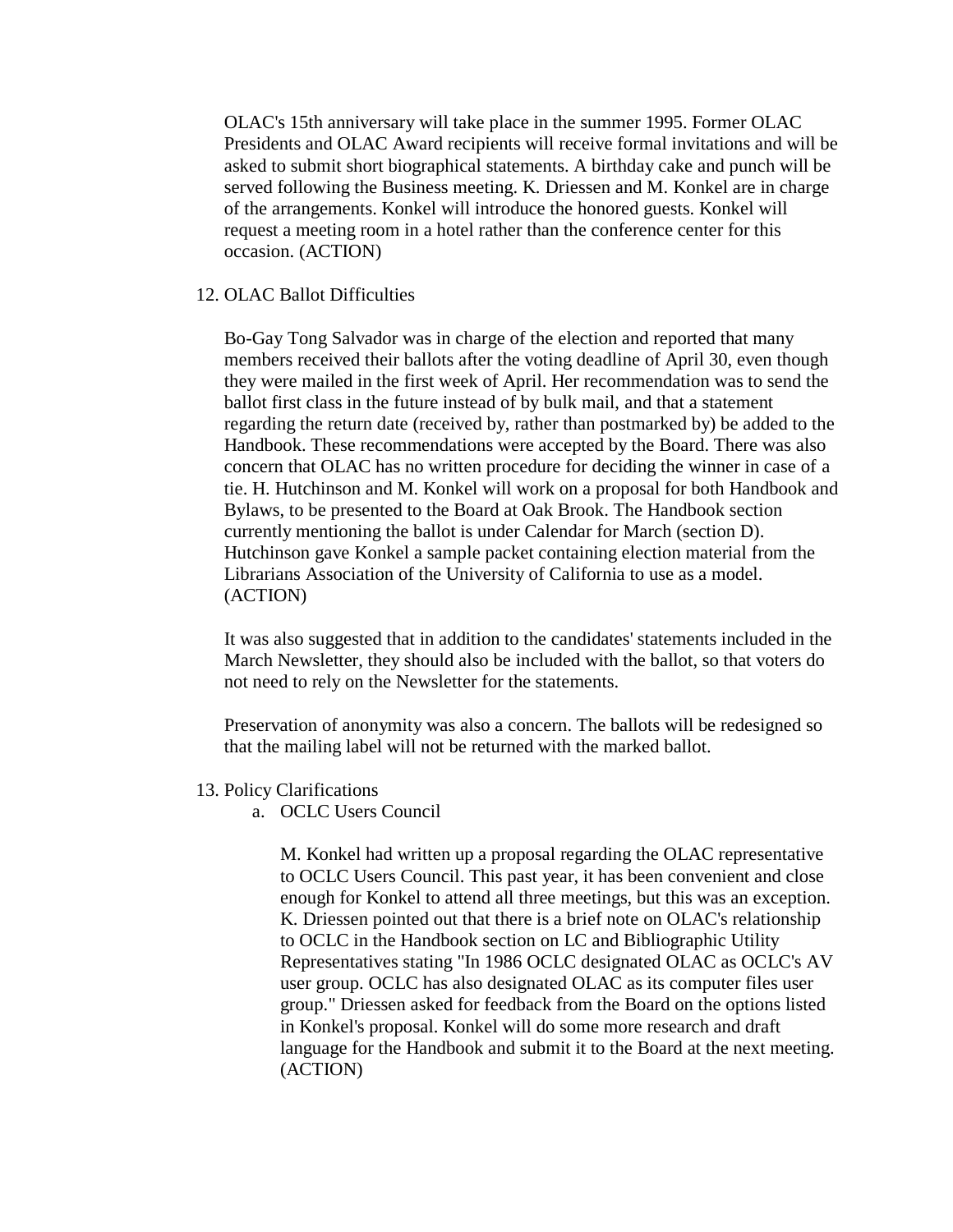#### b. OLAC Endorsements for Positions

To a request for OLAC endorsement of a library applying for enhance status with OCLC, K. Driessen replied that this is not within OLAC's purview. Individual catalogers may advertise their OLAC membership in such a case, if they feel it would be advantageous. It was decided that this issue does not warrant special mention in the Handbook.

#### c. Vendors at OLAC Conferences

Vendors have occasionally asked for representation at OLAC conferences, but because of the logistics (i.e. very little display space, little time between workshops to visit vendors), a formal setup is not possible. However, various forms of financial support for the conferences is gladly accepted and distribution of literature at tables is encouraged. The Board will defer to the conference chairs of the individual conferences to make decisions regarding vendors. Vendors may be solicited by the conference chairs for handouts and financial contributions.

### d. Ex Officio Members of CAPC

The Board discussed a question raised by OLAC's former CC:DA audience observer on that position's relationship to CAPC. It was decided to make both the CC:DA audience observer and the MARBI liaison ex officio members of CAPC. The possibility of a stipend for the CC:DA audience observer (matching that of the OLAC MARBI representative) was also discussed.

The following motion was made and passed unanimously regarding stipends for MARBI liaison and CC:DA audience observer: "The MARBI liaison and CC:DA audience observer will be named ex officio members of CAPC and should receive a stipend set at \$100 for each ALA Conference attended." The wording will appear in the appropriate Handbook sections. (ACTION)

### e. CC:DA Relationship

K. Driessen elaborated on her recent unsuccessful attempt to establish a formal liaison relationship between OLAC and CC:DA. There is some hope that the Committee's documentation will be made available online, so that all interested, including the OLAC CC:DA audience observer, can be informed on the issues.

### 14. Committee Appointments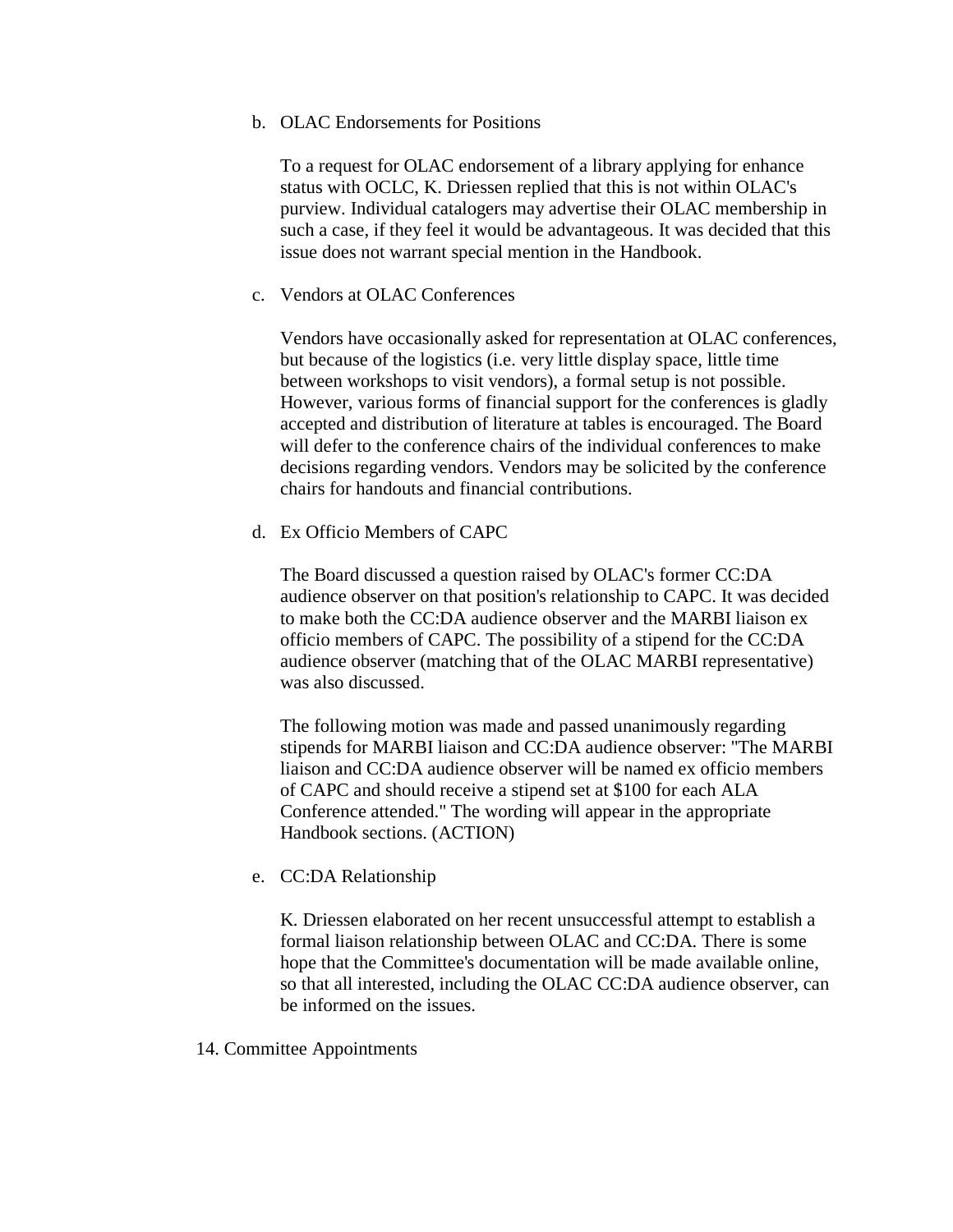S. Smyth and S. Neumeister will be on the Elections Committee. The Awards Committee will include K. Driessen, H. Hutchinson and one non-Board member, to be named. (ACTION)

- 15. New Business
	- a. V. Berringer suggested that an organized, indexed compilation of OLAC's Q&A column through the years in book form would be a worthwhile project for someone. The Board agreed that it was worth investigating. Verna Urbanski would need to be consulted, since she is the Q&A column author. It was suggested that Soldier Creek Press would be a good publisher for such a volume. R. Harwood suggested that a full-text searchable form on a Gopher would be useful.
	- b. K. Driessen proposed adding a new duty for the OLAC Vice-President: The present Handbook text lists responsibility for OLAC program sponsorship and coordination at an ALA Conference. Co-sponsorship is no longer an option for OLAC as in the past. M. Konkel agreed to find out whether sponsoring a program of OLAC's own is still an option. (ACTION) Otherwise, that Handbook section will be changed. However, it would make sense to place the planning of an OLAC Bien- nial Conference (since the time span currently covers three different administrations) in the hands of the Vice-President, to assure continuity throughout the planning process. A motion was made and passed unanimously that the OLAC Vice-President have, and carry through his/her presidency, responsibility for being the Board contact person for the OLAC Conference Planning Committee from the Committee's appointment to the end of the planning process. It was noted that this would fall to alternating Vice-Presidents. A change will be made in the Handbook wording under Vice-President/President-Elect. (ACTION)

The meeting was adjourned at 11:21 p.m.

Respectfully submitted,

Heidi Hutchinson, OLAC Secretary

### **ONLINE AUDIOVISUAL CATALOGERS EXECUTIVE BOARD 1994/95**

#### **PRESIDENT: MARY S. KONKEL**

University of Akron Bierce Library 176A Akron, OH 44325-1712 216-972-6257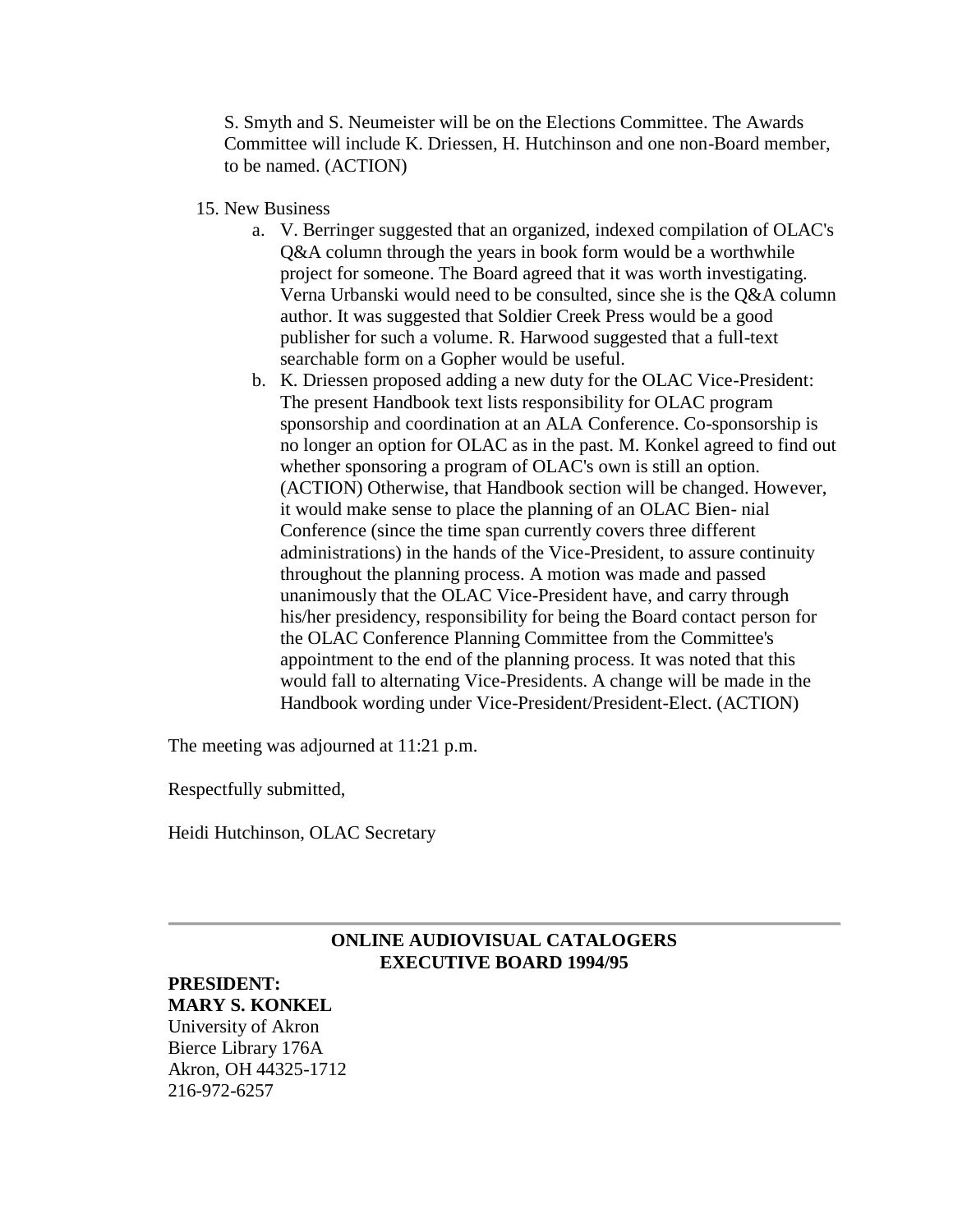216-972-6383 (Fax) [HEIDI@UCRAC1.UCR.EDU](mailto:MARYKONKEL@UAKRON.EDU%3E%20%20%20%20%20%20%20%20%20%20MARYKONKEL@UAKRON.EDU%3C/a%3E%3Cp%3E%20%20%20%20%20%20%20%20%20%3Cb%3EVICE-PRESIDENT/PRESIDENT-ELECT:%3Cbr%3EHEIDI%20HUTCHINSON%20%3C/b%3E%3Cbr%3E%20%20%20%20%20%20%20%20%20%20%20%20%20%20%20%20%20%20%20%20%20%20%20%20Rivera%20Library%3Cbr%3EP.O.%20Box%205900%20%20%20%20%20%3Cbr%3E%20%20%20%20%20%20%20University%20of%20California%3Cbr%3ERiverside,%20CA%2092517%20%20%20%20%20%20%20%20%20%3Cbr%3E%20%20%20%20%20%20714-787-5051%20%20%20%20%20%20%20%20%20%20%20%20%20%20%20%20%20%20%20%20%3Cbr%3E%20%20%20%20%20%20%20714-787-3285%20%28Fax%29%20%20%20%20%20%20%20%20%20%20%20%20%20%20%20%3Cbr%3E%3Ca%20href=)

# **IMMEDIATE PAST PRESIDENT: KAREN DRIESSEN**

Instructional Media Services University of Montana Missoula, MT 59812 406-243-2856 406-243-4067 (Fax) [IMS\\_KCD@LEWIS.UMT.EDU](mailto:IMS_KCD@LEWIS.UMT.EDU)

# **TREASURER: JOHANNE LAGRANGE**

Health Sciences Library Columbia University 701 West 168th Street New York, NY 10032 212-305-1406 212-234-0595(Fax) [GERHART@U.WASHINGTON.EDU](mailto:JL70@COLUMBIA.EDU%3EJL70@COLUMBIA.EDU%3C/a%3E%3Cp%3E%3Cb%3ESECRETARY:%3CBR%3ECATHERINE%20GERHART%3C/b%3E%3Cbr%3ECataloging%20Division,%20FM-25%3Cbr%3EUniversity%20of%20Washington%20Libraries%3Cbr%3ESeattle,%20WA%2098195%3Cbr%3E206-543-1828%3Cbr%3E206-545-8049%28Fax%29%3Cbr%3E%3Ca%20href=)

# **CAPC CHAIR: RICHARD HARWOOD**

University of Tennessee 326 Hodges Library 1015 Volunteer Blvd. Knoxville, TN 37996-1000 615-974-6696 615-974-0551(Fax) [HARWOOD@UTKLIB.LIB.UTK.EDU](mailto:HARWOOD@UTKLIB.LIB.UTK.EDU)

#### **NEWSLETTER EDITOR: SUSAN M. NEUMEISTER**

State University of New York at Buffalo Central Technical Services Lockwood Library Bldg. Buffalo, NY 14260-2200 716-645-2305 716-645-5955 (Fax) [NEUMEIST@ACSU.BUFFALO.EDU](mailto:neumeist@acsu.buffalo.edu)

# **OLAC APPOINTEES**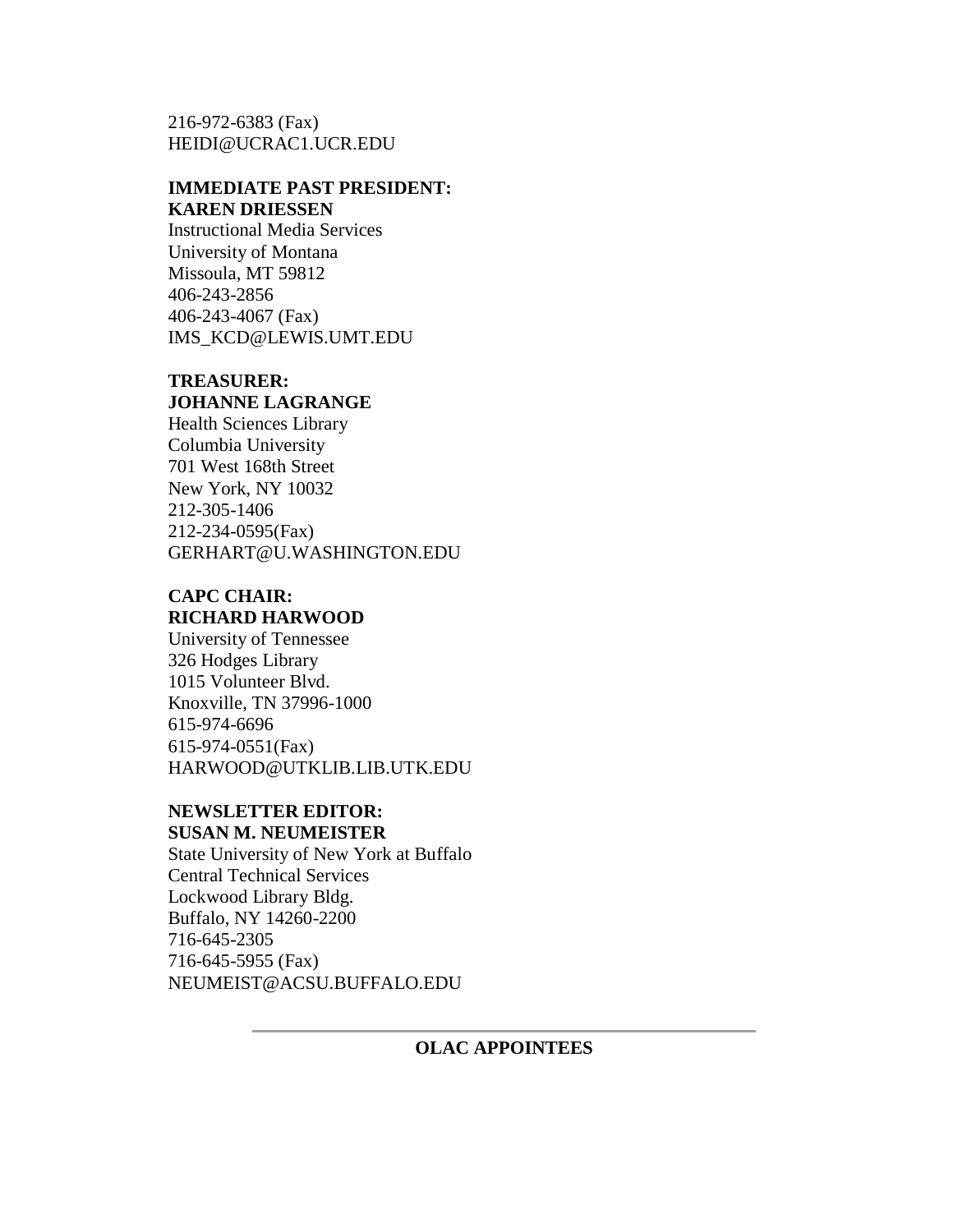#### **OLAC LIAISON TO ALCTS AV**, 1993-1995

**(Association for Library Collections & Technical Services Audio Visual Committee) ANNE CAMPBELL MOORE** O'Neill Library Boston College Chestnut Hill, MA 02167 MOOREA@BCVMS.BC.EDU

# **OLAC LIAISON TO AMIA**, 1993-1995 **(Association of Moving Image Archivists) MARTHA YEE** UCLA Film and Television Archive

1015 N. Cahuenga Hollywood, CA 90038 [EFS4CMB@MVS.OAC.UCLA.EDU](mailto:EFS4CMB@MVS.OAC.UCLA.EDU)

# **OLAC/CC:DA AUDIENCE OBSERVER**, 1993-1995 **(Committee on Cataloging: Description and Access)** To be announced.

# **OLAC LIAISON TO MARBI**, 1993-1995 **(Machine-Readable Bibliographic Information Committee) JOHN ATTIG** Authority Control Librarian University Libraries Pennsylvania State University University Park, PA 16802 [JCA@PSULIAS.PSU.EDU](mailto:JCA@PSULIAS.PSU.EDU)

# **OLAC LIAISON TO MOUG**, 1993-1995 **(Music OCLC Users Group) ANN CALDWELL** Rockerfeller Library Brown University Box A Cataloging Dept. Providence, R.I. 02912 [AP201077@BROWNVM.BROWN.EDU](mailto:AP201077@BROWNVM.BROWN.EDU)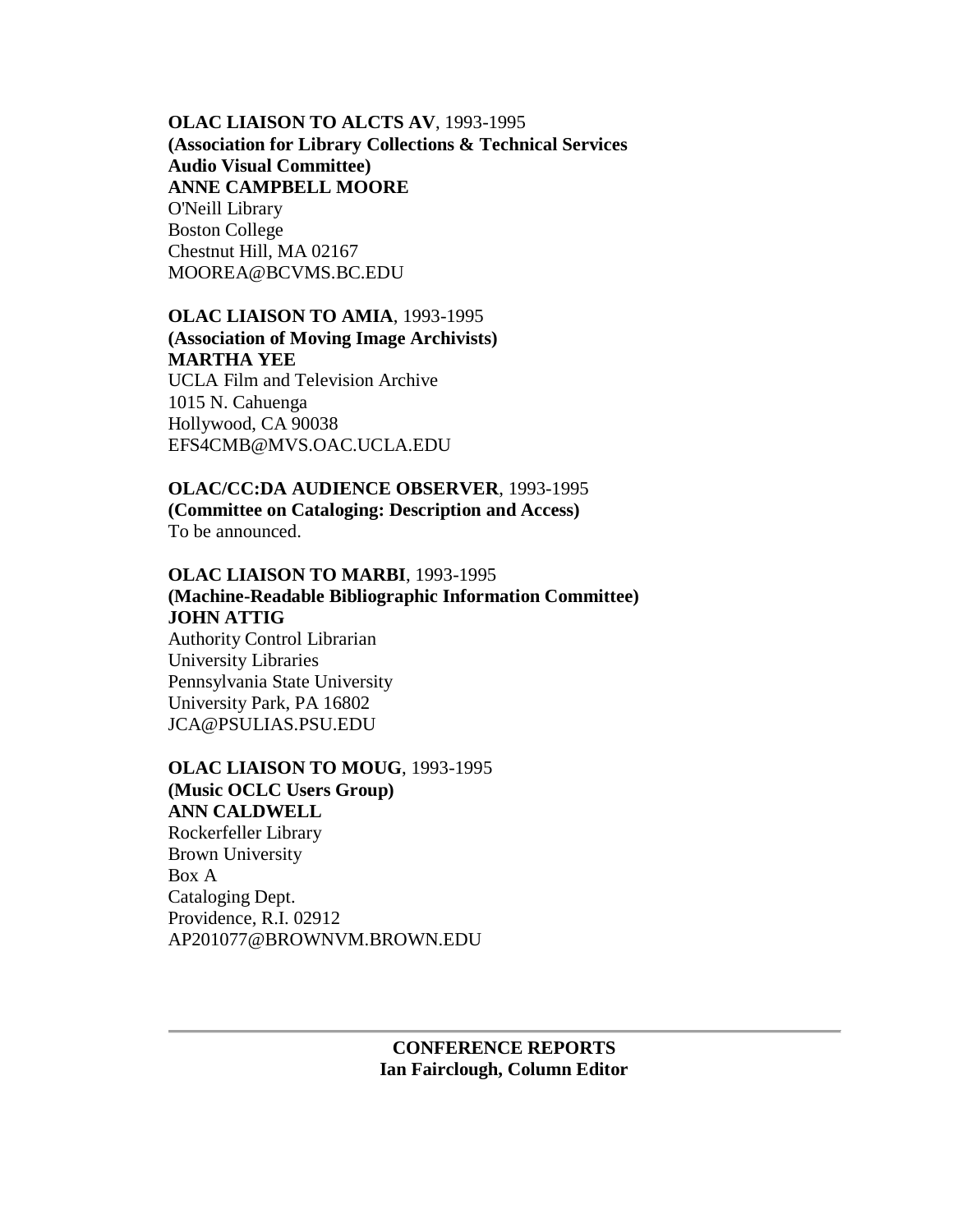### **The Magnetic Media Challenge: Preservation of Audio Tape & Videotape in Libraries and Archives**

### **Association for Library Collections & Technical Services Institute April 29-30, 1994 Long Beach, California**

# **Submitted by Nancy B. Olson Mankato State University**

Because this meeting was held in Long Beach, the attendees included many from major film studios and archives of sound, film, and video; there were a few of us from typical academic libraries. It was fascinating to hear about these collections and the efforts made to preserve the film/video assets of the commercial world. It was depressing to realize how little those of us in the academic world can do to preserve our collections.

Some speakers were very blunt about this matter. We, in the academic or public library setting, have no control over heating/ventilating/air conditioning 24 hours a day, 7 days a week, 365 days a year. Fans/air conditioning systems are shut down in many institutions on evenings, weekends, and vacation periods to "save energy." Never mind studies showing it is more efficient to run such systems continuously; to the tax-paying public, it sounds better to be able to announce you are shutting things down to save energy/tax dollars. Unless you have absolute control over such systems, with backup systems in place, your film/video collections will deteriorate. This deterioration is speeded up by high temperatures and high humidity, and proceeds more rapidly than might be anticipated. While the institute did not address the problems of preserving computer files, the same conditions apply.

All magnetic media are composed of layers of materials, a base layer, a binder, and particles carrying information. The base may shrink, expand, and/or become brittle and break. The binder may deteriorate and separate from the base. The particles may lose their magnetic charge (the encoded information) and may separate from the binder and/or base. Many of us have picked videos off the shelf, and found our hands dirty from tiny black particles sifting out of the case. These particles once held the information that created the video image -- that image has deteriorated.

We've all heard that we should rewind our videos periodically to "preserve" them. One speaker reminded us that the strain of rewinding them is also damaging. We rewind them so the layers don't stick together, as they will in hot and humid conditions. At the very least, we were urged to avoid any fast-rewind devices.

We've also heard that we should copy our tapes every so many years; copy them just before they deteriorate onto fresh tape, and prolong their life. However, the quality of the image deteriorates with each generation of copy. A Paramount executive showed us a dramatic video that cut between various generations and types of copies, and restored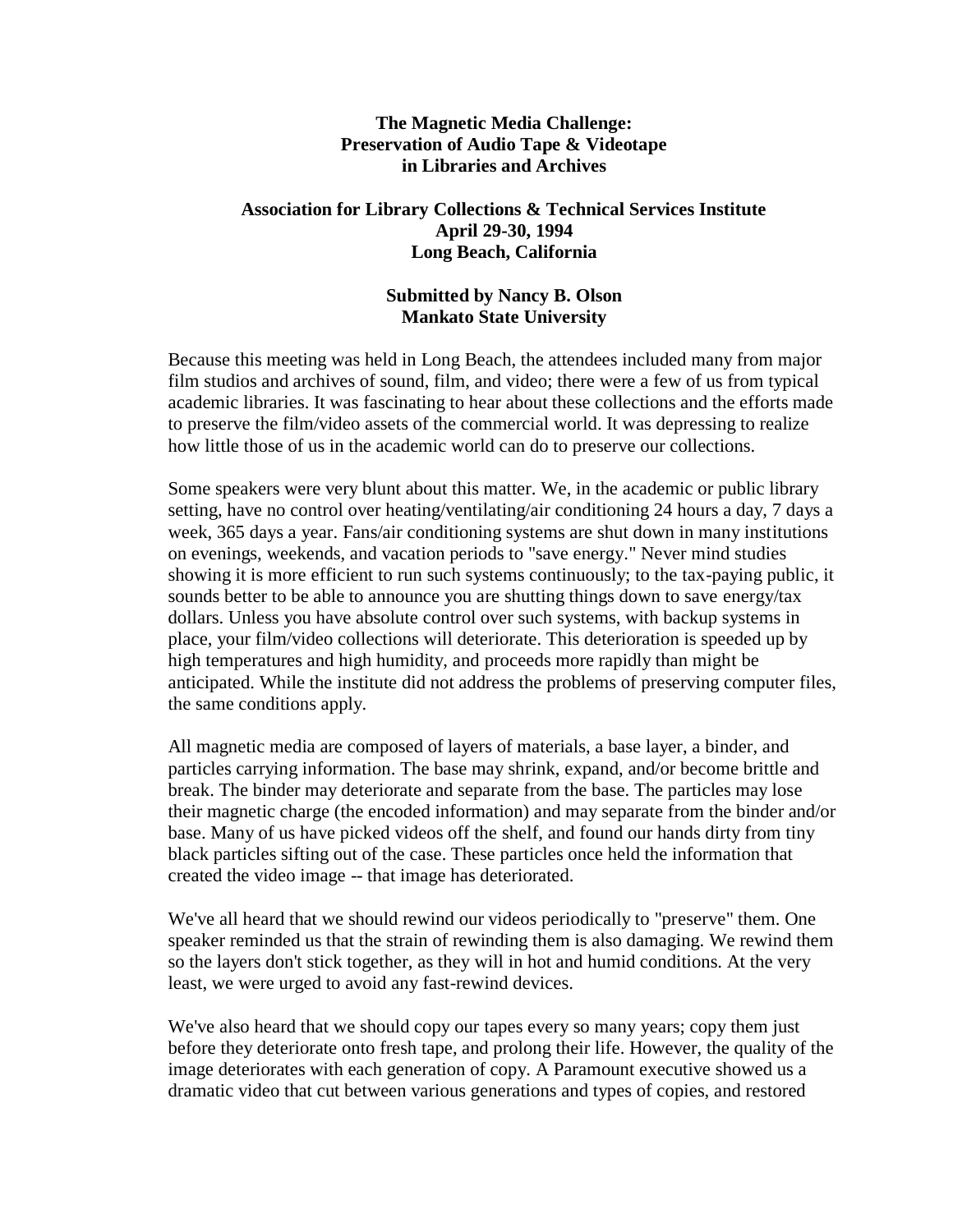originals. The differences were much greater than I would have anticipated. And, of course, copying raises the question of copyright. There was some discussion of this in a breakout session, but no resolution or agreement.

After thinking over these sessions, I recommend we all make sure our collections get used while they are usable. Wear them out. I have seen collections that were kept from use by librarians who felt the items were too expensive to use, by librarians who felt their role was to protect a collection from use, and by librarians who provided no access to a collection and complained it was never used. I would much rather see a collection used so heavily that the items wore out from use, rather than deteriorate, unused. For those items we really want to keep -- archival material, video theses, local productions -- we need to realize that real preservation of these materials demands storage in vaults with continual control of temperature and humidity. There are companies that provide this service. You may want to consider paying them to store your original material.

The institute was held on the Queen Mary, a beautifully preserved ship (the same age as I), that provided a lovely setting for a conference on preservation.

> **OCLC Users Council Report May 22-24, 1994 Dublin, Ohio**

# **Submitted by Mary Konkel University of Akron**

The spring meeting of the OCLC Users Council was held May 22-24 at OCLC Headquarters in Dublin, Ohio. The topic for discussion was resource sharing and library cooperation.

Keynote speaker, James Neal, Dean of Libraries at Indiana University spoke about the need and role of the librarian as a knowledge manager. The organization of Internet resources, the capture and delivery of full-text information, the training of patrons to function in this electronic environment, and the creation of a useful yet comfortable "cyberspace" where information can be easily identified, located, and retrieved are activities in which librarians of today ought to be engaged.

In his OCLC President's report, Dr. K. Wayne Smith focused on OCLC's three strategic priorities, namely, reference service, PRISM enhancements, and international operations. He reported that FirstSearch is doing quite well. New databases have been added and capabilities in the area of document ordering and delivery have been expanded. By Fall 1994, the remaining OCLC services still operating in First System, namely CJK, Union Listing, and the Name Address Directory will have migrated to PRISM. Retrospective conversion projects with Oxford's Bodleian Library, Cambridge University, the French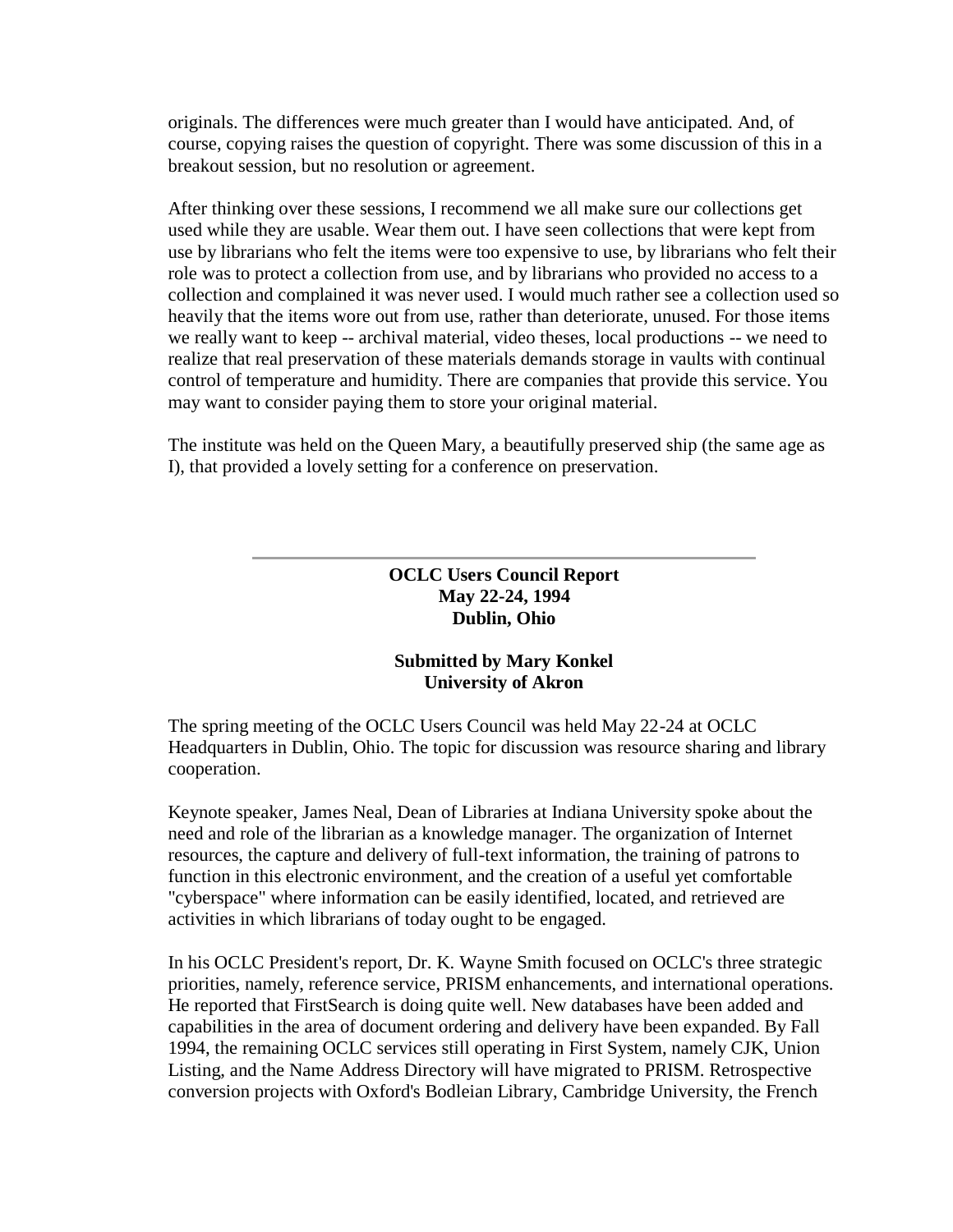Ministry of Education, and Waseda University will bring a wealth of international titles to enrich OCLC's Online Union Catalog.

Martin Dillon, Director, OCLC Library Resources Management Division, outlined the objectives of OCLC's resource sharing strategy which will tie together local systems, reference databases, and PRISM ILL to greatly facilitate the interlibrary loan process by reducing costs, expanding resource sharing, and improving productivity.

In the small group session I selected to attend (along with Alan Green, the MOUG representative who happened to attend the same session--kindred AV spirits must think alike), we discussed the need to make all types of library materials accessible via interlibrary loan, from the rare and brittle to the nonprint. This laudable goal will involve serious preservation and digitizing efforts. The need for graphic interfaces and images databases will be crucial. Standardized bibliographic description will play an even greater role in identifying these resources, linking disparate systems, and facilitating resource sharing among libraries of all types, sizes, and economic status.

The Technical Services Interest Group's discussion focused on the purpose, usefulness, and validity of classification given today's online environment. We talked about how libraries are currently handling this process and how more could be done cooperatively at the national level. OCLC is in the early stages of discussion for an electronic LC classification, similar to their "Electronic Dewey."

I welcomed the opportunity once again, to represent OLAC at OCLC Users Council. Our presence at this national forum is an opportunity for networking and an avenue for information and promotion of audiovisual cataloging. These were just the highlights of the meeting. Feel free to contact me if you'd like to talk about any of these issues in greater depth.

> **Report From MARBI Meetings Machine-Readable Bibliographic Information Committee 1994 ALA Annual Conference June 25-27 Miami/Miami Beach, Florida**

> > **Submitted by John Attig OLAC Liaison to MARBI**

The MARBI Committee met for three quite busy meetings in tropical Miami and steamy Miami Beach, Florida. Action was completed on most of the agenda. The following items will be of interest to OLAC members:

### **Computer Files:**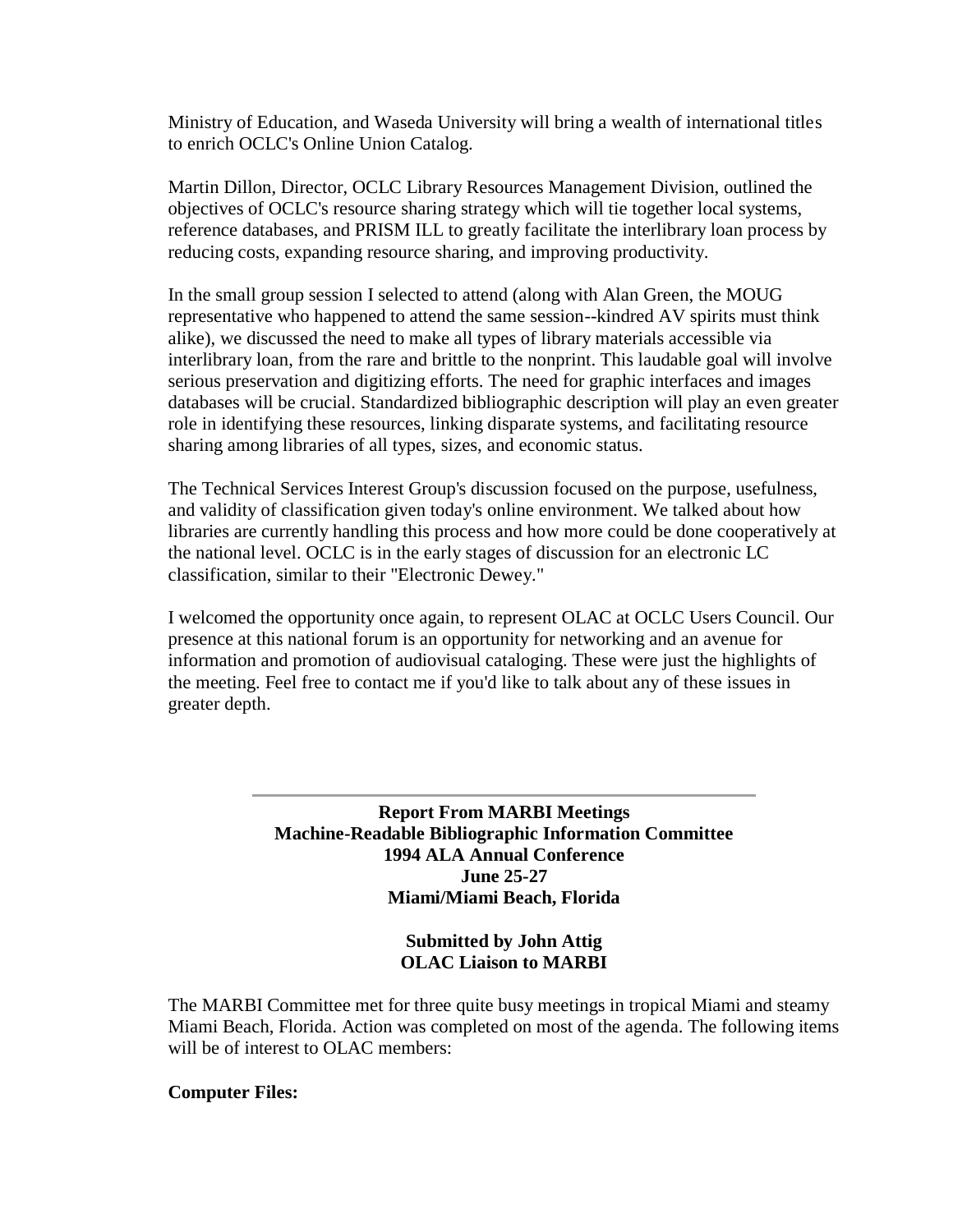**Proposal 94-9**: *Changes to the USMARC Bibliographic Format to Accommodate Online Systems and Services*

The proposal was approved. It adds a code for a new category of computer file, online systems and services, to 008/26 (Type of computer file). This category includes mainframe computer systems, electronic mail systems, and file servers. Two new fields were added to give contact information (field 270) and hours (field 307). A subfield has been added to field 856 (Electronic location and access) so that records for electronic files and documents can be linked to the record for the system on which they reside; for example, a record for the electronic version of Proposal 94-9 could be linked to a record for the Library of Congress system which hosts the USMARC electronic archives.

 **Discussion Paper 78**: *Location and Access Information for Non-Internet Resources in USMARC Records* 

This discussion paper was accepted, and a proposal will be prepared for discussion at Midwinter. The proposal will contain instructions for using field 856 for recording location and access information for non-Internet resources, which are typically retrieved through telephone connections; there may need to be new subfields added for recording telephone numbers and related information.

 **Proposal 94-13**: *Interactive Multimedia Code for USMARC Bibliographic Format*

This proposal was approved. Interactive multimedia items will be identified as computer files in LDR/6 (Type of record); a new code for interactive multimedia will be added to 008/26 (Type of computer file). These changes support cataloging according to the *Guidelines for Bibliographic Description of Interactive Multimedia*, just published by ALA.

### **Cartographic Materials:**

 **Proposal 94-17**: *Changes to the USMARC Bibliographic Format to Accommodate the Content Standards for Digital Geospatial Metadata*

Geospatial metadata is the \$5 term for bibliographic descriptions of the data collected by remote sensing satellites. The government has been collecting vast quantities of this data for decades now and has recently decided that it needs to be brought under control. The government centers that collect and store the data have developed a standard for describing it, and this proposal deals with coding this information in USMARC. There are significant additions to fields 034 (Coded cartographic mathematical data) and 255 (Cartographic mathematical data), as well as two new fields for even more detailed mathematical data and several new note fields for describing various attributes of the data (including its reliability). Some changes to existing fields were approved and new fields were approved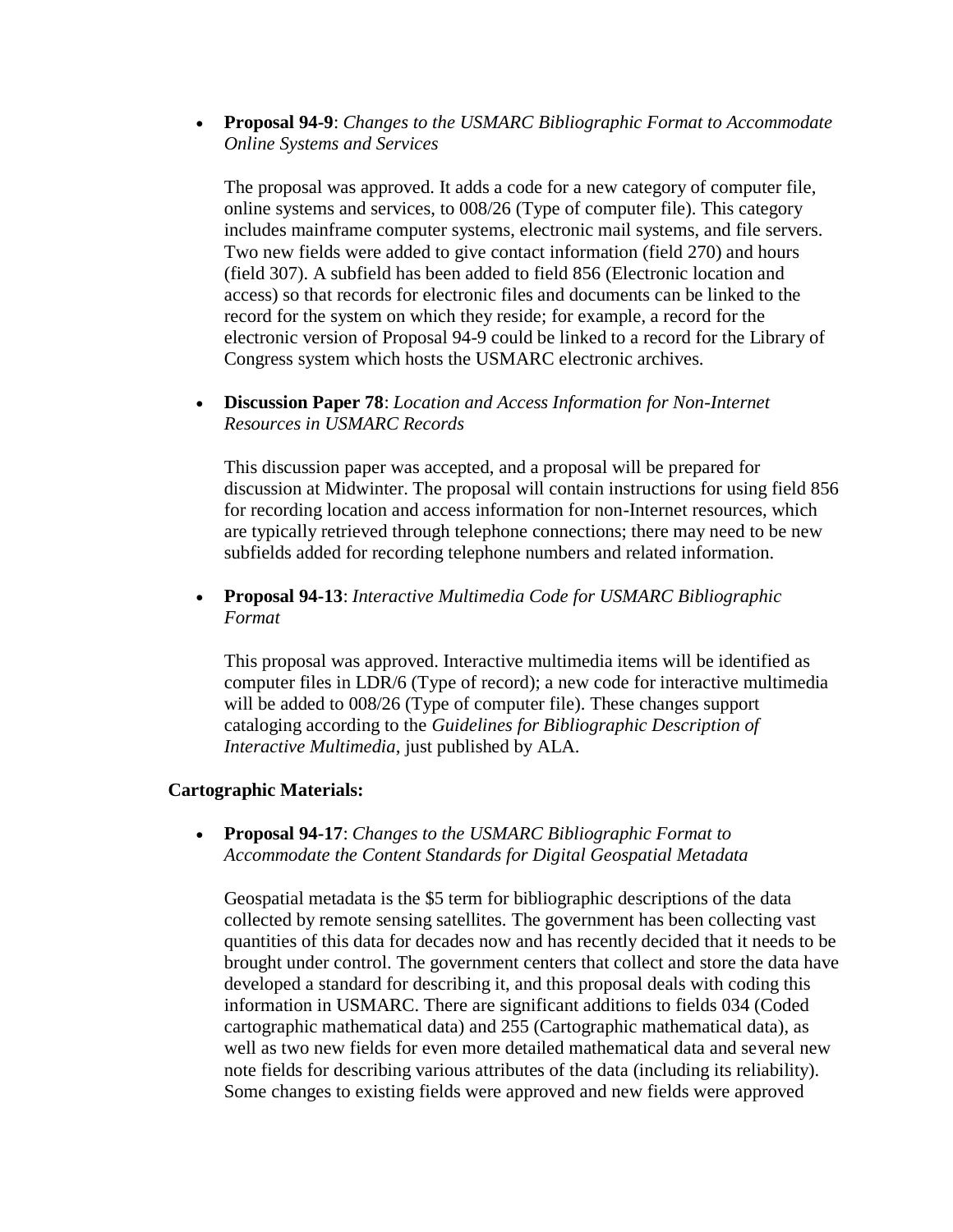provisionally, which means that we want to make sure that they work before we make a final decision. Although some libraries may receive and use these records, it is anticipated that all the records will be created by the centers that "own" the data.

# **General Interest:**

**Proposal 94-12**: *Core Record Designation in USMARC Bibliographic Records* 

The Program for Cooperative Cataloging (PCC), coordinated by the Library of Congress, is developing a new content standard for bibliographic records. Called "core level," these are supposed to be records that all members of the program are willing to create and which most libraries should be willing to use without modification (in other words, they will be treated as if they were "DLC/DLC" records). The proposal was approved. A code will be added to LDR/17 (Encoding level) to identify records that meet the "core" standard. In addition, a code will be added to field 042 (Authentication Code) to identify records created by members of the PCC program, just as codes currently identify records created by CONSER members.

 **Discussion Paper 79**: *Defining Subfield \$v for Form Subdivision in the USMARC Formats* 

Once again, a separate subfield code for form subdivisions was discussed. No proposal had been presented because of anticipated difficulties arising from implementing form subdivisions in LCSH. While admitting that there are significant problems concerning LCSH and that there has been no clear decision whether and how LC is willing to change LCSH, it was decided once again that a proposal will be prepared for Midwinter. This proposal will concentrate on the coding of form subdivisions within MeSH and AAT, both of which are anxious to be able to use this subfield. The question of form data in LCSH remains as murky as it has always been.

**Proposal 94-15**: *Field Link and Sequence Information in the USMARC Formats* 

This innocent little proposal may revolutionize the way MARC records are constructed. It proposes a general technique that can be used for linking any group or groups of fields within a record. Two general categories of linkages are discussed in the proposal: (1) An explicit searching linkage. This idea is most clear for sound recordings that contain several works. This technique would link all the access points (analytical composer/title entry, performer entries, subject headings) that pertain to a single work. This would allow a system to make sure that there are no false matches (yes, Artur Rubenstein is on this recording, but he's not performing the Chopin waltz!). (2) A virtual subrecord. This concept is being put forward as a technique for coding records for reproductions. All the fields describing the reproduction would be linked together so that a system could store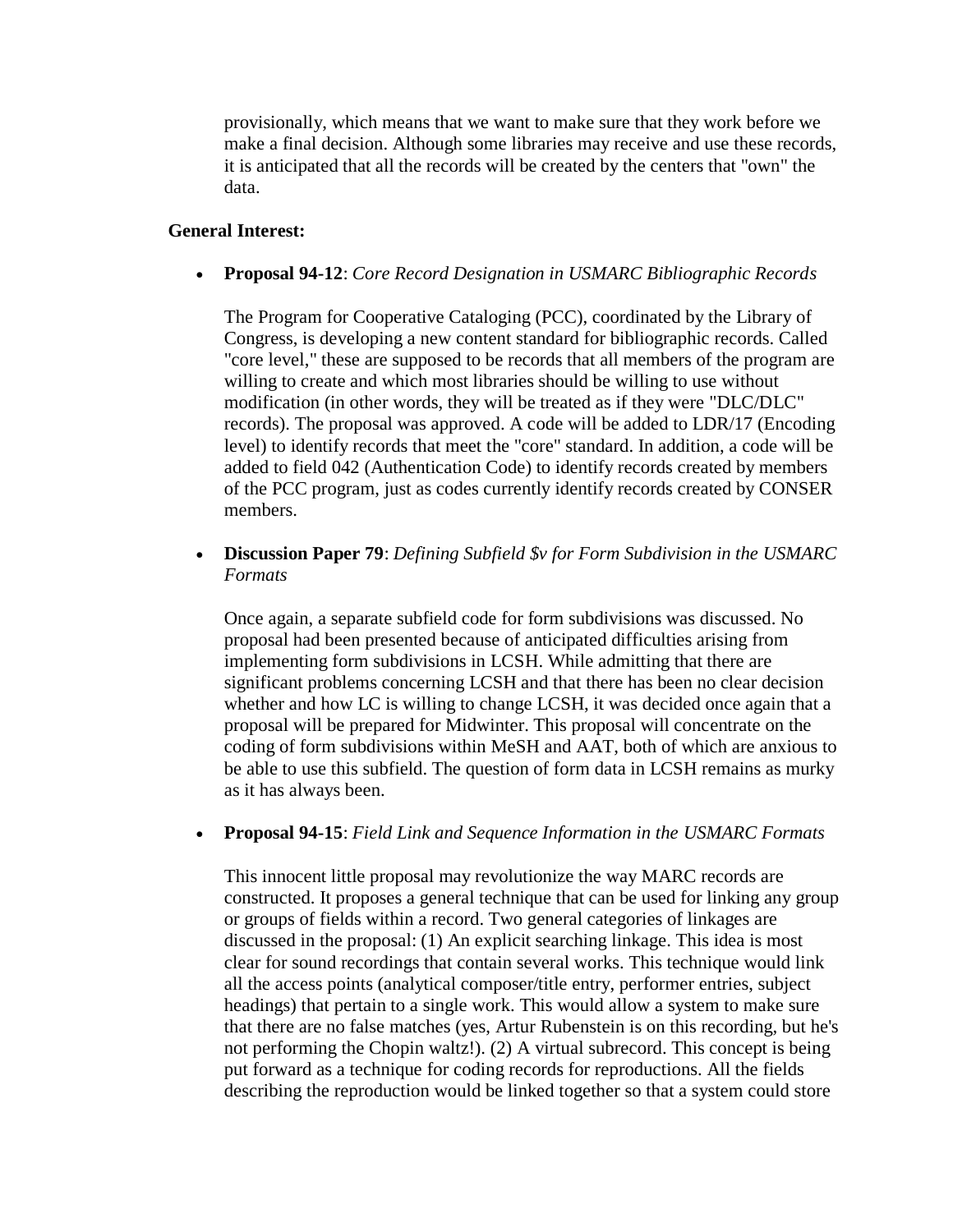and/or display them as a group. There are many other possible uses of such a subrecord technique. At the moment, the proposal was approved, but without any specific applications. The first application that will be proposed, probably for Midwinter, is the searching linkage for sound recordings. An application to reproductions may also be forthcoming soon, and other applications may follow. Watch this space!

### **Other News:**

Format integration is on schedule. All parties say that implementation of the integration of the variable fields (fields 010-999) should be completed by the end of 1994.

LC has just published a new edition of the *USMARC Bibliographic Format*. This edition includes all the format integration changes that will be implemented this year. In addition, it includes several recently-approved fields such as 856 (Electronic location and access).

#### **Conclusion:**

The complete text of the MARBI proposals is available through the LC gopher: marvel.loc.gov. Log in as "marvel" and follow the menus to "4. Libraries and publishers"-->"6. USMARC Standards".

Finally, remember that MARBI approval does not mean that the changes described above can be used immediately. No change will be implemented until at least 3 months after publication by LC, which gives time for the utilities and local systems to do their thing. Watch for updates to your utility's and system's documentation.

> **Report From CC:DA Committee on Cataloging: Description and Access 1994 ALA Annual Conference June 25 and 27 Miami, Florida**

> > **Submitted by John Attig Penn State University**

CC:DA held two meetings in Miami. The usual reports were given regarding the activities of the Joint Steering Committee, the Cataloging Policy and Support Office at LC, the IFLA Cataloging Committee, and several CC:DA task forces. There was not much in the way of new business, and none of it was of particular interest to OLAC members.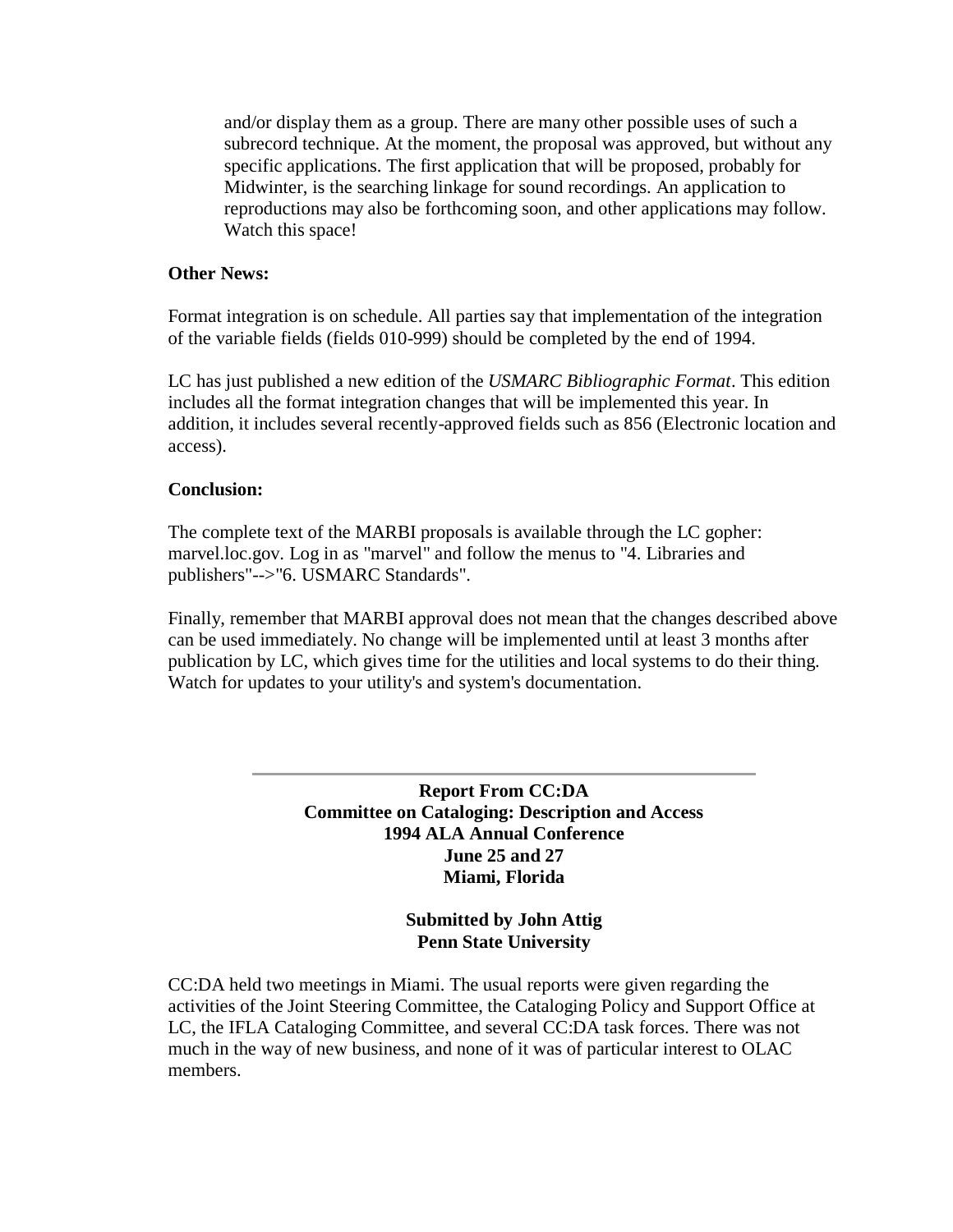The most interesting development to report is the publication by ALA of the *Guidelines for Bibliographic Description of Interactive Multimedia*. These guidelines are designed to be used by American libraries in applying AACR2R to interactive media. Their implementation by OCLC has been announced and can be found on p. 42-43 of this issue. It is anticipated that the RLIN instructions will be similar.

# **Report From ALCTS AV Meetings Association for Library Collections & Technical Services Audio Visual Committee 1994 ALA Annual Meeting June 26 and 28 Miami Beach, Florida**

# **Submitted by Anne Campbell Moore OLAC Liaison to ALCTS AV**

ALCTS AV met twice at ALA: Sunday morning and Tuesday afternoon. At the Sunday morning meeting Laurel Jizba gave the final report of the Interactive Multimedia Task Force. The Task Force will recommend that the guidelines be kept together as a new chapter when incorporated into AACR2R rather than split up. A preconference, part of the AACR 2000 Institute, will be held before the 1995 ALA Annual Conference in Chicago. It will include demonstrations and hands-on cataloging. In 1996 several training institutes will be held, possibly in Washington D.C. and Denver.

Diane Boehr presented CAPC's proposal to alter AACR2R 7.7B2 to better accommodate user-assisted technologies such as closed captioning and described video.

Joan Schuitema led a discussion on the work of the Program for Cooperative Cataloging (PCC) towards creating a standard for a core bibliographic record for music. The idea is to create a record that will require little or no editing. PCC is distributing surveys in order to determine appropriate standards. Schuitema asked people present to fill them out and return them.

On Tuesday afternoon there was a discussion of meeting times for the AV Committee. The Sunday 8-9 AM meeting will be kept as is. Five people present preferred a meeting on Monday afternoon; ten preferred Tuesday morning. Sheila Smyth will pursue the possibility of a Tuesday morning meeting.

The Producer/Distributor Library Relations Subcommittee (PDLR) hopes to have a draft of their brochure, *Happiness is Having One Title*, by October and a completed draft by Midwinter. The Publisher-Vendor- Library Relations Electronic Licensing Discussion Group is working on guidelines for libraries and producers. PDLR is available for assistance if their input is needed. Future projects may include video licensing.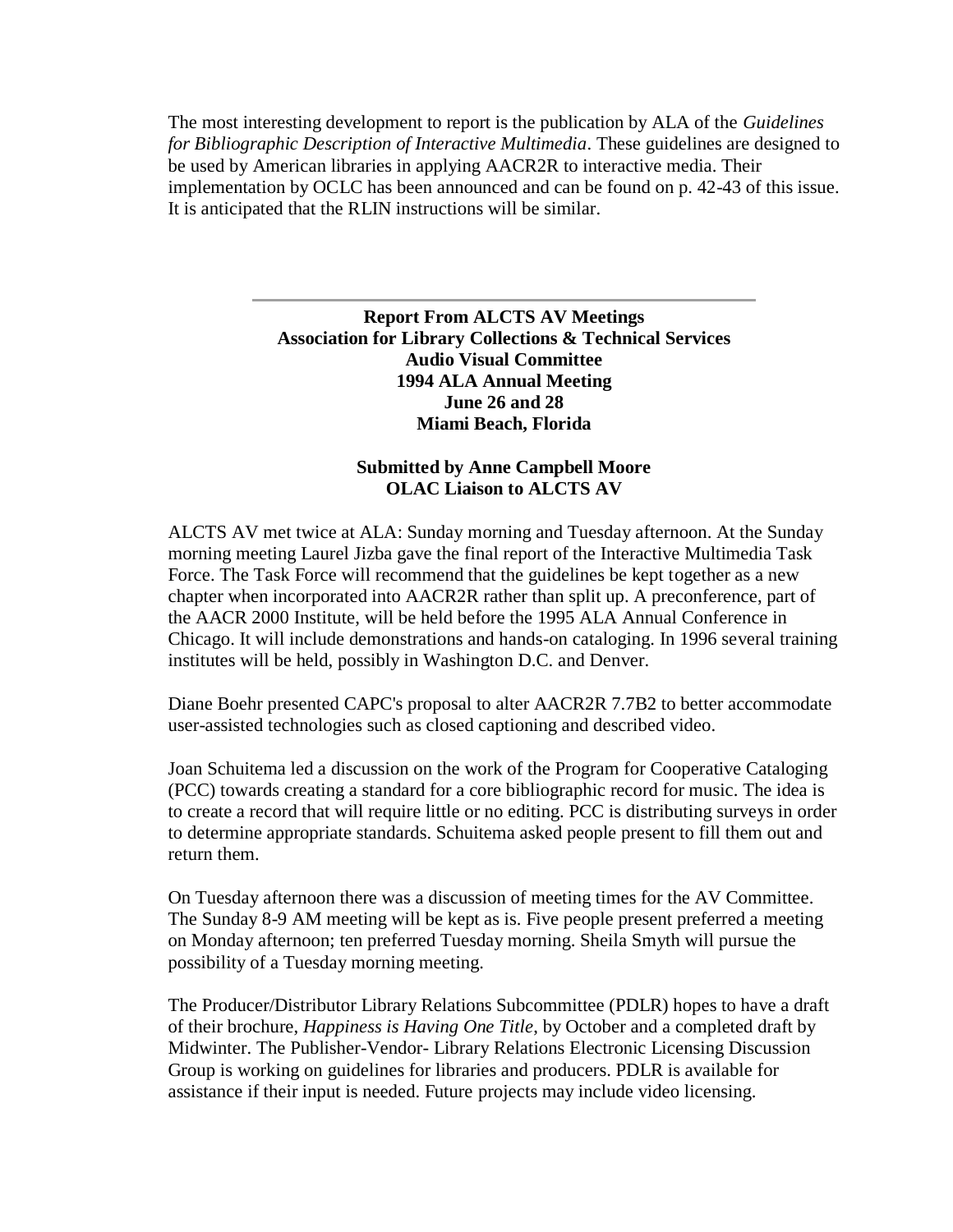The Standards Subcommitee is continuing to develop its document on packaging and labelling. It is reevaluating spine information and doing mockups. They will be asking someone from the Interactive Multimedia Task Force to work with them on their document on interactive multimedia.

Martha Yee reported on the work of the Uniform Title Task Force. Generally, it was felt that the current LCRI 25.5B is deficient and needs to be rescinded or revised. At the same time, there was some question as to whether Chapter 25 of AACR2R is adequate. The Committee did not agree on what the next step should be, but discussion will continue.

The Task Force to Examine Liaison Relationships has completed an interim report. The ALCTS Organization and Bylaws Committee would like to be kept informed of the Task Force's work. Eric Childress will look for any guidelines on liaisons' duties. One of the next steps will be for ALCTS AV to pursue liaison relationships with other organizations.

The Task Force on Labels is looking at the use of "label" as a term in chapters 6 and 9 of AACR2R. It hopes to have a report by the Midwinter meeting of ALA.

The Video Round Table will hold a gala next year at Facets Multimedia, the video producer, as well as a program on digital video. The roundtable is in the process of redesigning its newsletter.

The ALCTS AV tour of the Louis Wolfson II Media History Center and its program, "Acquiring Librarians Want to Know: Acquisition and Collection Development of Video Resources," were both rated very good. The Committee is working on pulling together information from the evaluations.

> **Report on Basic Map Cataloging For Non-Map Librarians (Part 1) 1994 ALA Annual Meeting June 26 Miami Beach, Florida**

> > **Submitted by Kathy Rankin University of Nevada at Las Vegas [krankin@nevada.edu](mailto:krankin@nevada.edu)**

The presenters were Mary Larsgaard of the Map and Imagery Lab of UC Santa Barbara and Elizabeth (Betsy) Mangan of the Library of Congress, Geography and Map Division.

This workshop did not include information on the cataloging of globes or atlases or rare maps. It did include the cataloging of maps, remote sensing, which includes air photos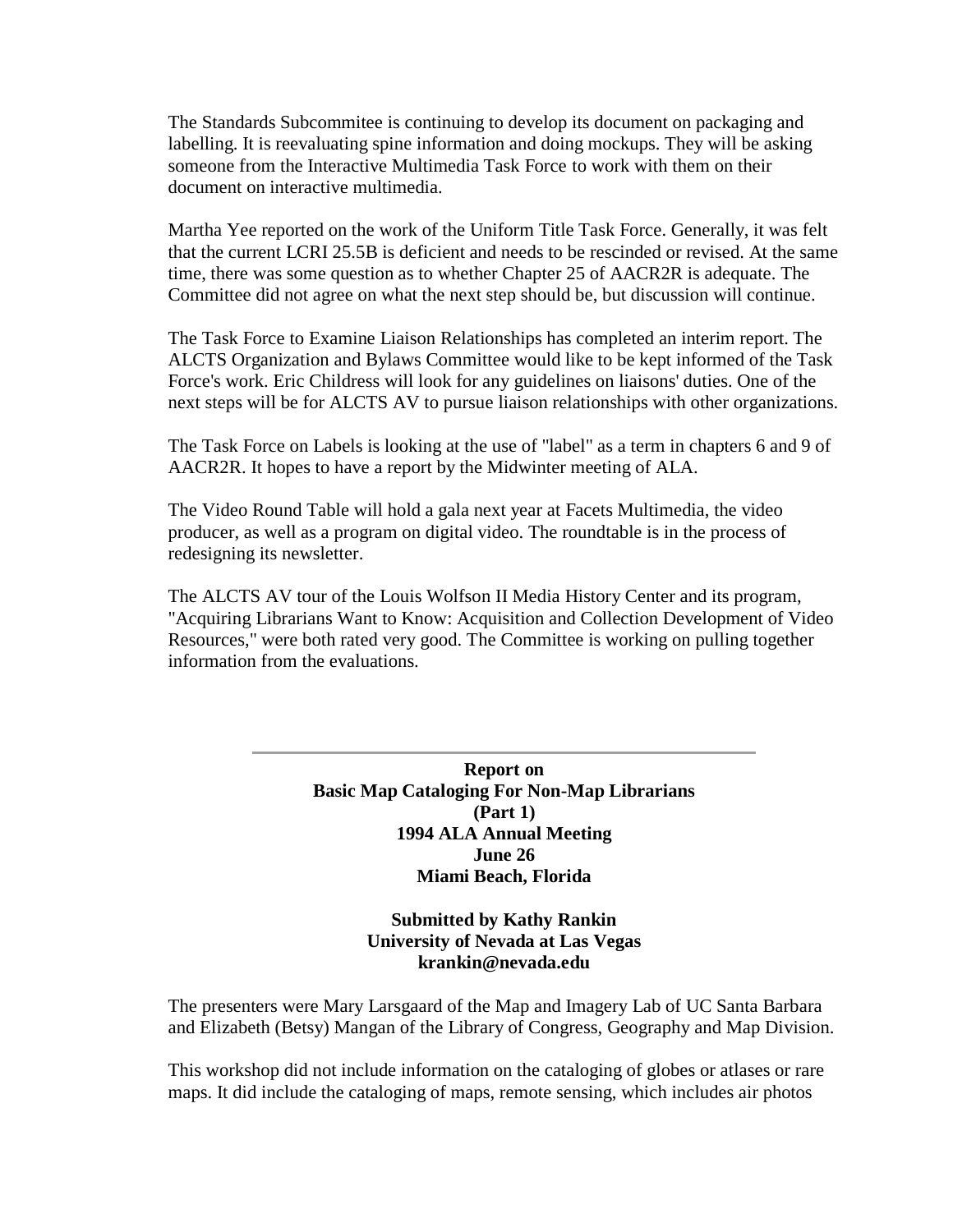and satellite photos, and digital data. The Library of Congress has not collected digital data until recently, so the information on the cataloging of digital data came from libraries that do catalog this material. LC also catalogs very little remote-sensing imagery, so here again, examples are from libraries that do that type of cataloging.

The handout packet included a bibliography of map cataloging reference works. Some of the books in this bibliography include Chapter 3 on cartographic materials of AACR2, the LC G classification schedule and LC's list of geographic cutters, the *Map Cataloging Manual* published by the Library of Congress in 1991, and *Cartographic Materials: a Manual of Interpretation for AACR2*, prepared by the Anglo-American Cataloging Committee for Cartographic Materials and published by ALA in 1982, for which a revised edition may be published in 1996. A natural map scale indicator was provided in each packet courtesy of Will Tefft of Map Link, Santa Barbara, a map jobber. The phone number for Map Link is 805-965-4402.

Map series are different from book series in that they may include different editions. An example of a monographic map series is the USGS 1:24,000 series, which is a monographic series and is cataloged like a monographic book series. A map series may be confused with a multi-sheet single map. In the case of a multi-sheet single map, the border of the map is only complete when the maps are put together. In a map series, the black border line goes all the way around each sheet. Map series can be cataloged as a whole or each sheet can be cataloged separately. A mother-daughter record can be made in which the daughter record gives only information unique to one particular sheet. These are allowed by AACR2R but not necessarily by MARC, although apparently this is an option that can be used in the AMC format. If the series title changes slightly, this can be recorded in a note, but if the series number changes, a new record should be made. If there is a change in edition, sometimes a new record is needed, and sometimes not. In the case of U.S. maps, usually a note is made stating the series includes various editions. It is possible to obtain the vendor catalog for the government agency which published the series and order the index in order to have an overview of the series. *World Mapping Today*, published by Butterworths of London in 1987, has an index to map series, as does the *Geokatalog* published by Geocenter in Stuttgart. One needs to have the index before cataloging the map series. There are very few map serials. LC Geography & Map Division has consistently cataloged United States official road maps as serials.

If there is more than one map on a sheet, it is necessary to decide which is the principal map unless it is indicated. Photocopying is a common method of publishing maps, especially by some state and foreign geological surveys. For facsimile maps done under AACR2R, the original version is described in the 534 field, and a facsimile note is added.

Remote sensing imagery includes aerial photography and satellite imagery; in the latter, the most common is Landsat imagery. The first 500 note shows what area is covered by the photo because these photos often do not have titles. Sometimes remote imagery is stretched to include things similar to maps, but it should only include photos taken from a place directly overhead. The physical description for these maps is "1 remote- sensing image." Spatial data may also be in digital form. NOAA is one of the big producers of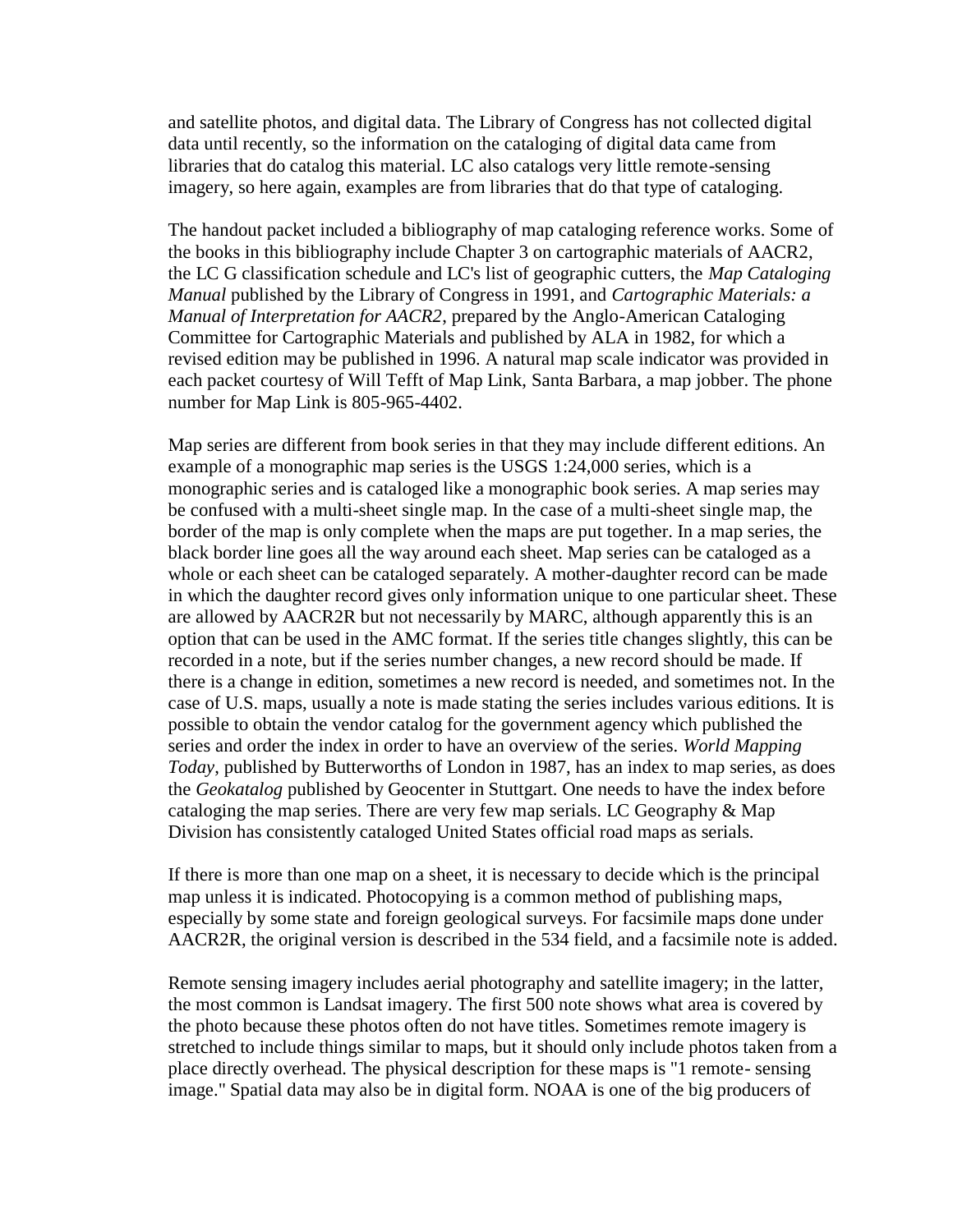this type of data. There are two types of digital data, raster and vector. Vector deals with digital line graphs, and raster deals with such matters as elevation data and remotesensing imagery collected in digital form.

Often an agency is the main entry for a map, except in the case of some monographic map series, in which case, a field geologist may have the intellectual responsibility for the map. If there is a personal author, use it. Map-producing agencies seem not to change their names as frequently as do other government agencies. The smaller countries often have at the most two map-producing agencies. In the United States, the United States Geological Survey produces both geological and topographical maps. The 245 field information comes from the piece in hand, but there is a broad definition of the chief source of information for maps. The envelope or box can be used as the chief source of information, and the information needed for cataloging may be all over the sheet. Statements of responsibility can be very long. Remote sensing images often do not have very much information on them. The cataloger needs to use his/her judgement and the size of the type faces in determining what the main part of the title is. The cataloger should look for phrases that will make sense to the user. It may be necessary to construct a title. The title should include the area covered by the map and the subject covered by the map if there is one. The title should not start with "Map of ... " unless there is no other option. This made-up title would be in brackets. It is also possible to add bracketed information to a title if the title is not descriptive enough

. The 255 field contains the scale, the projection, and the coordinates of the area covered by the map. There are guidelines to determine the scale of a map, or the natural scale indicator can be used. The scale is in subfield \$a, the projection is in subfield \$b, and the coordinates are in subfield \$c. If one has a 255 field, one also has to have an 034 field, which is the coded version of this information. The information has to be transcribed exactly as it appears on the map. Do not put brackets around the word scale. If there is no projection given on the map, the cataloger does not need to fill in the 255 subfield \$b. Some people are of the opinion that it is only necessary to add the coordinates for maps of non-political areas for which there is not a good LC subject heading, but they can be included in the record if they are on the piece. It is possible to figure the coordinates out by comparing them with another map. Do not bracket anything in the subfield \$c.

The dates on commercially-produced road maps are often in code, and it takes a magnifying glass to see them. It is a good idea to put a photocopy of date codes by commercial vendors in the 260 subfield \$c portion of your cataloging format, so you can look them up quickly. These codes appeared in several issues of the Western Association of Map Libraries' *Information Bulletin*. Often a government agency is both the author and publisher of a map. It is necessary to give both the folded as well as the unfolded dimensions of a map in the 300 field subfield \$c. A map is measured from the neat line to the neat line (black line around edges of map). If the maps in one series are different sizes or one map is made up of different-sized sheets, give the size of the largest map in the 300 field (the largest dimension both for height and width even though no sheet of the map may be that size). There can be books and maps in the same series.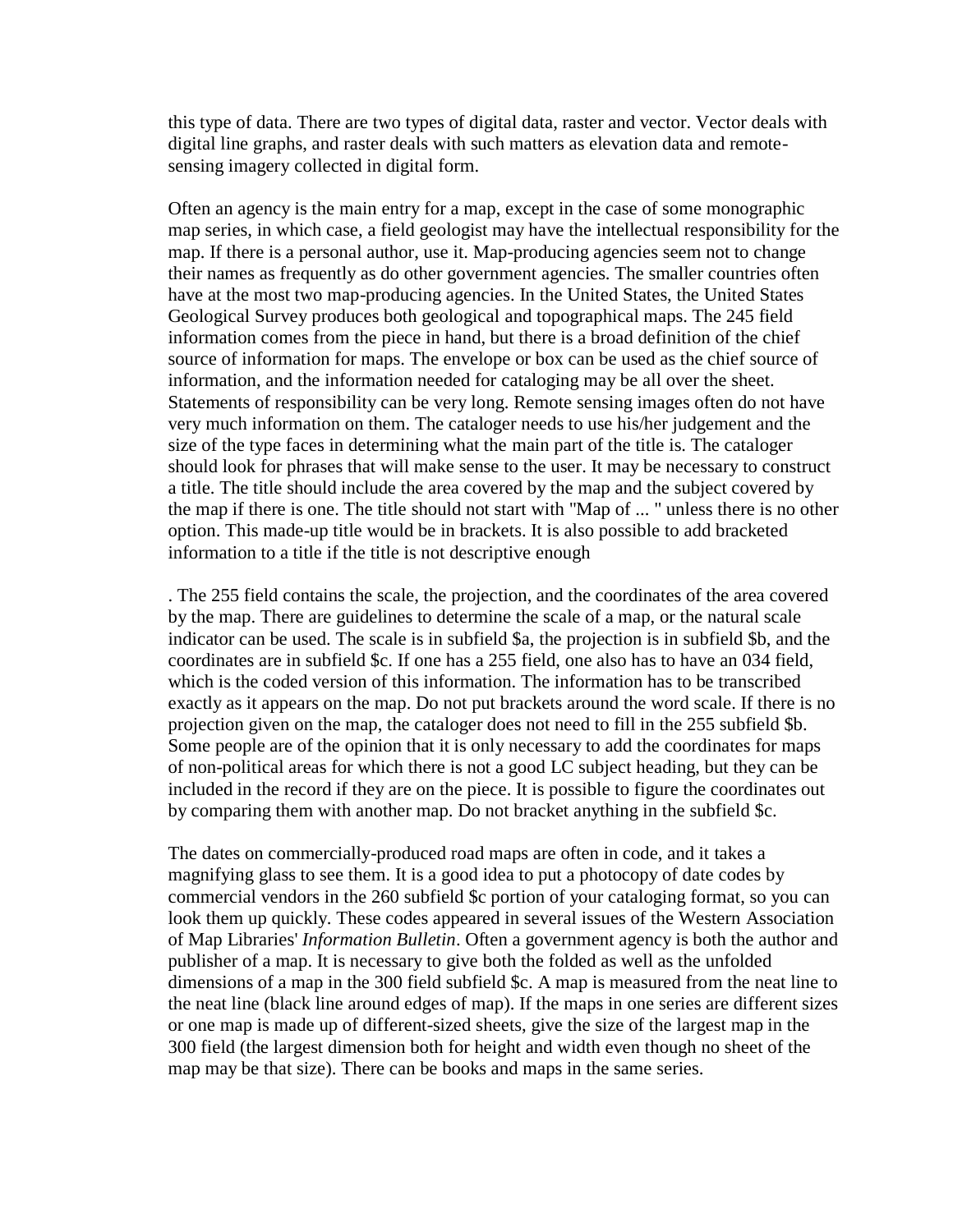The note fields are very important. Notes should be accurate and brief, and should be in the order of the fields they refer to. The first note covers the nature and scope of the map and is only used when the title of the map is not sufficiently descriptive. This is particularly handy for remote sensing. Next is the date of situation note, which is the date of the data on the map. The next note tells how the relief is shown on the map--contour lines, soundings, shaded relief, spot heights, various levels of hactures. Other notes address language, parallel titles, statements of responsibility, edition, publication data, projection, kind of audience, other media in which the map is available, contents--what is on the recto and what is on the verso of the map, a bibliography note, and notes on insets and illustrations, which are very important.

[Look for [part 2,](http://ublib.buffalo.edu/libraries/units/cts/olac/newsletters/dec94.html#basicmap) subject headings and classification of maps, in the December issue of the *OLAC Newsletter*. --ed.]

# **NEWS FROM RLIN As Reported at the OLAC Business Meeting June 25, 1994**

### **Submitted by Ed Glazier, RLG**

**COMPUTER FILES FILE (MDF) CLUSTERED**: The RLIN Computer Files file (MDF) was clustered at the end of May 1994. Clustering brings together all records for the same edition of a work. The clustering of MDF completes the planned clustering of the RLIN Bibliographic files.

**AVERY REFERENCE FILE BECOMES AUTHORITY FILE**: In June 1994, the Avery Reference File migrated from the RLIN Special Database environment to become the fourth RLIN authority file, along with LC Names, LC Subjects, and the Art  $\&$ Architecture Thesaurus. The headings in the Avery Reference File support the bibliographic records in the Avery Index of Architectural Periodicals, which is a CitaDel database, available via subscription.

**FREE ACCESS FOR GRADUATE LIBRARY STUDIES PROGRAMS**: Beginning in September, RLG will make instructional access to the RLIN library support system and Eureka search service available free of charge to ALA-accredited library science programs.

**ENHANCED VERSION OF EUREKA**: Following user suggestions, RLG tuned the June 1994 release of Eureka so that it would take action when it's clear what the user intended, even if there are errors. More synonyms are accepted for commands. Browse and Find commands can be initiated by the single letters "b" or "f". RLG's Eureka development team dubbed this their "do-what-I-mean" release. Eureka recently logged its millionth search.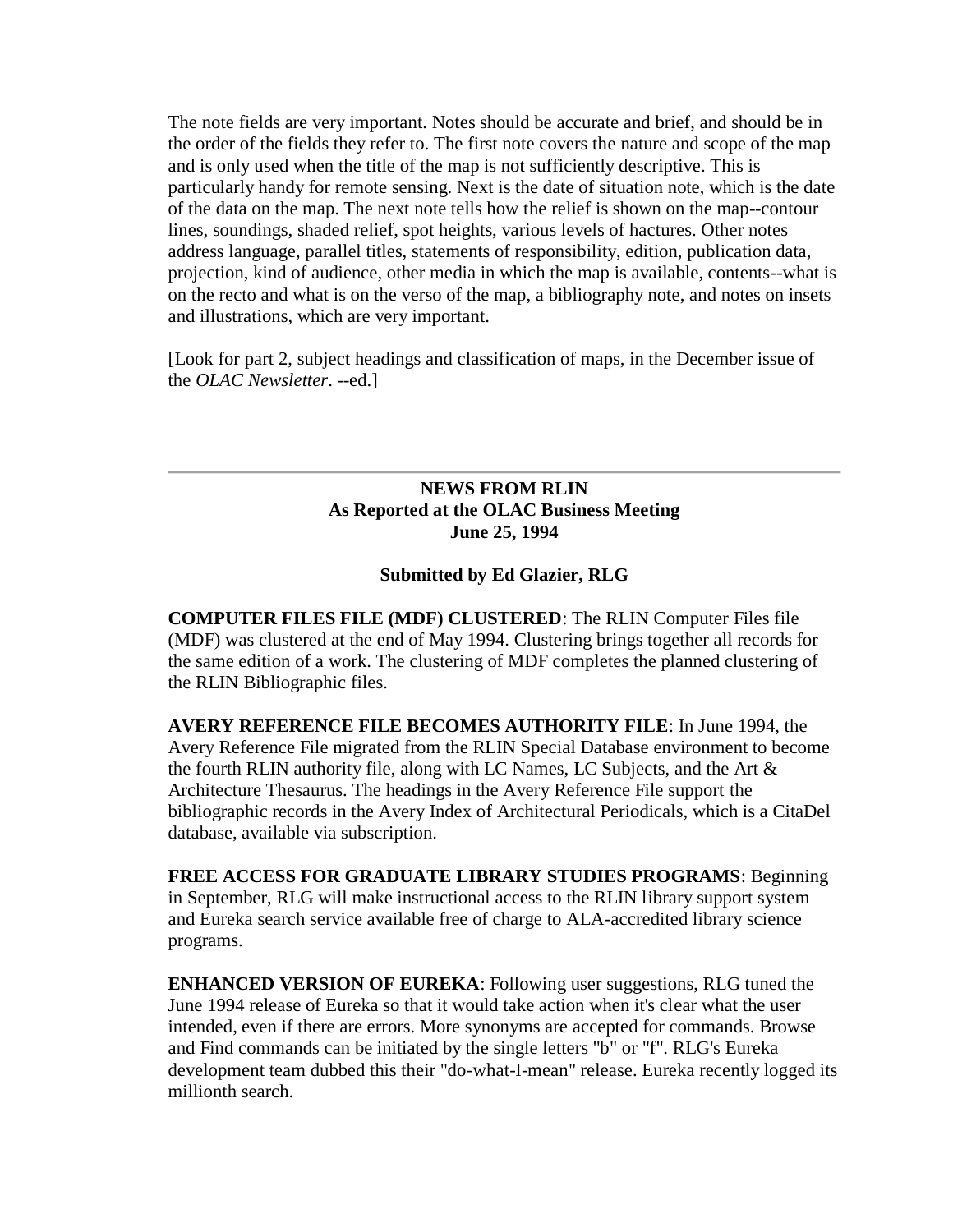**ARIEL FOR WINDOWS**: In direct response to requests from Ariel users, the Research Libraries Group (RLG) has developed a new version of Ariel that is a Microsoft Windows 3.1 application.

# **The Windows Advantage**

The new Ariel for Windows makes it easier for users to send and receive documents, supports a wider array of popular printers and scanners, and uses group 4 compression to increase storage capacity and shorten transmission times. Other advantages include easy installation and troubleshooting, use of letter, legal, or A4 paper sizes, true background operation, TIFF image file importation capability, abundant online help, and more.

However, some of the underlying features that give Ariel for Windows its superior functionality (e.g. group 4 compression, FTP file transfer) make it unable to exchange files with the version of Ariel you currently have. In consequence, RLG is phasing out earlier versions of Ariel in favor of the new version.

For current users not interested in Windows capability we have created a DOSonly version of Ariel that can exchange files with Ariel for Windows. You may upgrade to that package via anonymous FTP at no charge.

# **To Order**

The initial shipping date for the new Ariel was August 15. Switchover to the new Ariel for all users is scheduled for September 30, 1994.

For further information about Ariel for Windows, required equipment, or acquiring the new DOS-only version, please contact the RLIN Information Center toll-free at 1-800-537-RLIN.

**US GOVERNMENT PERIODICALS INDEX, NEW CITADEL DATABASE**: RLG has announced a new database for its CitaDel citation and document delivery service: US Government Periodicals Index (GPI). Prepared by the Congressional Information Service (CIS), GPI indexes articles of research value or general interest in United States government periodicals. Most articles focus on American history, technology and science, government programs, and public policy. GPI covers 175 journals and is updated quarterly with approximately 2500 new entries. Document delivery is available from CIS. GPI was made available for subscription on August 1.

**NEW PRESERVATION MANUAL**: RLG has recently published *RLG Archives Microfilming Manual*. Designed as a companion to the 1992 *RLG Preservation Microfilming Handbook*, the 208-page volume is an outgrowth of RLG's Archives Preservation Microfilming Project (APMP). The manual is intended as a pragmatic guide for institutions contemplating or about to launch a microfilming project or program.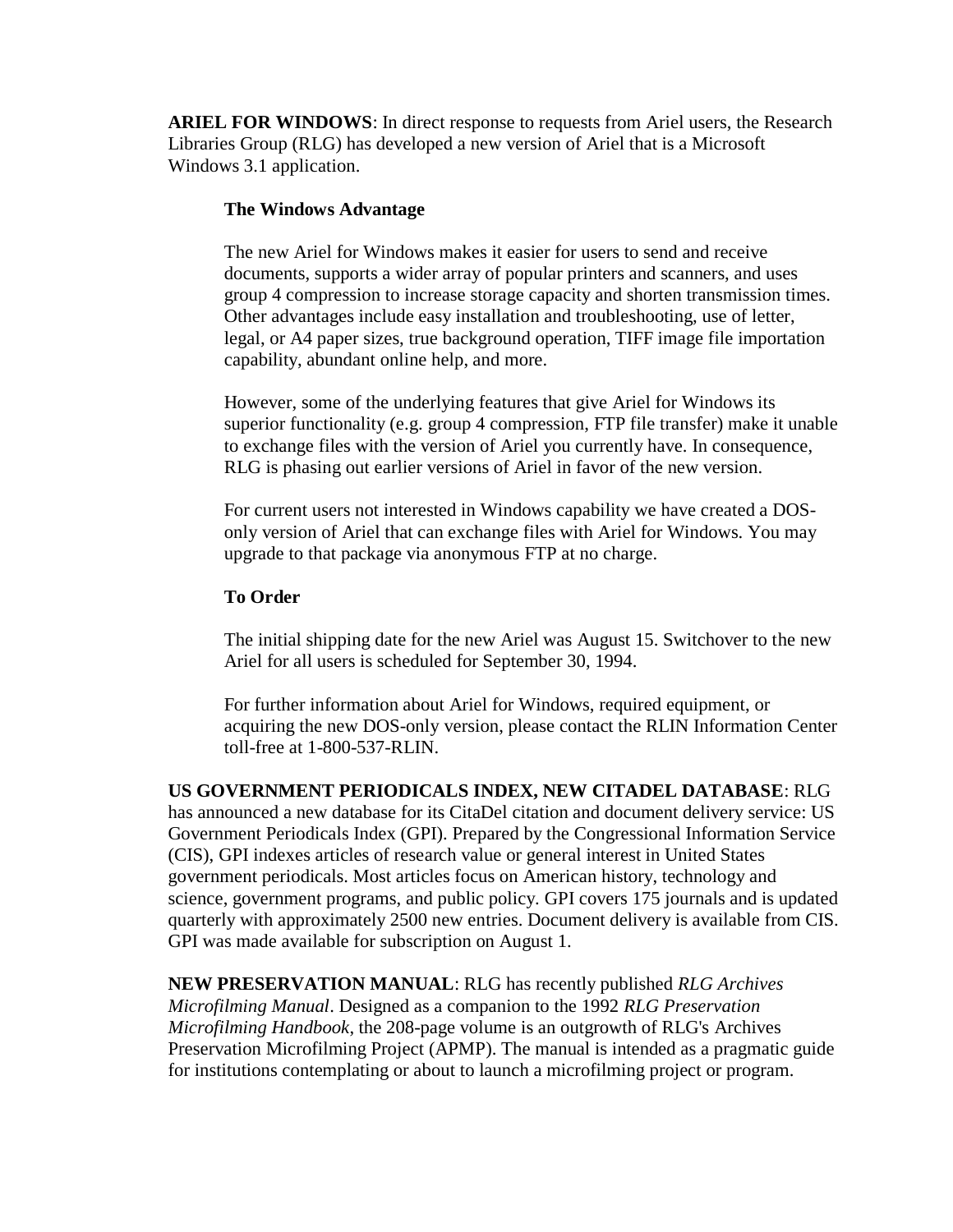For more information, please contact Kristin Tague, 415-691-2264, fax: 415-964-0943, email: [bl.krt@rlg.stanford.edu.](mailto:bl.krt@rlg.stanford.edu)

**FTP FOR DATALOADS**: FTP for records created in local systems to RLIN in place of communication by tape has been in beta test and will be available by September 1994. The next step will be record transfer for records from RLIN to local systems.

**USMARC HOLDINGS**: The next phase of RLIN's implementation of the USMARC Holdings Format, the display of USMARC holdings data on the RLIN FULL and PARtial record displays, is expected to be completed by the end of August 1994. The final phase, which includes input, update, and export of USMARC holdings data will be scheduled at a later date.

**FORMAT INTEGRATION**: RLIN's plan for the implementation of the next phase of format integration, the validity of all variable fields for all material types, is on target for installation at the end of 1994. This installation is being coordinated with the Library of Congress, OCLC, WLN, ISM, and the National Library of Canada. Check with your local system vendors for their format integration plans.

**ZEPHYR (Z39.50 SERVER)**: Zephyr, RLG's Z39.50 server is available for RLIN and CitaDel access for institutions with Z39.50 clients. Zephyr enables an institution to mount RLIN bibliographic and CitaDel files as an option on a local OPAC that can be searched using your own user interface.

For further information about any of the above topics, please contact the RLIN Information Center toll-free at 1-800-537-RLIN.

# **NEWS FROM OCLC As Reported at the OLAC Business Meeting June 25, 1994**

# **Submitted by Glenn Patton, OCLC**

**DATABASE**: This year marks the 18th anniversary of OCLC's implementation of the AV and Sound Recordings formats and the 10th anniversary of the implementation of the Computer Files format. As of April 1, 1994, there were 729,000 AV records, 909,000 sound recordings and 52,000 computer files records.

**DATABASE QUALITY**: Since ALA Midwinter, OCLC has completed processing of automated corrections for personal names. About 2.5 million headings were corrected. Total automated corrections (personal and corporate names and LC subjects) have reached 5.6 million. Work has begun on similar correction software for MeSH and for series headings.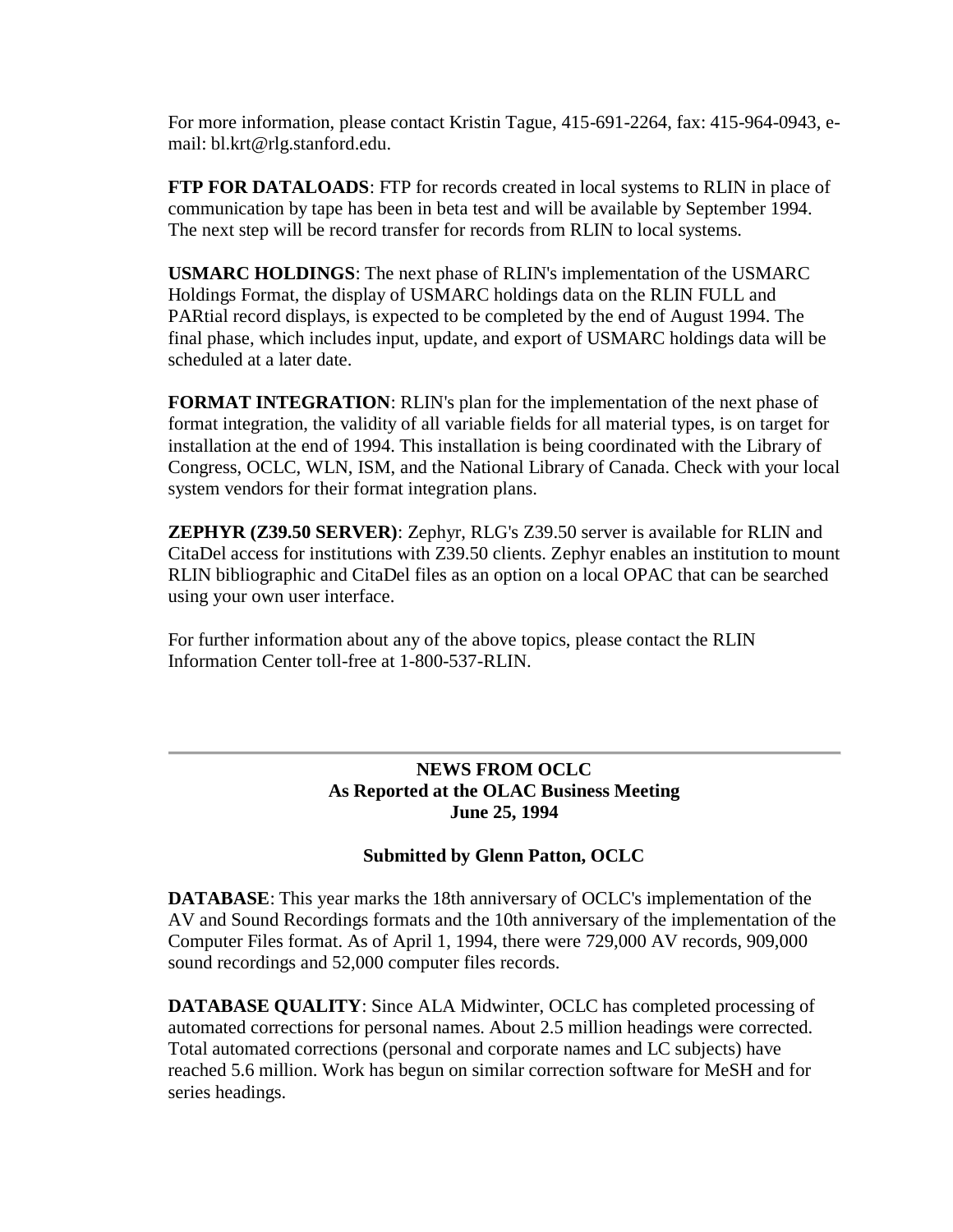Plans are under way to run the Duplication Detection and Resolution software on a semiannual basis. Six libraries are currently part of a test of electronic error reporting via the Internet with the potential to expand to all institutions in the fall.

**ACCESS**: A year-long experiment offering Internet access to the PRISM service began in April. A new version of PASSPORT for DOS (2.10) is currently being shipped. It includes support for Union Listing and the Name Address Directory. Work continues on PASSPORT for Windows with demo sessions scheduled for this ALA Conference.

**PRISM SERVICE:** Union Listing and the Name Address Directory will move into the PRISM service during the last weekend in August. CJK Plus users will also move to PRISM in late summer. This represents the last of the First System users to move to PRISM. In early December, current LSP users will be migrated into the PRISM environment. The first phase of format integration (the extension of variable fields across formats and other variable field changes) will also be implemented by the end of the year.

In the coming months, OCLC will begin a field test of Z39.50 client software that will provide access to FirstSearch databases from within the PRISM service. While initial use will focus on ILL users, this software may also be used in the future to provide access to databases that may be useful for cataloging. Development work also continues on PromptCat and on other projects to integrate and automate the acquisition and cataloging process.

OCLC has also completed development of a new instructional package, PRISM Basics. The package offers both computer-based training and paper-based exercises to train users in basic searching and system navigation and in "reading" MARC record displays. Information about acquiring PRISM Basics is included with the distribution of PASSPORT 2.10.

# **NEWS AND ANNOUNCEMENTS Barbara Vaughan, Column Editor**

# **Interactive Multimedia Guidelines Now Available Submitted by Jay Weitz, OCLC**

Now available from the American Library Association are the *Guidelines for Bibliographic Description of Interactive Multimedia* (Chicago : American Library Association, 1994) for \$10.00. ISBN: 0-8389-3445-5. LCCN: 94-12686. OCLC #30547634. To order direct, call ALA Editions at 1-800-545-2433. [For a review of the guidelines, see [p. 46](http://ublib.buffalo.edu/libraries/units/cts/olac/newsletters/sept94.html#gbdim) of this issue.]

Prepared by the Interactive Multimedia Guidelines Review Task Force of the Committee on Cataloging: Description and Access (CC:DA), these guidelines offer instructions on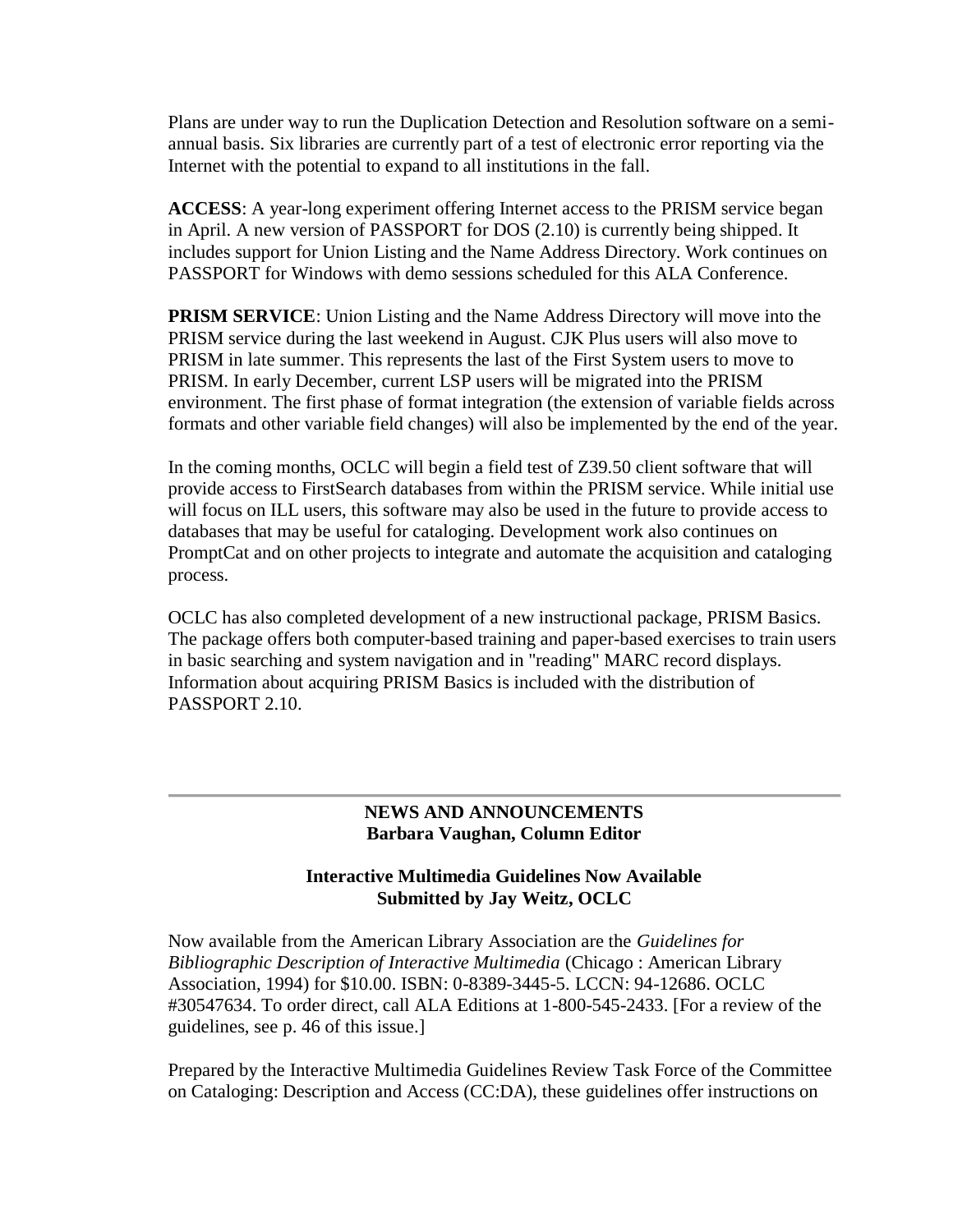the cataloging of interactive multimedia resources. This emerging new class of materials uses sophisticated computer technology to allow users to navigate randomly through many types of media, interacting almost conversationally with the machine, customizing each presentation. Such materials are available in a variety of physical formats for a variety of machine environments.

These guidelines are based on AACR2R concepts, particularly those found in the chapters for computer files, motion pictures and videorecordings, sound recordings, and kits/multimedia (Chapters 9, 7, 6, and 1). They occasionally stretch those concepts to cover situations not specifically addressed in the existing rules. The guidelines are intended for temporary use within the Anglo-American cataloging community, allowing catalogers to test their usefulness before formal rule revision takes place.

#### **Recommendations**

OCLC users may now begin to use the guidelines as the basis for preparing and upgrading bibliographic records for interactive multimedia. Please follow these recommendations:

Use the Computer Files format for all materials cataloged according to these guidelines.

Records for interactive multimedia created before the publication of these guidelines may already exist on either the Audiovisual Media format or the Computer Files format. Keep this in mind when searching. DO NOT enter duplicate records for items on the incorrect bibliographic format. Please call OCLC to report such records for Type Code changes.

Enhance participants authorized for the Computer Files format may upgrade any member-input record in that format to conform to these guidelines. We encourage users to apply for Enhance; please contact your network for applications and instructions.

Minimal-level records (K, M, 2, 5, or 7) may also be upgraded by most other users.

Because of staffing limitations, OCLC asks that change requests to modify existing records to conform to the new guidelines not be submitted.

Use the new GMD "interactive multimedia."

Records created using these guidelines should be considered as "pure" AACR2R records ("Desc" is coded "a" and 040 subfield \$e is not used).

You may choose to follow either option to describe interactive multimedia made up of multiple physical carriers, either grouping all physical descriptions together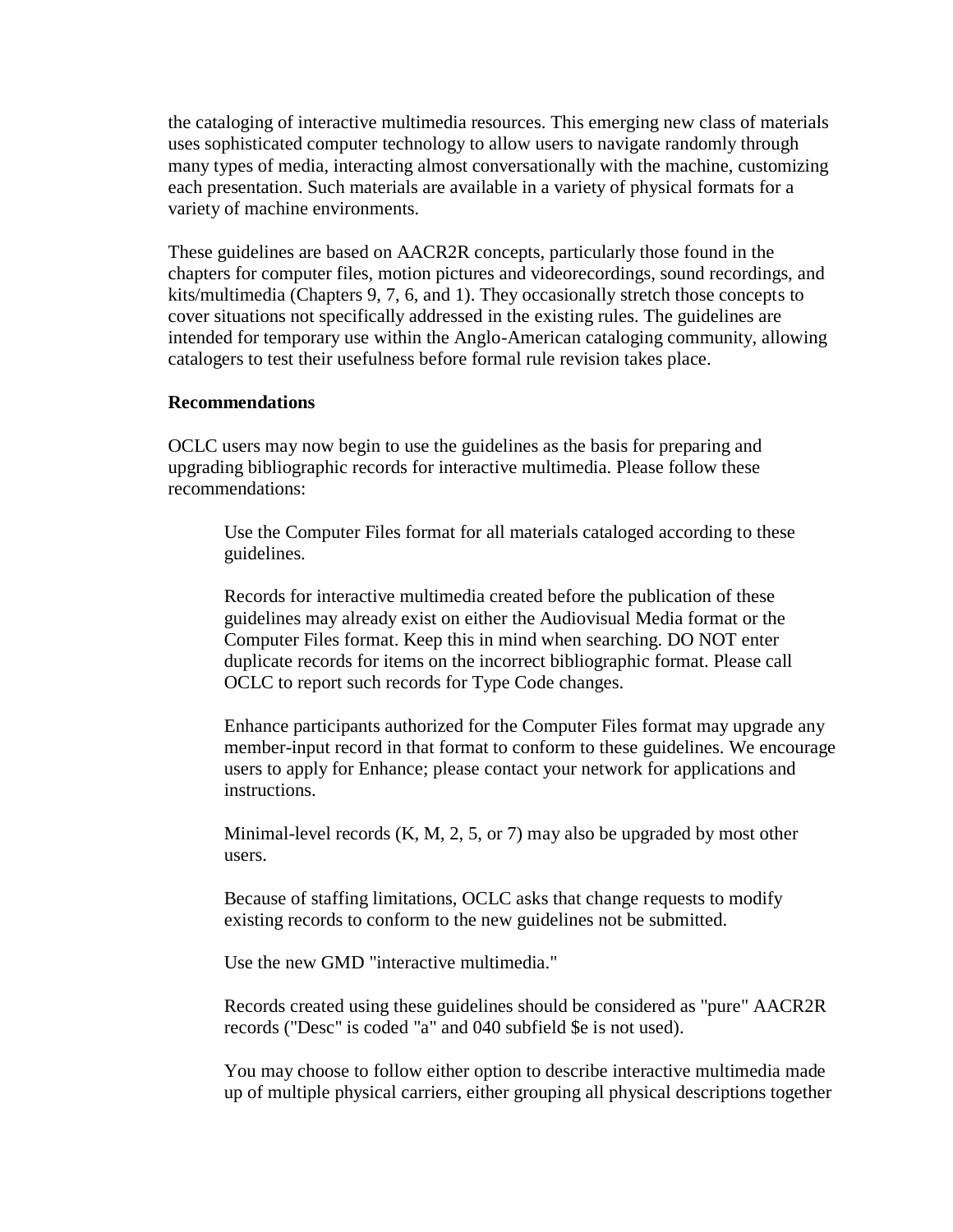or providing separate physical descriptions for each distinct class of material. The use of multiple 300 fields is provided for in the OCLC MARC format.

### **Documentation Changes**

Publication of the guidelines will require revisions and additions to instructions and examples in OCLC's *Bibliographic Formats and Standards*. The guidelines will be added to the list of useful documents in Section 1.4 and be incorporated into Section 2.1.

### **Future Considerations**

Because interactive multimedia works may share the characteristics of a number of kinds of materials either within a single physical carrier or across multiple physical carriers, these materials will be well served by format integration. The extension of fields across all types of materials, the use of field 006 for additional characteristics, and the use of any available 007 field will all be helpful in the future.

The need to indicate interactive multimedia in a record in coded form as well as in the GMD has been recognized. A new code in the fixed field Type of computer file ("File"; 008/26) was approved by MARBI at its June 1994 meeting. This new code will be published with the remaining format integration changes. OCLC will implement the code at a future date dictated by the schedule for format integration, probably not before the end of 1995.

### **Changes to 7XX Second Indicators**

Due to impending changes in LC's systems in preparation for format integration, OCLC will be changing validation rules for fields 700, 710, 711, and 730 in the Books format. The changes will be effective for Books format records in both PRISM and First Systems on July 23, 1994. Users may begin using value 'blank' in the second indicator position after installation. Users may continue to use values '0' and '1' or may switch to value 'blank' immediately. Changes to validation software in CAT CD450 will be issued with the August update. Exported records and OCLC-MARC records in the Books format may begin reflecting the change on July 23, 1994. The change will be implemented for other formats as LC announces its implementation. Changes will be announced via PRISM News and notices to networks.

Due to the short timeframe LC has allowed, OCLC is unable to prepare and distribute a Technical Bulletin with sufficient advance notice to announce the change and still continue to load LC records. OCLC apologizes for any problems this may cause users. Technical Bulletin no. 204, PRISM Service Changes, will be distributed at about the time of implementation for Books format records.

The definition for the second indicator in fields 700, 710, 711, and 730 will be: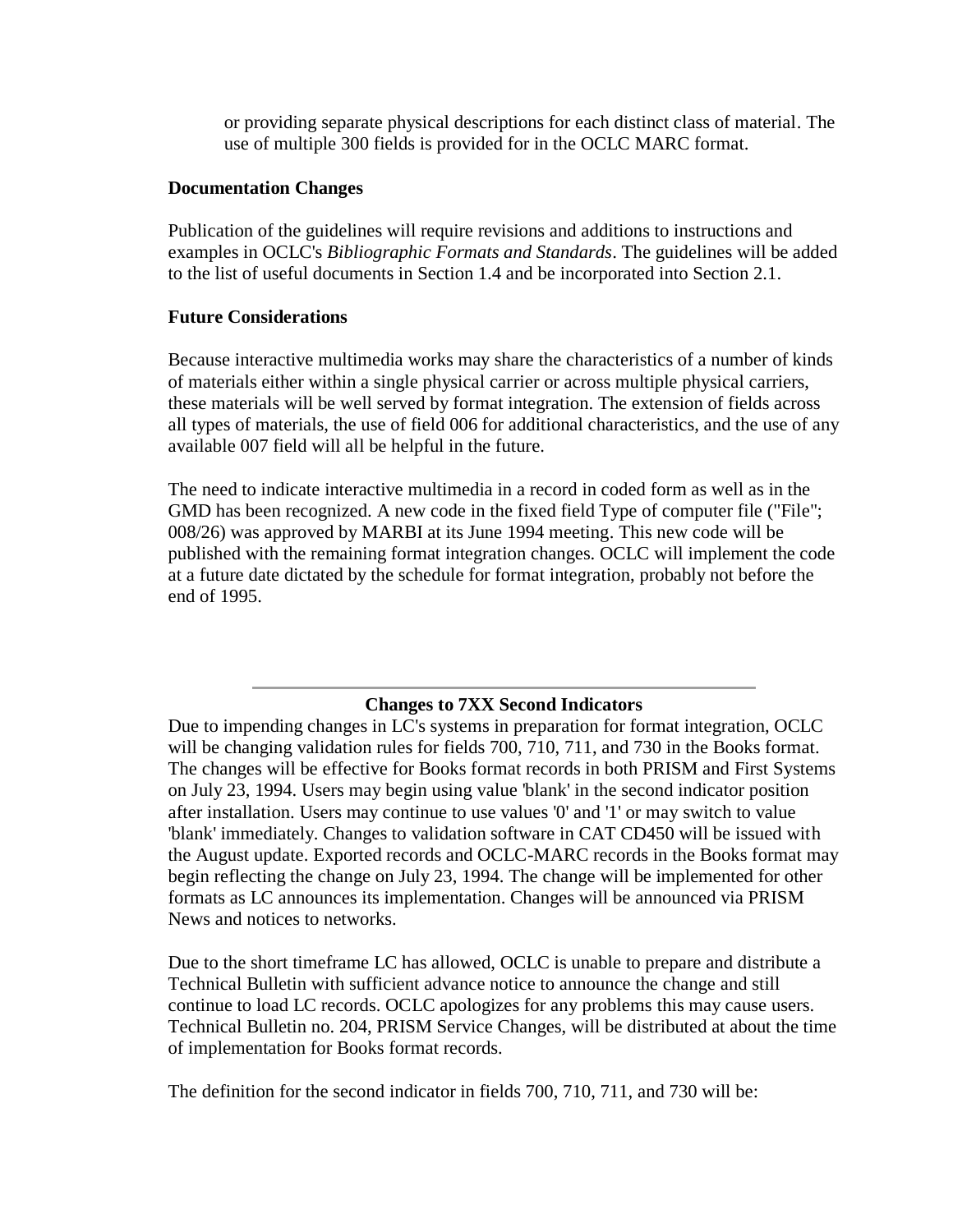| 'blank'      | No information provided. Used to indicate that the                                                            |
|--------------|---------------------------------------------------------------------------------------------------------------|
| added        |                                                                                                               |
|              | entry is not for an analytic. 'Blank' replaces 0 and 1.                                                       |
| 0            | Alternative entry                                                                                             |
| 1            | Secondary entry                                                                                               |
| $\mathbf{2}$ | Analytical entry. Use to indicate that the item in hand<br>contains the work that is represented by the added |
| entry.       |                                                                                                               |

Value 'blank' can be used in place of values '0' and '1'. '0' and '1' will be invalidated after the end of 1994.

For further information, contact:

Rich Greene, OCLC 800-848-5878 (phone) 614-764-0155 (fax) [rog@oclc.org \(e-mail\)](mailto:rog@oclc.org)

#### **International Videoconference on the Electronic Library**

On Oct. 4, 1994, OCLC and its regional network affiliates will host an international videoconference on the emerging electronic, digital library.

The purpose of the videoconference is to provide a forum for OCLC's 18,000 participating libraries to discuss the broad professional implications of the next stage of the electronic library -- in reference, cataloging, resource sharing, electronic publishing and education.

Sidney Verba, Carl H. Pforzheimer University Professor and Director of Harvard University Library, will be the keynote speaker. He will be joined by a panel of distinguished librarians and educators who will address critical issues that libraries and librarians face as they move to the next stage of the electronic library.

Panel members include: Christine Deschamps, Director, the University Library, University Rene Descartes (Paris V), France; Nancy L. Eaton, Dean of Library Services, Iowa State University and Chair, OCLC Board of Trustees; Hardy R. Franklin, Director of the District of Columbia Public Library and immediate Past President of ALA; Derek G. Law, Librarian, Law Library, Kings College, London, England; Clifford Lynch, Director of Library Automation, University of California, San Francisco; W. David Penniman, President, Council on Library Resources; and Duane Webster, Executive Director, Association of Research Libraries. K. Wayne Smith, OCLC President and CEO, will host the videoconference.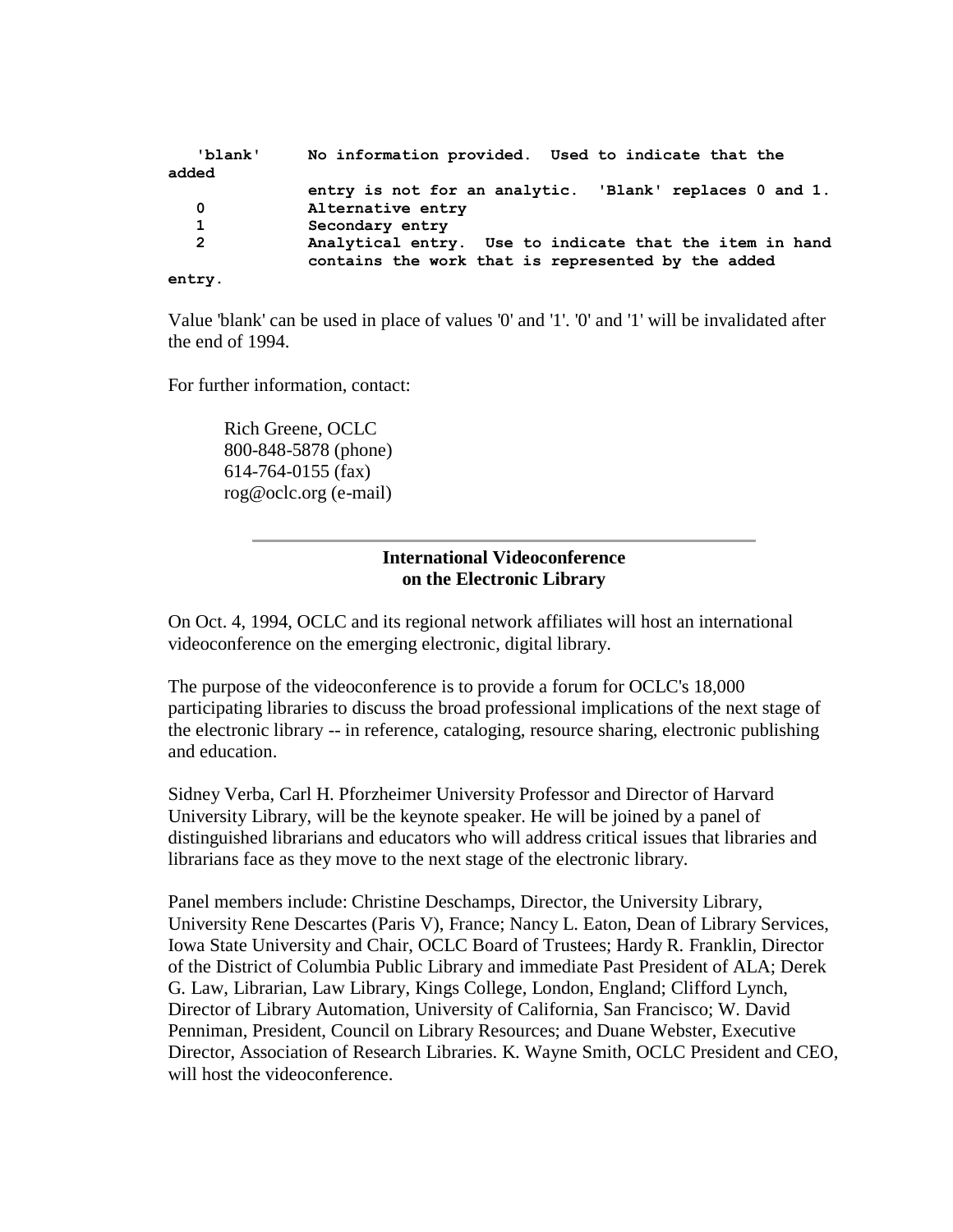"We plan to involve librarians and participating libraries in as many villages, towns, cities, and countries as we can in this dialogue," said Dr. Smith. "This international videoconference is a public service, and there will be no charge for attending. It is open to all who are interested in the future of libraries."

The videoconference will be held Tuesday, Oct. 4, 1994, 11:30 a.m. to 1:30 p.m., Eastern time. The program will originate live from OCLC and will be broadcast via satellite to downlink sites throughout North America, the United Kingdom and Europe. A toll-free phone bank will take calls from users at the downlink sites. OCLC's regional network affiliates are coordinating downlink sites in the U.S., and OCLC Europe is coordinating sites in Europe.

Additional information about the videoconference is available from OCLC-affiliated regional networks and OCLC Europe.

# **BOOK REVIEWS Vicki Toy Smith, Column Editor**

### *Guidelines for Bibliographic Description of Interactive Multimedia* **by the Interactive Multimedia Guidelines Review Task Force Laurel Jizba, Chair A Review**

This is a very useful compilation of guidelines for cataloging interactive multimedia. According to the glossary of this book, interactive multimedia is "Media residing in one or more physical carriers (videodiscs, computer discs, computer optical disks, compact discs, etc.) or on computer networks. Interactive multimedia must exhibit both of these characteristics: (1) user controlled, nonlinear navigation using computer technology; and (2) the combination of two or more media (audio, text, graphics, images, animation, and video) that the user manipulates to control the order and/or nature of the presentation."

These guidelines remain in compliance with AACR2, 2nd, 1988 revision, as far as is possible, but it was necessary to depart from AACR2R because of the unique nature of these materials and because of the necessity of treating interactive multimedia works as entire entities.

The guidelines were tested out by having volunteer catalogers use the draft guidelines to catalog a packet of five to six surrogate examples of interactive multimedia works in a two-week period and send their comments to the Task Force. The guidelines are clear and seem to cover every aspect of cataloging this material. However, the catalog-card style examples are in one section, and the MARC-tagged examples for the same titles are in a separate section. This makes it necessary to flip back and forth to see both forms for one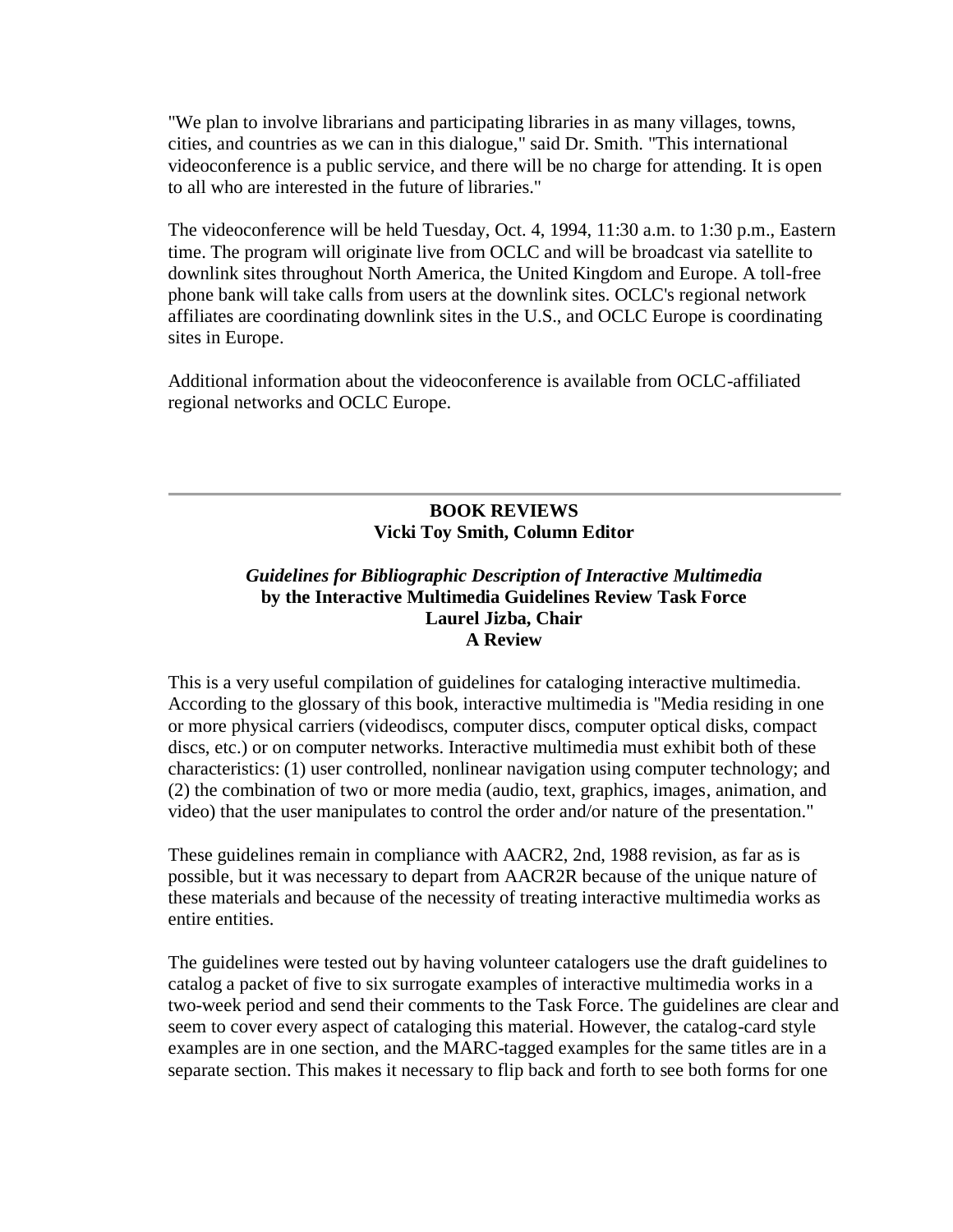title. It would have been more useful to have the MARC-tagged example directly follow the catalog card-style example for the same title.

The glossary and the selected annotated bibliography of other resource materials on interactive media are also useful. It would have been interesting to include a discussion of why the Computer Files format was chosen to catalog this material, although after format integration, the choice of format will not be so important.

Published in 1994 by: American Library Association, Chicago, IL (ix, 43 p.) ISBN 0- 8389-3445-5. \$12.00 pbk. ALA member price \$10.00.

Reviewed by Katherine L. Rankin (University of Nevada, Las Vegas)

### *Cataloging Nonbook Resources: a How-to-do-it Manual for Librarians* **by Mary Beth Fecko A Review**

This manual covers the major formats in nonbook cataloging: visual materials, sound recordings, maps, computer files, original microforms, electronic resources and kits. The descriptive cataloging of materials in these categories is explained in corresponding chapters. An additional brief chapter that discusses rationales for classifying or arranging nonbook material by accession number concludes the manual.

The presentation in each chapter follows a consistent and logical arrangement and is quite clear. Each area of the bibliographic description is commented upon and illustrative examples are provided. Following this is a series of full cataloged examples. Three displays for each example are provided: a bibliographic record in card format, a tagged and coded record in USMARC format (but without 007 tags), and a citation list to AACR2R and Library of Congress Rule Interpretations by MARC tags.

While the examples provide full records that include subject headings there is no discussion of choice and form of descriptive access points or of subject analysis. Likewise, there is no explanation of the USMARC tagging. Although it is very useful to provide rule and LCRI citations, the arrangement by USMARC tags for each example is somewhat confusing. It might be better to arrange this information in the first part of each chapter where the areas of the bibliographic description are discussed and to provide one master USMARC tagged worksheet for each format that explains the data elements for each tag. This would save space and reduce the redundancy now present. Because of the comprehensiveness of content, the reader might also benefit from an orientation to the arrangement of the text and examples, and to the specific objectives that the manual intends to achieve. The range of examples provided is quite impressive and is perhaps one of the strongest aspects of the manual. In this respect, the chapter on electronic resources is particularly noteworthy.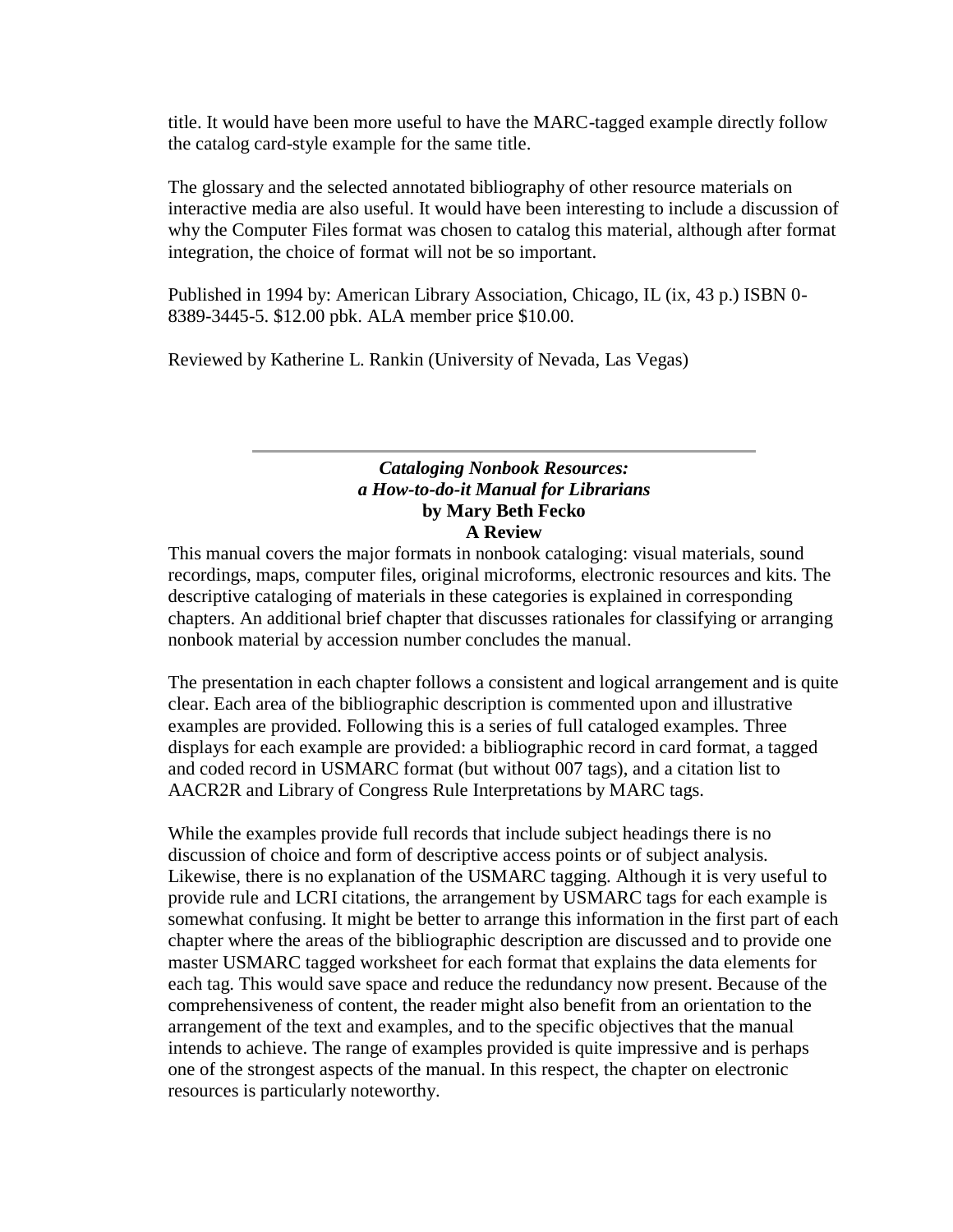For these reasons, the audience for this manual will most likely be those who already have a basic understanding of AACR2R descriptive cataloging and the USMARC bibliographic formats. Such individuals will certainly benefit from the comprehensive array of nonbook cataloging examples. To facilitate learning, the reader should have access to AACR2R, LCRIs, and the USMARC biblio- graphic formats. This manual is a welcome addition to the literature of nonbook cataloging.

Published in 1993 by: Neal Schuman, New York (vii, 204 p.) ISBN 1-55570-124-8. \$39.95 pbk.

Reviewed by Gary Rossi (University of California, Irvine)

# **QUESTIONS AND ANSWERS Verna Urbanski, Column Editor**

The following Q&A session took place during the OLAC Business meeting at ALA Midwinter in February. The panel was moderated by Bobby Ferguson (Louisiana State Library). Panelists included: Laurel Jizba (Michigan State University), Ann Sandberg-Fox (formerly of LC, now a consultant and raconteur), Ed Glazier (RLG) and Glenn Patton (OCLC)

**QUESTION:** I have been cataloging archival films for a while, but I am just starting to use the MARC format for this material. In the 007 and the notes area where you are discussing deterioration, what options are actually provided for? The only things you seem to be able to code for are things like "bubbles," "suspicious odor," "congealed," etc. or general statements like "none apparent." But I get notes with the material from our preservation section which say "shrinkage," "grainy," "red hue." This makes it appear that my only coded alternative is to say "none apparent" because none of my problems match the codes provided.

**ANSWER:** Don't feel limited by the codes. We only picked out three codes to use consistently on our records. We say anything that we need to say about deterioration in notes that are copy specific. We don't have any local applications that run off those preservation codes in the 007 and I am not aware of anyone using them for any specific purpose in their online systems. So, we are a little blase about those codes. --- Martha Yee (UCLA Film Archive) Audience member

**QUESTION:** According to AACR2R you are to select the person or entity which is given prominence in the chief source of information, such as the title screen, as the author. We have noticed in watching some videorecordings that at the beginning you have a variety of people and the tasks they have performed. At the very end of the credit crawl there is a line oftentimes which states: "Columbia Tri-Star is to be considered the author of this videotape for international purposes." Based on policy as I understand it from AACR2R wording, this entity has been given prominence by wording as to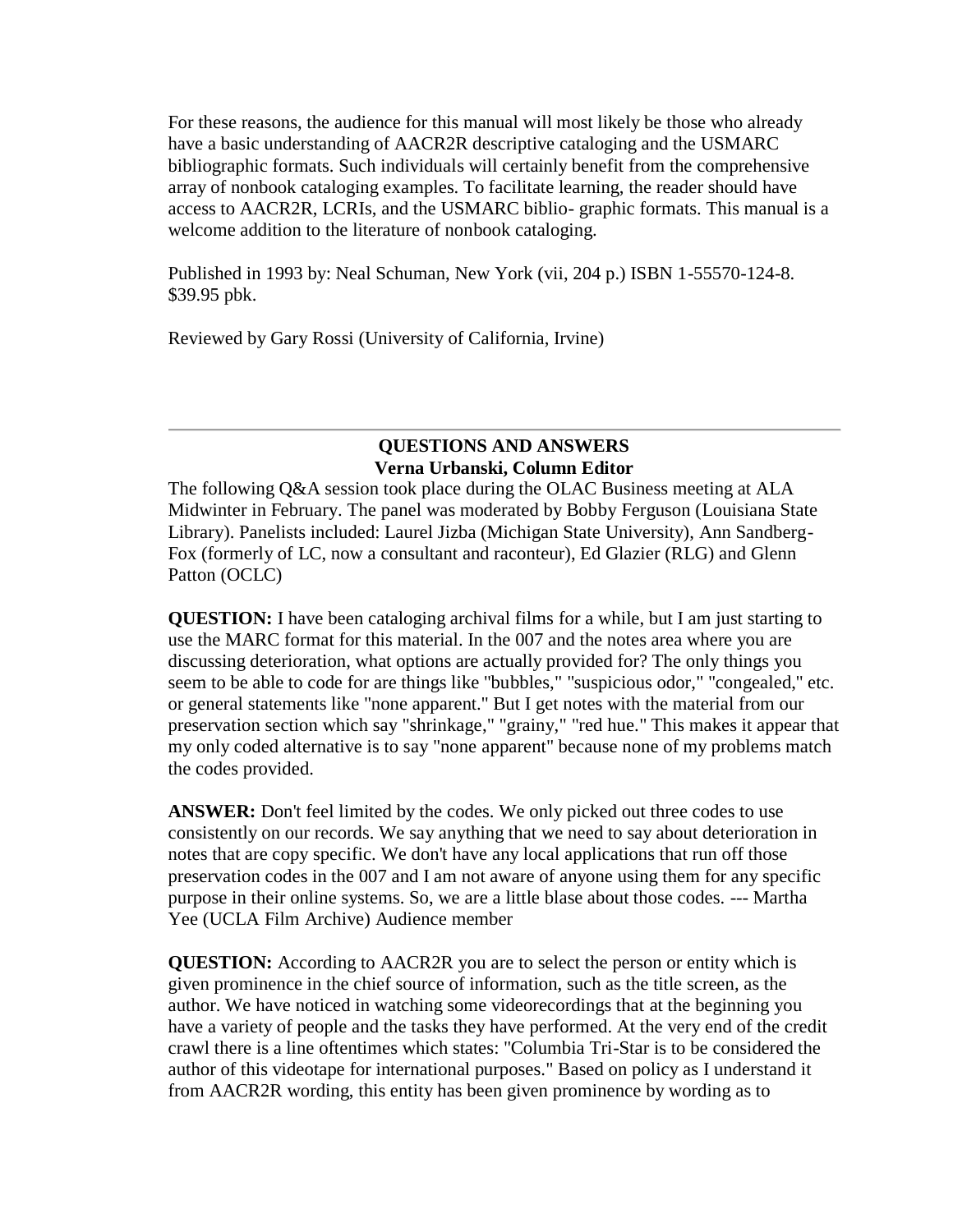authorship of this item. Would I be correct in using this example to use Columbia Tri-Star Pictures as the author of the item?

**ANSWER:** No. Most of us would consider that a videorecording is the product of many different "authors," that is, to have been created by "mixed responsibility." Because of the many people involved, the video would be cataloged as a title main entry. --- ASF

No. I would guess that that statement is for the purposes of copyright ownership. They don't mean by "author" what you as a cataloger mean by "author." --- EG

This entity would not meet the cataloging definition of authorship. --- ASF

**QUESTION:** Has the proposal about treating videorecordings of Shakespeare's plays and opera differently than other video works of shared authorship died, or is it still alive?

**ANSWER:** There is no proposal that opera videos be entered under composer main entry. In fact the paper that we discussed in CAPC did not stand as an actual proposal either. This has been discussed on the music listserv recently. Putting dramatic works under composer or author of the original work has support amongst some groups of catalogers. But there is currently no formal proposal to do that. --- Richard Harwood (U of Tenn.--Knoxville)

**QUESTION:** Can the subject heading "Feature films" be subdivided geographically? And, if it can, does the geographical location selected refer to where the film was made, the language of the film or the location where the action takes place (that is, the area that is the focus of the story)?

**ANSWER:** Yes, it can be divided geographically. The country should be based on where the item was produced. --- ASF

The international organization FIAF has elaborate rules for deciding what the country of production is for co-productions. You have to figure out the address of the production agency and use that as the country of origin. Film people are interested in the country of origin in that sense. As country of origin becomes muddled because of several possible co-producers being involved, this aspect becomes less interesting, and not really worth spending a lot of time on. --- Martha Yee

They have those arguments every year when they get to the point of making academy award nominations for foreign films, trying to decide what the country of origin of this film is. But consider this, if it is so hard to identify what the country of origin is, will a heading "Feature films-- France" really be a heading that will be helpful? --- EG

**QUESTION:** We received a few years ago scientific material on five floppy disks, consisting of a database and retrieval software, plus 2 or 3 manuals. Recently, we received an update to the whole thing which included a new version of the retrieval software, a replacement for one of the manuals, and some replacement pages for another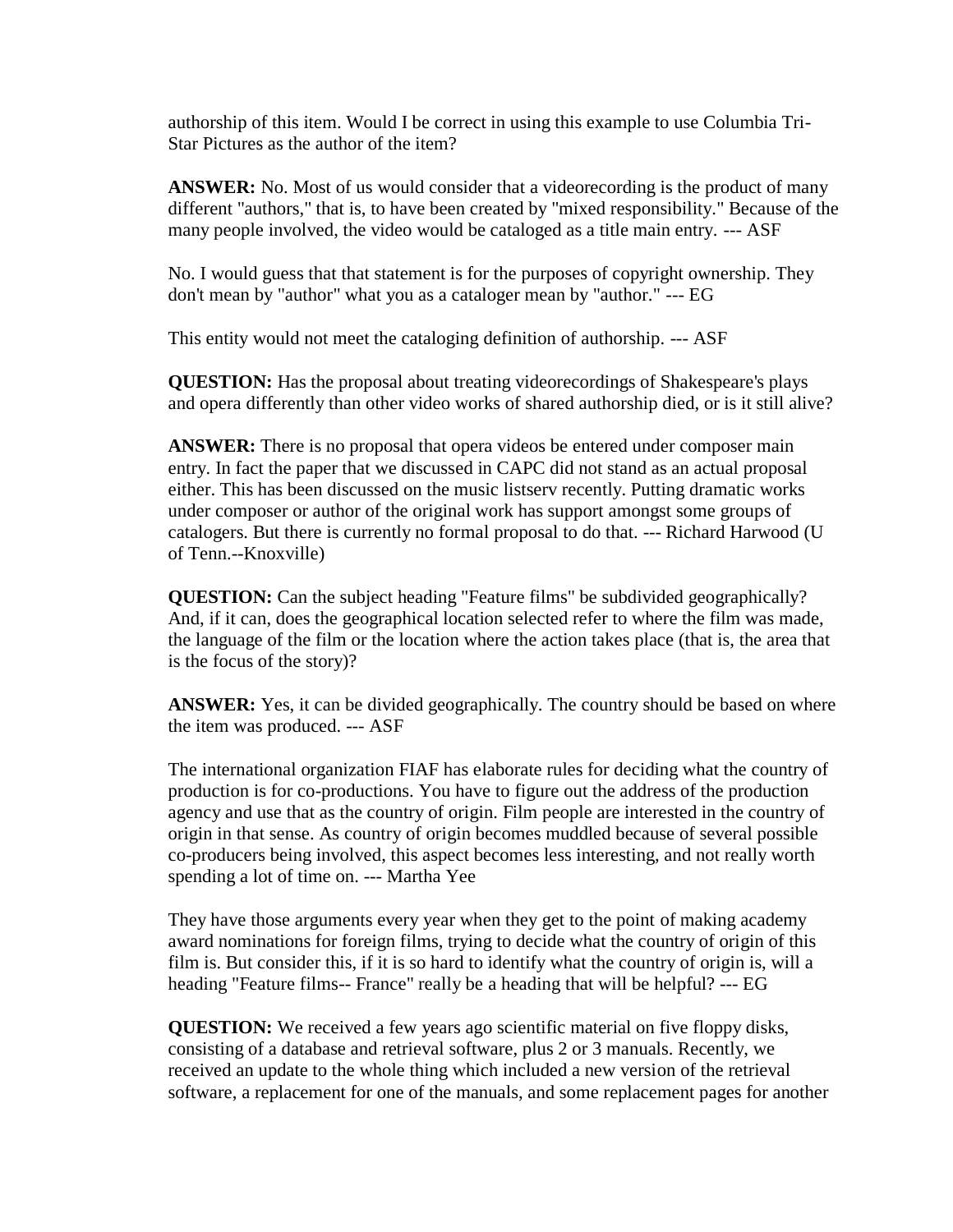of the manuals. It acts a lot like a looseleaf service. Have others of you run into items like this and how have you treated them?

**ANSWER:** It sounds like you'd handle it the same way as a loose-leaf product. Leave dates open, make notes that pieces are updated, and record the updates in the holdings area. --- EG

It sounds like they want you to keep the original package and that what you are doing is just adding and taking away from pieces and parts of the whole. So I would put that information on the original record in notes. We did this at LC in a 590 local note. ---ASF

We have treated a similar case as a serial, with an added title entry. We got updates to the software and a letter from the publisher stating that the title was changing slightly but the content of the database was not changing. We consulted with the reference department to see how the product was used and decided to just add a title entry to the existing record and not add a new record to OCLC for it. ---LJ

Unless we know that it is the publisher's intention to continue to issue updates, we would be reluctant to open it up as if it were a loose-leaf or serial. We would rather edit the existing record. It is not a perfect solution, but they may issue just this one update and no others. --- Unidentified audience member

Another option would be to create a new bib record for the update material and then refer back to the original package in your 538 system requirements note. --- Unidentified audience member

I am not sure I'd want to do that. The updates have been published precisely to be connected to the original package. --- ASF

I agree with Ann. Only a portion of the original is being replaced. The second item would be useless as it stood if you just cataloged that as a new edition. --- EG

That does not, however, mean that there may not be additional records in a shared database, depending at which point each institution acquired the package. Someone else buying that package new today would be getting a different "version" from the original one you purchased. We might end up in a shared database with different records describing various "snapshots" of the package over a period of time. --- GP

**QUESTION:** Some of the same issues are coming up with videorecordings which are first issued as separate videodiscs and later the publisher comes out with a piece of computer software to accompany and access the disc, thereby turning it into an interactive multimedia package. To make matters even worse, some of the time computer software is issued to run different types of computer systems, like a Mac and IBM computer. There is a mix of things happening to these. Some catalogers are cataloging these as separate items, some are pulling them together. Plus, in some cases different